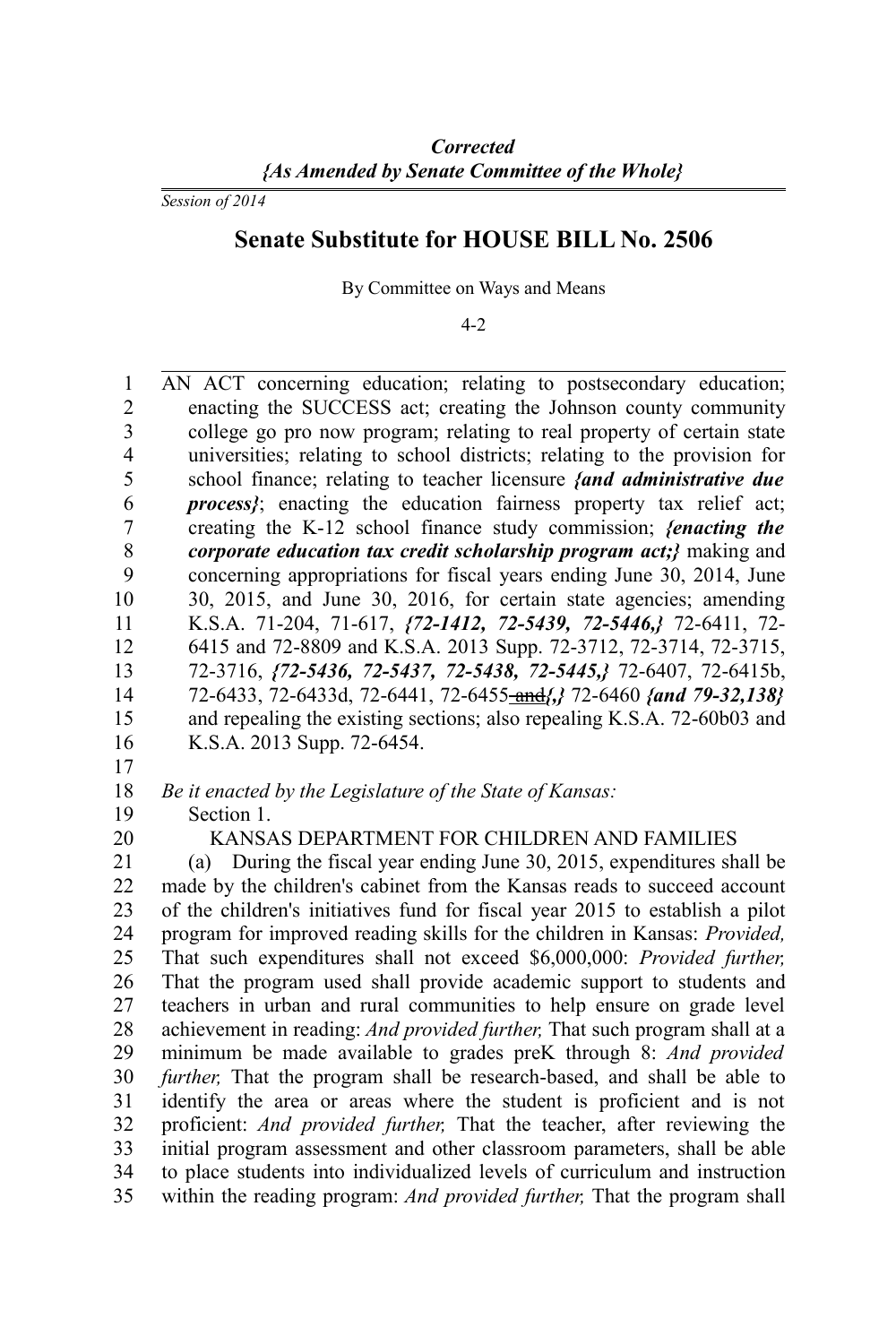have an adaptive, interactive and simultaneous reading/assessment portion: 1

*And provided further,* That the program shall be an online-delivered, interactive reading assessment and research-based intervention program for use both at school and at home: *And provided further,* That the program shall provide immediate reporting to the teacher and provide recommendations regarding the student's instruction and if necessary, the student's intervention: *And provided further,* That the program shall provide immediate reporting to the teacher and supervisors, in both aggregate and uniquely identified form on the status of the student: *And provided further,* **The** *{That the}* provisions of the proviso for the Kansas reads to succeed account of the children's initiatives fund for fiscal year 2015 requiring the children's cabinet to expend moneys from the Kansas reads to succeed account of the children's initiatives fund for fiscal year 2015 to establish a pilot program for improved reading outcomes using the Lexia Reading Core5 program are hereby declared null and void and shall have no force and effect. 2 3 4 5 6 7 8 9 10 11 12 13 14 15 16

Sec. 2.

17 18

#### DEPARTMENT OF COMMERCE

(a) On July 1, 2014, of the \$5,000,000 appropriated for the above agency for the fiscal year ending June 30, 2015, by section 124(a) of chapter 136 of the 2013 Session Laws of Kansas from the state general fund in the animal health research grant account, the sum of \$5,000,000 is hereby lapsed. 19 20 21 22 23

(b) On July 1, 2014, of the \$5,000,000 appropriated for the above agency for the fiscal year ending June 30, 2015, by section 124(a) of chapter 136 of the 2013 Session Laws of Kansas from the state general fund in the aviation research grant account, the sum of \$5,000,000 is hereby lapsed. 24 25 26 27 28

(c) On July 1, 2014, of the \$5,000,000 appropriated for the above agency for the fiscal year ending June 30, 2015, by section 124(a) of chapter 136 of the 2013 Session Laws of Kansas from the state general fund in the cancer center research grant account, the sum of \$5,000,000 is hereby lapsed. 29 30 31 32 33

Sec. 3. 34

35

#### DEPARTMENT OF EDUCATION

(a) There is appropriated for the above agency from the state general fund for the fiscal year ending June 30, 2014, the following: Special education services aid......................................................\$1,029,612 General state aid.........................................................................\$17,836,773 (b) There is appropriated for the above agency from the following special revenue fund or funds for the fiscal year ending June 30, 2014, all moneys now or hereafter lawfully credited to and available in such fund or funds, except that expenditures other than refunds authorized by law and 36 37 38 39 40 41 42 43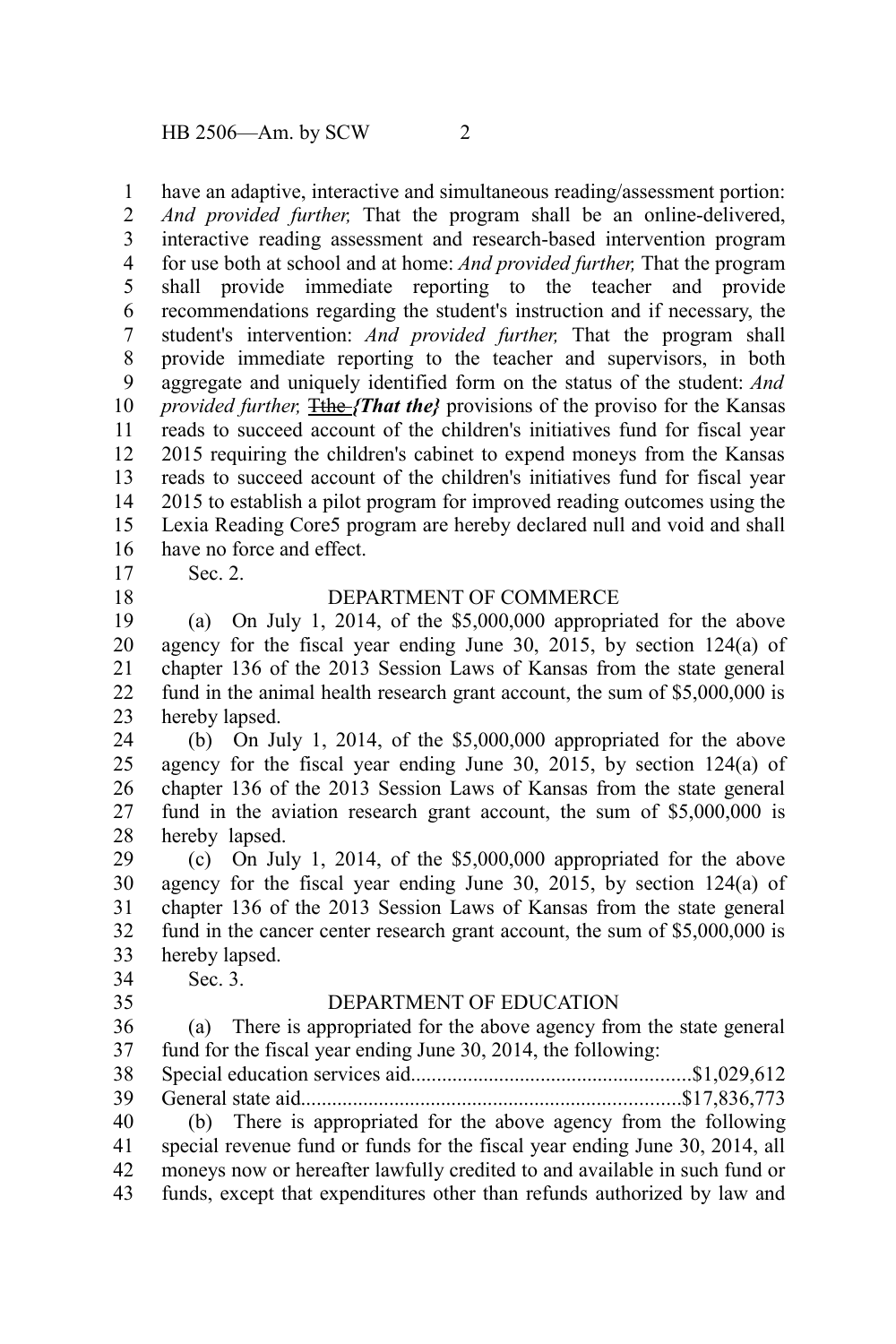transfers to other state agencies shall not exceed the following: 1

2

State assessment fund.......................................................................No limit (c) On the effective date of this act, of the \$328,245,211 appropriated for the above agency for the fiscal year ending June 30, 2014, by section 143(a) of chapter 136 of the 2013 Session Laws of Kansas from the state general fund in the KPERS – employer contributions account, the sum of \$7,447,869 is hereby lapsed. 3 4 5 6 7

(d) On the effective date of this act, the \$25,000 appropriated for the above agency for the fiscal year ending June 30, 2014, by section 143(a) of chapter 136 of the 2013 Session Laws of Kansas from the state general fund in the technical education promotion account, is hereby lapsed. 8 9 10 11

(e) On March 30, 2014, or as soon thereafter as moneys are available, notwithstanding the provisions of K.S.A. 8-267 or 8-272, and amendments thereto, or any other statute, the director of accounts and reports shall transfer \$550,000 from the state safety fund of the department of education to the state assessment fund of the department of education. 12 13 14 15 16

(f) On June 30, 2014, or as soon thereafter as moneys are available, notwithstanding the provisions of K.S.A. 8-267 or 8-272, and amendments thereto, or any other statute, the director of accounts and reports shall transfer \$550,000 from the state safety fund of the department of education to the state assessment fund of the department of education. 17 18 19 20 21

(g) The director of accounts and reports shall not make the transfer of \$550,000 from the state safety fund of the department of education to the state general fund which was directed to be made on March 30, 2014, by section 143(e) of chapter 136 of the 2013 Session Laws of Kansas, and, on the effective date of this act, the provisions of section 143(e) of chapter 136 of the 2013 Session Laws of Kansas are hereby declared to be null and void and shall have no force and effect. 22 23 24 25 26 27 28

(h) The director of accounts and reports shall not make the transfer of \$550,000 from the state safety fund of the department of education to the state general fund which was directed to be made on June 30, 2014, by section 143(f) of chapter 136 of the 2013 Session Laws of Kansas, and, on the effective date of this act, the provisions of section 143(f) of chapter 136 of the 2013 Session Laws of Kansas are hereby declared to be null and void and shall have no force and effect. 29 30 31 32 33 34 35

Sec. 4. 36 37

## DEPARTMENT OF EDUCATION

(a) There is appropriated for the above agency from the state general fund for the fiscal year ending June 30, 2015, the following: 38 39

Operating expenditures (including official hospitality)....................\$47,500 *Provided,* That the above agency shall make expenditures from the 40 41

- operating expenditures (including official hospitality) account during the 42
- fiscal year 2015, in the amount not less than \$47,500 for the KIDS data 43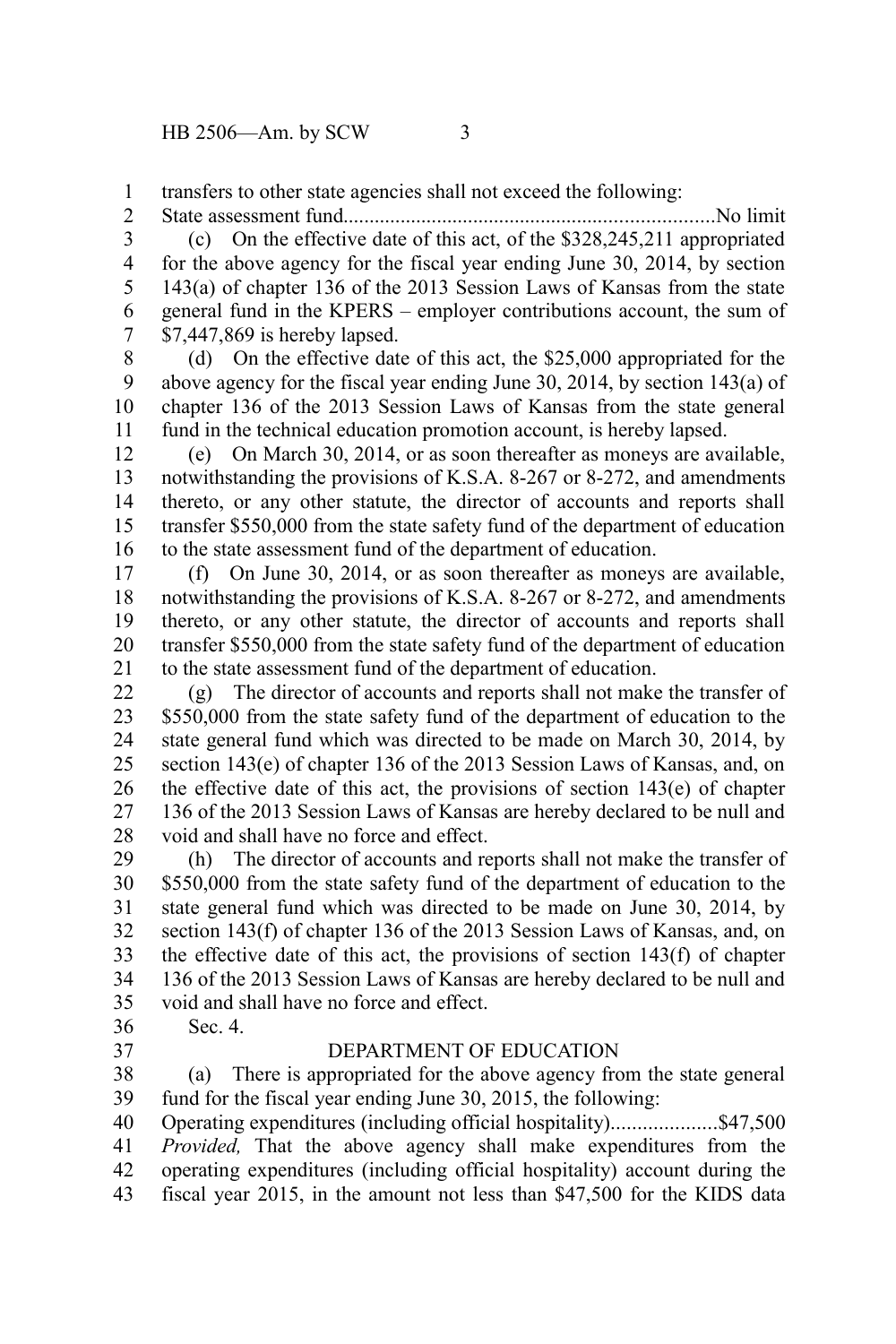system of the department of education. 1

Special education services aid.........................................................\$578,363 Governor's teaching excellence scholarships and awards...............\$327,500 Supplemental general state aid.................................................\$105,665,000 Information technology education opportunities............................\$500,000 *Provided,* That the above agency shall make expenditures from the information technology education opportunities account during the fiscal year 2015, to provide information technology education opportunities to high schools through a public-private partnership designed to secure broad-based information technology certification: *Provided further,* That the department of education shall utilize a request for proposals process for contracts: *And provided further,* That such contract shall include the following components: (1) A research-based curriculum; (2) online access to the curriculum; (3) instructional software for classroom and student use; (4) certification of skills and competencies in a broad base of information technology-related skill areas; (5) professional development for teachers; and (6) deployment and program support, including but not limited to integration with current curriculum standards: *And provided further,* That the department of education, in cooperation with the board of regents, shall select schools for the information technology education opportunities program through a statewide application process: *And provided further,* That the department of education, in cooperation with the state board of regents, shall select schools that represent a diverse crosssection of Kansas schools to include: (A) Urban, suburban and rural schools; (B) small, medium and large school districts; and (C) ethnic diversity among schools. 2 3 4 5 6 7 8 9 10 11 12 13 14 15 16 17 18 19 20 21 22 23 24 25 26 27

Ag in the classroom...........................................................................\$35,000 (b) On July 1, 2014, of the \$1,875,932,270 appropriated for the above agency for the fiscal year ending June 30, 2015, by section 144(a) of chapter 136 of the 2013 Session Laws of Kansas from the state general fund in the general state aid account, the sum of \$13,038,775 is hereby lapsed. 28 29 30 31 32

(c) On July 1, 2014, of the \$363,284,462 appropriated for the above agency for the fiscal year ending June 30, 2015, by section 144(a) of chapter 136 of the 2013 Session Laws of Kansas from the state general fund in the KPERS – employer contributions account, the sum of \$4,582,820 is hereby lapsed. 33 34 35 36 37

(d) On July 1, 2014, the \$50,000 appropriated for the above agency for the fiscal year ending June 30, 2015, by section 144(a) of chapter 136 of the 2013 Session Laws of Kansas from the state general fund in the technical education promotion account, is hereby lapsed. 38 39 40 41

(e) On July 1, 2014, any unencumbered balance in the school district juvenile detention facilities and Flint Hills job corps center grants account 42 43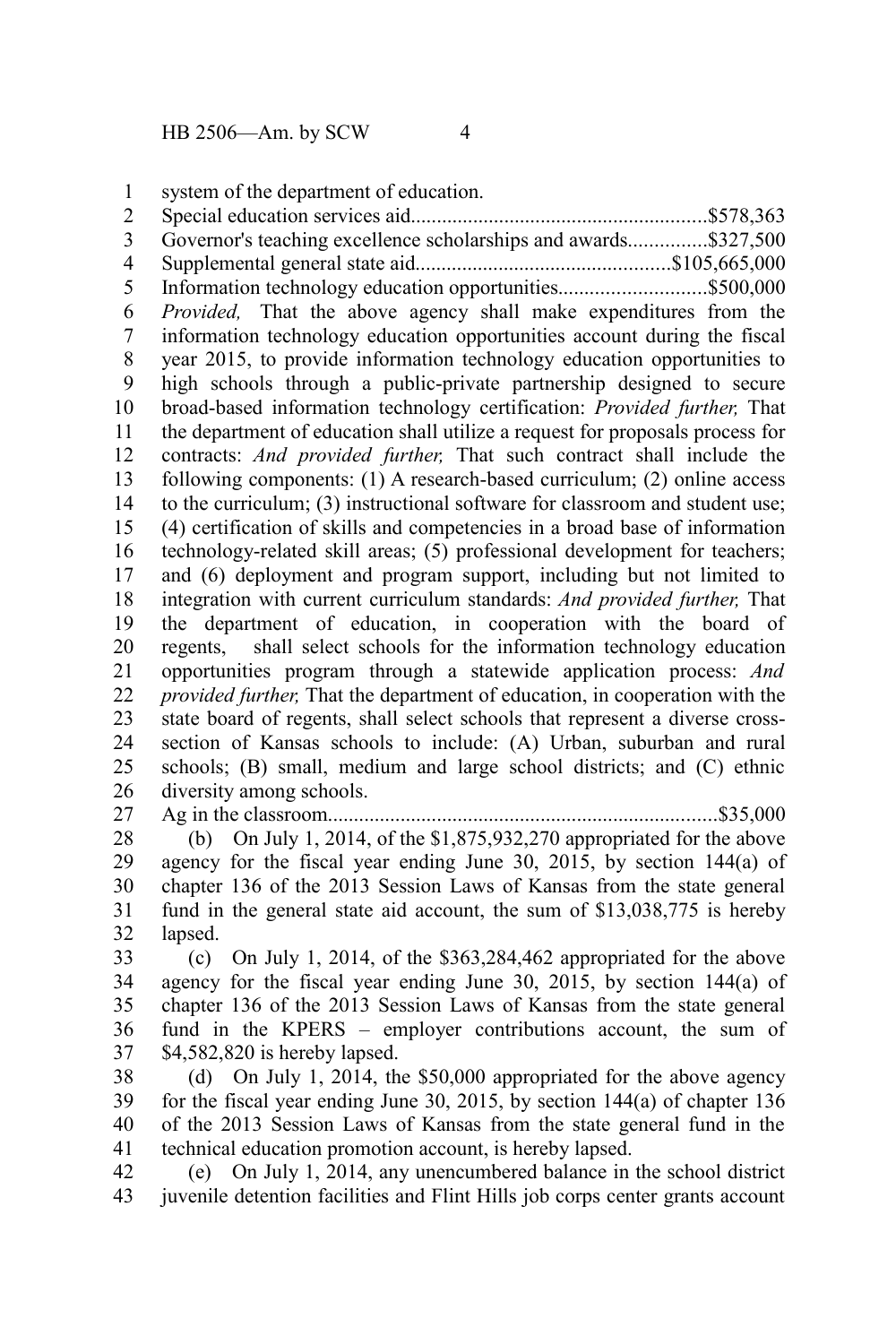in excess of \$100 as of June 30, 2014, is hereby reappropriated to the operating expenditures (including official hospitality) account of the above agency for fiscal year 2015: *Provided, however,* That expenditures from such reappropriated balance shall be expended to assist in funding the KIDS data system of the department of education: *Provided further,* That on July 1, 2014, the provisions of section 144(a) of chapter 136 of the 2013 Session Laws of Kansas, reappropriating any unencumbered balance in the school district juvenile detention facilities and Flint Hills job corps center grants account in excess of \$100 as of June 30, 2014, for fiscal year 2015 is hereby declared to be null and void and shall have no force and effect. 1 2 3 4 5 6 7 8 9 10 11

(f) On July 1, 2014, or as soon after as moneys are available, notwithstanding the provisions of K.S.A. 68-416, and amendments thereto, or any other statute, the director of accounts and reports shall transfer \$16,468,518 from the general state aid transportation weighting – state highway fund of the department of education to the state general fund. 12 13 14 15 16 17

(g) On July 1, 2014, the expenditure limitation established for the fiscal year ending June 30, 2015, by section 144(b) of chapter 136 of the 2013 Session Laws of Kansas on the school district capital outlay state aid fund of the department of education is hereby increased from \$0 to no limit. 18 19 20 21 22

Sec. 5.

23 24

#### FORT HAYS STATE UNIVERSITY

(a) There is appropriated for the above agency from the state general fund for the fiscal year ending June 30, 2015, the following: 25 26

Operating expenditures (including official hospitality)...............\$1,024,913 27

(b) In addition to the other purposes for which expenditures may be made by Fort Hays state university from the moneys appropriated from the state general fund or from any special revenue fund or funds for fiscal year 2015 authorized by chapter 136 of the 2013 Session Laws of Kansas, this act or other appropriation act of the 2014 regular session of the legislature, expenditures shall be made by Fort Hays state university from moneys appropriated from the state general fund or from any special revenue fund or funds for fiscal year 2015 to provide for the issuance of bonds by the Kansas development finance authority in accordance with K.S.A. 74-8905, and amendments thereto, for a capital improvement project for the Weist hall replacement project: *Provided,* That such capital improvement project is hereby approved for Fort Hays state university for the purpose of subsection (b) of K.S.A. 74-8405, and amendments thereto, and the authorization of the issuance of bonds by the Kansas development finance authority in accordance with that statute: *Provided further,* That Fort Hays state university may make expenditures from the money received from the 28 29 30 31 32 33 34 35 36 37 38 39 40 41 42 43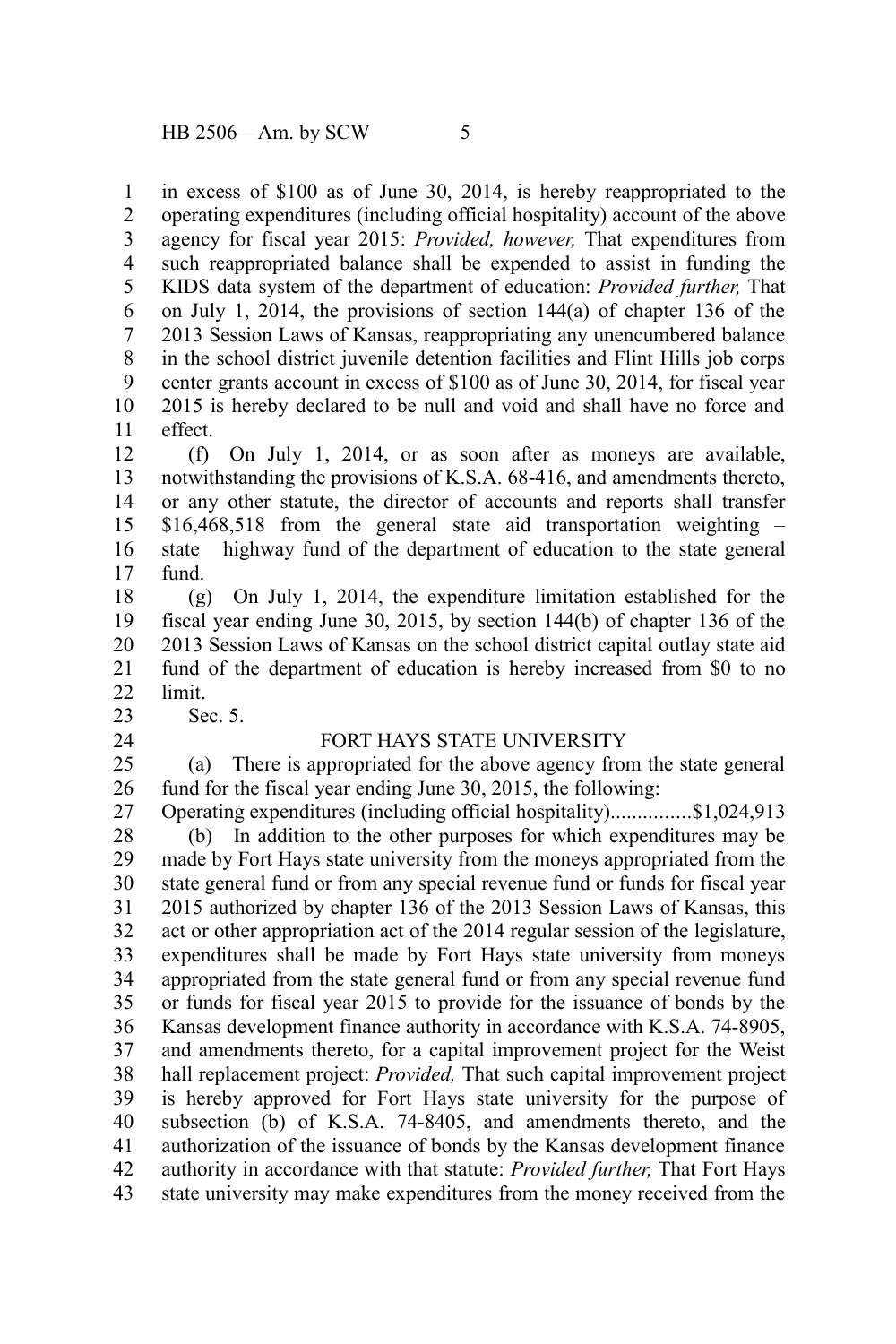issuance of any such bonds for such capital improvement project: *Provided, however,* That expenditures from the moneys received from the issuance of any such bonds for such capital improvement project shall not exceed \$25,000,000, plus all amounts required for costs of bonds issuance, costs of interest on the bonds issued for such capital improvement project during the construction of such project, credit enhancement costs and any required reserves for payment of principal interest on the bonds: *And provided further,* That all moneys received from the issuance of any such bonds shall be deposited and accounted for as prescribed by applicable bond covenants: *And provided further,* That debt service for any such bonds for such capital improvement projects shall be financed by appropriations for any appropriate special revenue fund or funds: *And provided further,* That Fort Hays state university may make provisions for the maintenance of the Weist hall. 1 2 3 4 5 6 7 8 9 10 11 12 13 14

15 16 Sec. 6.

#### KANSAS STATE UNIVERSITY

(a) There is appropriated for the above agency from the state general fund for the fiscal year ending June 30, 2014, the following: 17 18

Operating expenditures (including official hospitality)..................\$949,829 Sec. 7. 19 20

21

43

# KANSAS STATE UNIVERSITY

(a) There is appropriated for the above agency from the state general fund for the fiscal year ending June 30, 2015, the following: 22 23

Operating expenditures (including official hospitality)...............\$6,065,180 *Provided,* That, during fiscal year 2015, in addition to the other purposes for which expenditures may be made by the above agency from the operating expenditures (including official hospitality) account for fiscal year 2015 as authorized by chapter 136 of the 2013 Session Laws of Kansas, this act or other appropriation act of the 2014 regular session of the legislature, expenditures shall be made by the above agency from the operating expenditures (including official hospitality) account for fiscal year 2015 for animal health research: *Provided further,* That all amounts expended for animal health research from the operating expenditures (including official hospitality) account for fiscal year 2015 shall be matched by Kansas state university on a \$1 for \$1 basis from other moneys of Kansas state university for the animal health research for which the money is expended: *And provided further,* That Kansas state university shall submit a plan to the house committee on appropriations and the senate committee on ways and means as to how the animal health research activities create additional jobs for the state for fiscal year 2015: *And provided further,* That, such expenditures for animal health research shall be in an amount not less than \$5,000,000. 24 25 26 27 28 29 30 31 32 33 34 35 36 37 38 39 40 41 42

(b) There is appropriated for the above agency from the state general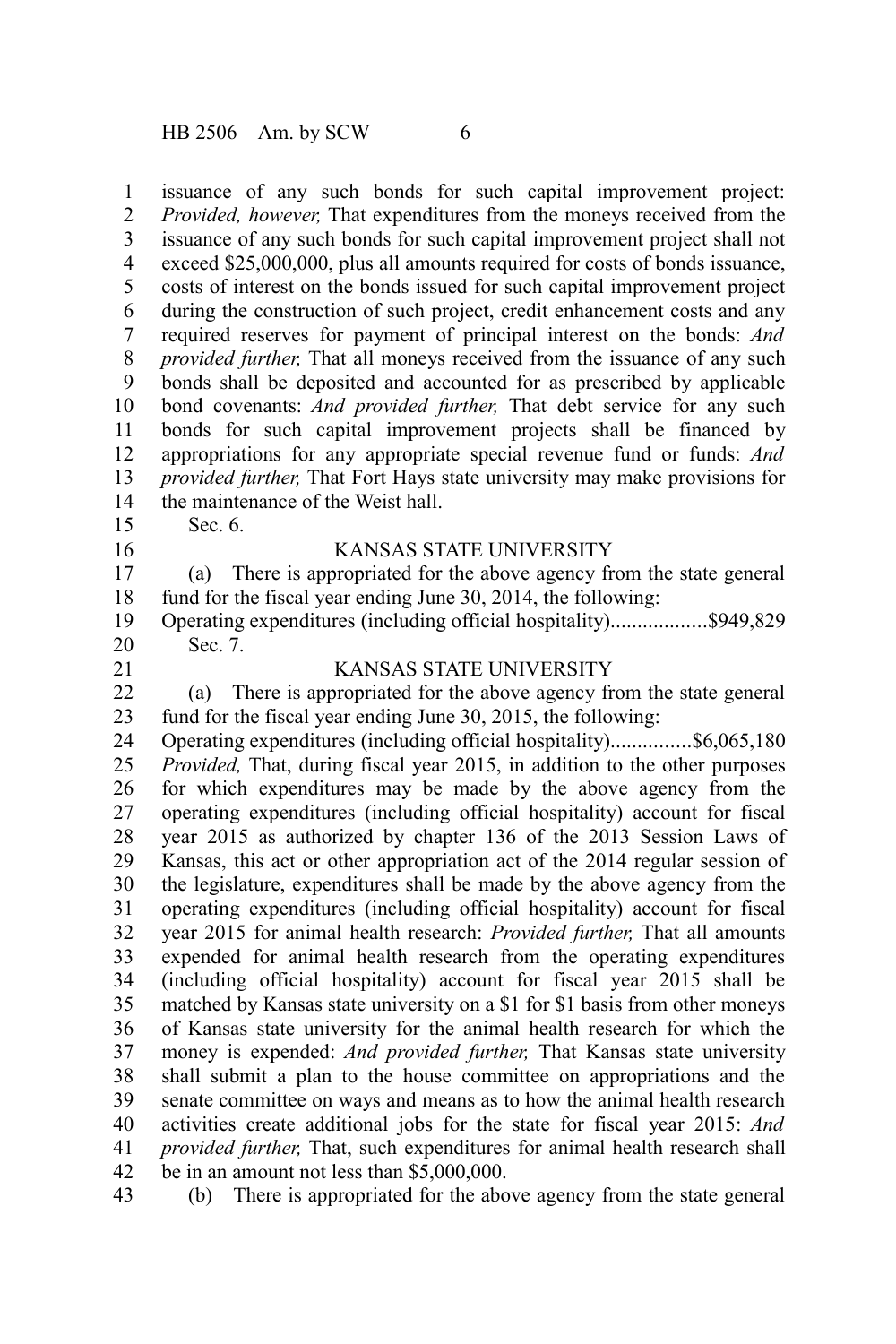fund for the fiscal year ending June 30, 2015, for the capital improvement project or projects specified, the following: 1 2

School of architecture...................................................................\$1,500,000 3

(c) In addition to the other purposes for which expenditures may be made by Kansas state university from the moneys appropriated from the state general fund or from any special revenue fund or funds for fiscal year 2015 authorized by chapter 136 of the 2013 Session Laws of Kansas, this act or other appropriation act of the 2014 regular session of the legislature, expenditures shall be made by Kansas state university from moneys appropriated from the state general fund or from any special revenue fund or funds for fiscal year 2015 to provide for the issuance of bonds by the Kansas development finance authority in accordance with K.S.A. 74-8905, and amendments thereto, for a capital improvement project to expand the chilled water plant: *Provided,* That such capital improvement project is hereby approved for Kansas state university for the purpose of subsection (b) of K.S.A. 74-8405, and amendments thereto, and the authorization of the issuance of bonds by the Kansas development finance authority in accordance with that statute: *Provided further,* That Kansas state university may make expenditures from the money received from the issuance of any such bonds for such capital improvement project: *Provided, however,* That expenditures from the moneys received from the issuance of any such bonds for such capital improvement project shall not exceed \$56,000,000, plus all amounts required for costs of bonds issuance, costs of interest on the bonds issued for such capital improvement project during the construction of such project, credit enhancement costs and any required reserves for payment of principal interest on the bonds: *And provided further*, That all moneys received from the issuance of any such bonds shall be deposited and accounted for as prescribed by applicable bond covenants: *And provided further,* That debt service for any such bonds for such capital improvement projects shall be financed by appropriations for any appropriate special revenue fund or funds: *And provided further,* That Kansas state university may make provisions for the maintenance of the chilled water plant. 4 5 6 7 8 9 10 11 12 13 14 15 16 17 18 19 20 21 22 23 24 25 26 27 28 29 30 31 32 33

Sec. 8. 34

35 36

# KANSAS STATE UNIVERSITY – EXTENSION SYSTEMS AND AGRICULTURE RESEARCH PROGRAMS

(a) There is appropriated for the above agency from the state general fund for the fiscal year ending June 30, 2014, the following: 37 38

Cooperative extension service (including official hospitality)........\$540,202 Agricultural experiment stations (including official hospitality)....\$960,360 Sec. 9. 39 40 41

KANSAS STATE UNIVERSITY – EXTENSION SYSTEMS AND AGRICULTURE RESEARCH PROGRAMS 42 43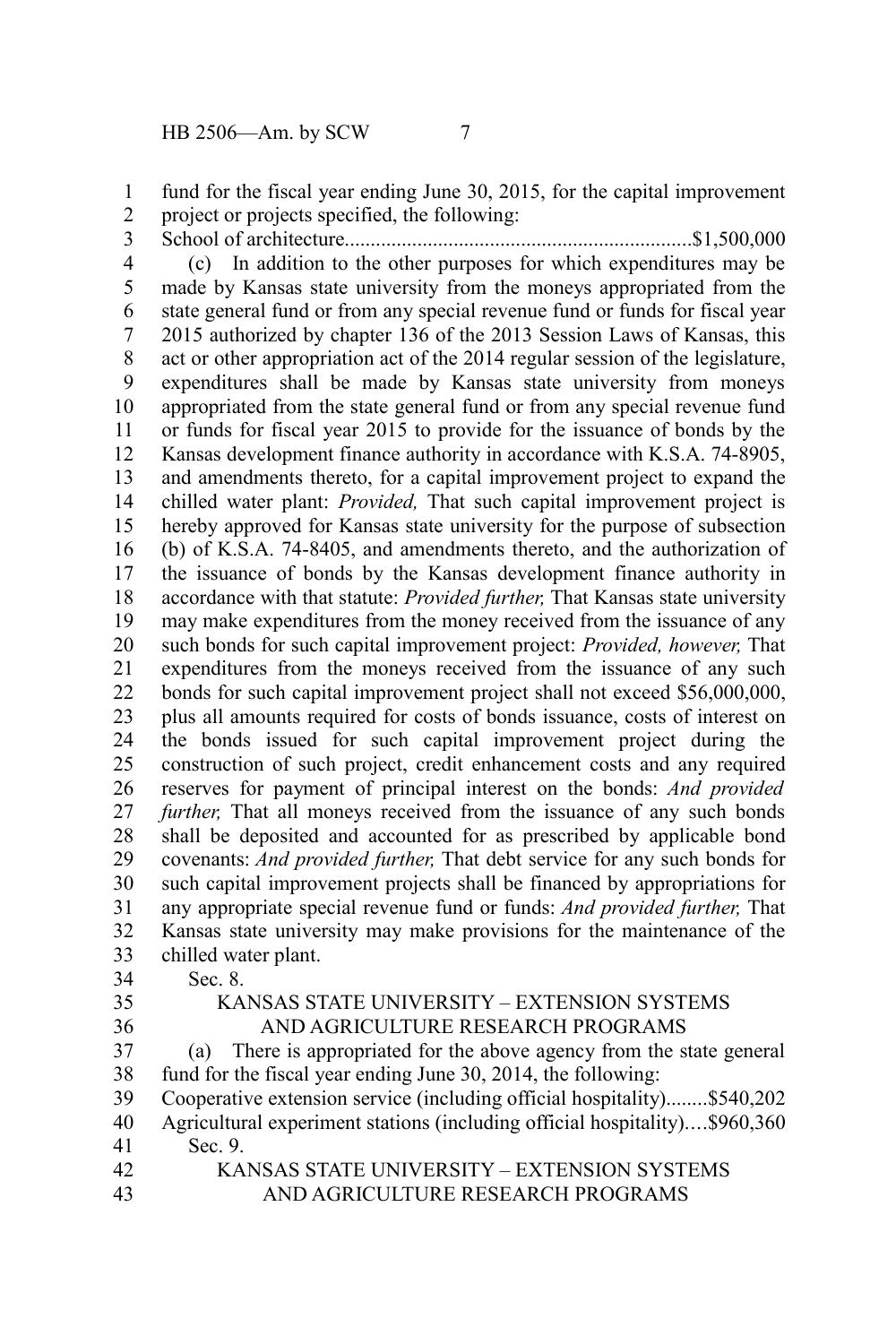(a) There is appropriated for the above agency from the state general fund for the fiscal year ending June 30, 2015, the following: Cooperative extension service (including official hospitality)........\$491,177 1 2 3

Agricultural experiment stations (including official hospitality)....\$873,205 Sec. 10. 4 5

- 6
- 7

# KANSAS STATE UNIVERSITY

VETERINARY MEDICAL CENTER

(a) On July 1, 2014, of the \$9,623,280 appropriated for the above agency for the fiscal year ending June 30, 2015, by section 160(a) of chapter 136 of the 2013 Session Laws of Kansas from the state general fund in the operating expenditures account, the sum of \$14,742 is hereby lapsed. 8 9 10 11 12

Sec. 11. 13

14

# EMPORIA STATE UNIVERSITY

(a) There is appropriated for the above agency from the state general fund for the fiscal year ending June 30, 2014, the following: 15 16

Operating expenditures (including official hospitality)..................\$672,320 (b) In addition to the other purposes for which expenditures may be made by Emporia state university from the restricted fees fund for fiscal year 2014 as authorized by section 161(b) of chapter 136 of the 2013 Session Laws of Kansas, expenditures may be made by the above agency from the restricted fees fund for fiscal year 2014 for official hospitality. 17 18 19 20 21 22

(c) In addition to the other purposes for which expenditures may be made by Emporia state university from the reading recovery program account for fiscal year 2014 as authorized by section 161(a) of chapter 136 of the 2013 Session Laws of Kansas, expenditures may be made by the above agency from the reading recovery program account for fiscal year 2014 for official hospitality. 23 24 25 26 27 28

(d) In addition to the other purposes for which expenditures may be made by Emporia state university from the nat'l board cert/future teacher academy account for fiscal year 2014 as authorized by section 161(a) of chapter 136 of the 2013 Session Laws of Kansas, expenditures may be made by the above agency from the nat'l board cert/future teacher academy account for fiscal year 2014 for official hospitality. 29 30 31 32 33 34

35 36 Sec. 12.

## EMPORIA STATE UNIVERSITY

(a) There is appropriated for the above agency from the state general fund for the fiscal year ending June 30, 2015, the following: 37 38

Operating expenditures (including official hospitality)...............\$1,811,386 (b) In addition to the other purposes for which expenditures may be made by Emporia state university from the restricted fees fund for fiscal year 2015 as authorized by section 162(b) of chapter 136 of the 2013 Session Laws of Kansas, expenditures may be made by the above agency 39 40 41 42 43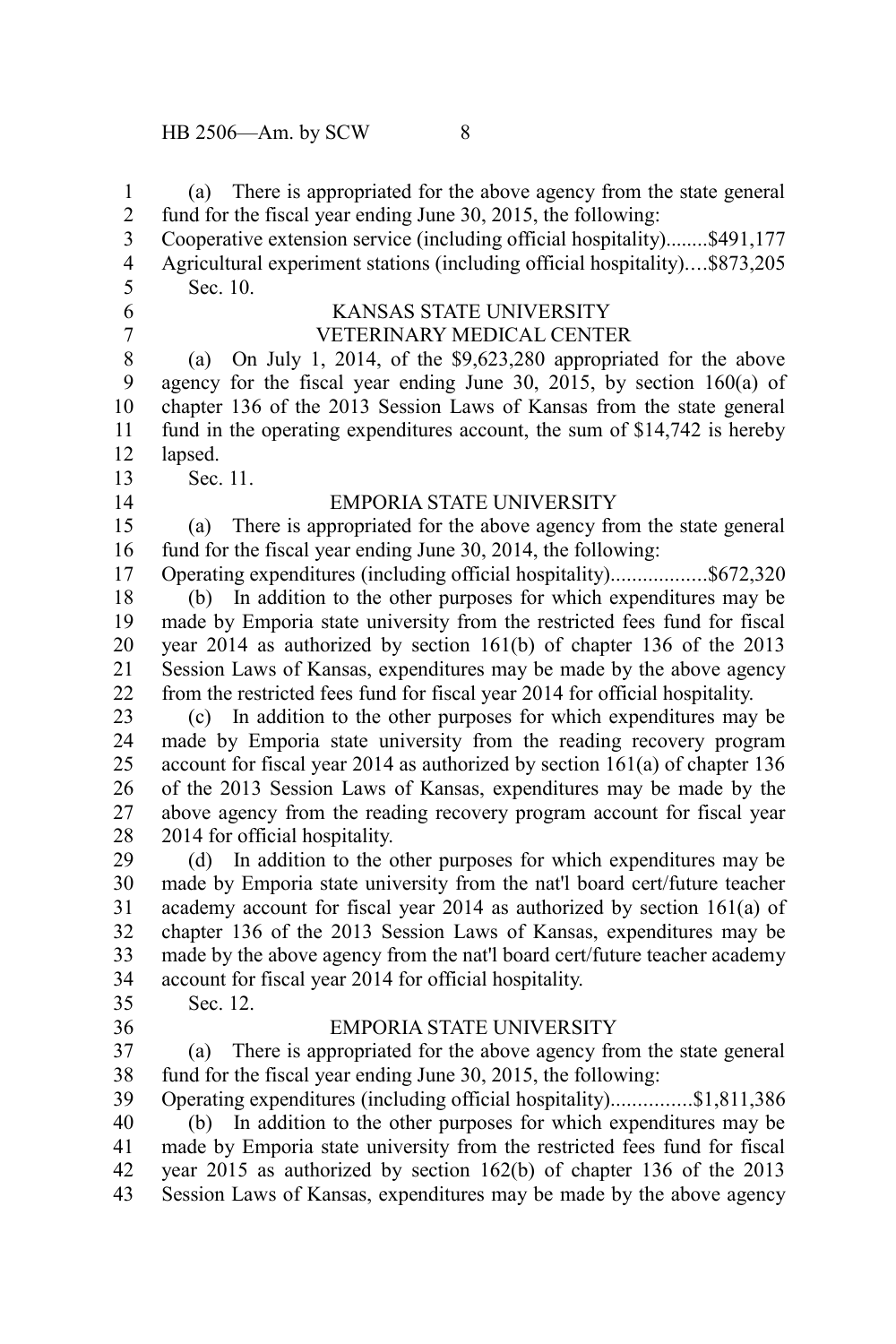from the restricted fees fund for fiscal year 2015 for official hospitality. 1

(c) In addition to the other purposes for which expenditures may be made by Emporia state university from the reading recovery program account for fiscal year 2015 as authorized by section 162(a) of chapter 136 of the 2013 Session Laws of Kansas, expenditures may be made by the above agency from the reading recovery program account for fiscal year 2015 for official hospitality. 2 3 4 5 6 7

(d) In addition to the other purposes for which expenditures may be made by Emporia state university from the nat'l board cert/future teacher academy account for fiscal year 2015 as authorized by section 162(a) of chapter 136 of the 2013 Session Laws of Kansas, expenditures may be made by the above agency from the nat'l board cert/future teacher academy account for fiscal year 2015 for official hospitality. 8 9 10 11 12 13

14 15 Sec. 13.

# PITTSBURG STATE UNIVERSITY

(a) There is appropriated for the above agency from the state general fund for the fiscal year ending June 30, 2015, the following: 16 17

Operating expenditures (including official hospitality)...............\$1,011,858 Sec. 14. 18 19

20

# UNIVERSITY OF KANSAS

(a) There is appropriated for the above agency from the state general fund for the fiscal year ending June 30, 2014, the following: 21 22

Operating expenditures (including official hospitality)....................\$77,935 Sec. 15. 23 24

25

#### UNIVERSITY OF KANSAS

(a) There is appropriated for the above agency from the state general fund for the fiscal year ending June 30, 2015, the following: 26 27

Operating expenditures (including official hospitality)....................\$85,768 (b) In addition to the other purposes for which expenditures may be made by the university of Kansas from the moneys appropriated from the state general fund or from any special revenue fund or funds for fiscal year 2015 authorized by chapter 136 of the 2013 Session Laws of Kansas, this act or other appropriation act of the 2014 regular session of the legislature, expenditures shall be made by the university of Kansas from moneys appropriated from the state general fund or from any special revenue fund or funds for fiscal year 2015 to provide for the issuance of bonds by the Kansas development finance authority in accordance with K.S.A. 74-8905, and amendments thereto, for a capital improvement project for the earth energy environment center: *Provided,* That such capital improvement project is hereby approved for the university of Kansas for the purpose of subsection (b) of K.S.A. 74-8405, and amendments thereto, and the authorization of the issuance of bonds by the Kansas development finance authority in accordance with that statute: *Provided further,* That the 28 29 30 31 32 33 34 35 36 37 38 39 40 41 42 43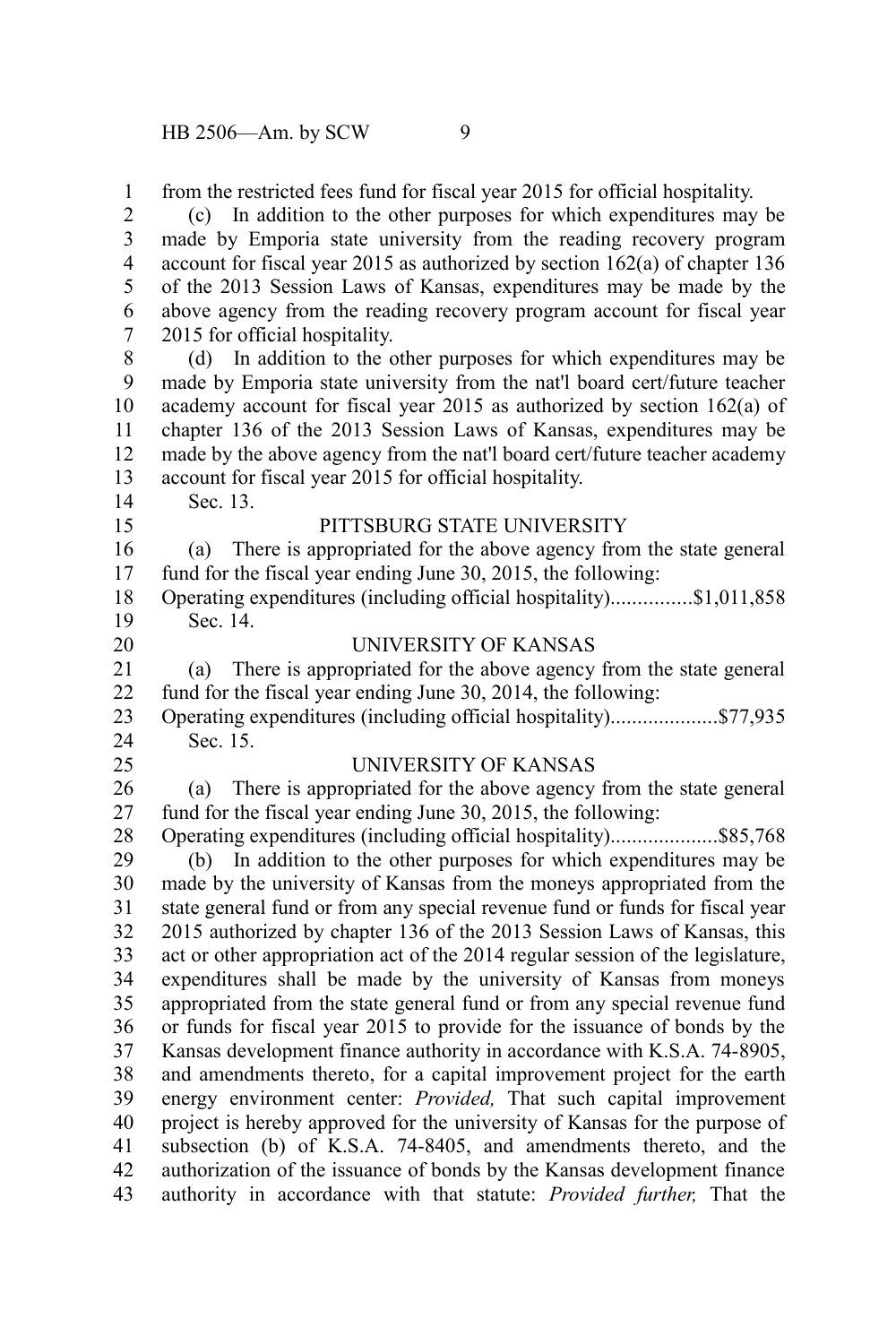university of Kansas may make expenditures from the money received 1

from the issuance of any such bonds for such capital improvement project: *Provided, however,* That expenditures from the moneys received from the issuance of any such bonds for such capital improvement project shall not exceed \$25,000,000, plus all amounts required for costs of bonds issuance, costs of interest on the bonds issued for such capital improvement project during the construction of such project, credit enhancement costs and any required reserves for payment of principal interest on the bonds: *And provided further,* That all moneys received from the issuance of any such bonds shall be deposited and accounted for as prescribed by applicable bond covenants: *And provided further,* That debt service for any such bonds for such capital improvement projects shall be financed by appropriations for any appropriate special revenue fund or funds: *And provided further,* That the university of Kansas may make provisions for the maintenance of the earth energy environment center. 2 3 4 5 6 7 8 9 10 11 12 13 14 15

Sec. 16.

16 17

#### UNIVERSITY OF KANSAS MEDICAL CENTER

(a) There is appropriated for the above agency from the state general fund for the fiscal year ending June 30, 2014, the following: 18 19

Operating expenditures (including official hospitality)...............\$1,730,679 Sec. 17. 20 21

22

## UNIVERSITY OF KANSAS MEDICAL CENTER

(a) There is appropriated for the above agency from the state general fund for the fiscal year ending June 30, 2015, the following: 23 24

Operating expenditures (including official hospitality)...............\$7,328,224 *Provided,* That, during fiscal year 2015, in addition to the other purposes for which expenditures may be made by the above agency from the operating expenditures (including official hospitality) account for fiscal year 2015 as authorized by chapter 136 of the 2013 Session Laws of Kansas, this act or other appropriation act of the 2014 regular session of the legislature, expenditures shall be made by the above agency from the operating expenditures (including official hospitality) account for fiscal year 2015 for cancer center research: *Provided further,* That all amounts expended for cancer center research from the operating expenditures (including official hospitality) account for fiscal year 2015 shall be matched by university of Kansas medical center on a \$1 for \$1 basis from other moneys of university of Kansas medical center for the cancer center research for which the money is expended: *And provided further,* That university of Kansas medical center shall submit a plan to the house committee on appropriations and the senate committee on ways and means as to how the cancer center research activities create additional jobs for the state for fiscal year 2015: *And provided further,* That, such expenditures for cancer center research shall be in an amount not less than \$5,000,000. 25 26 27 28 29 30 31 32 33 34 35 36 37 38 39 40 41 42 43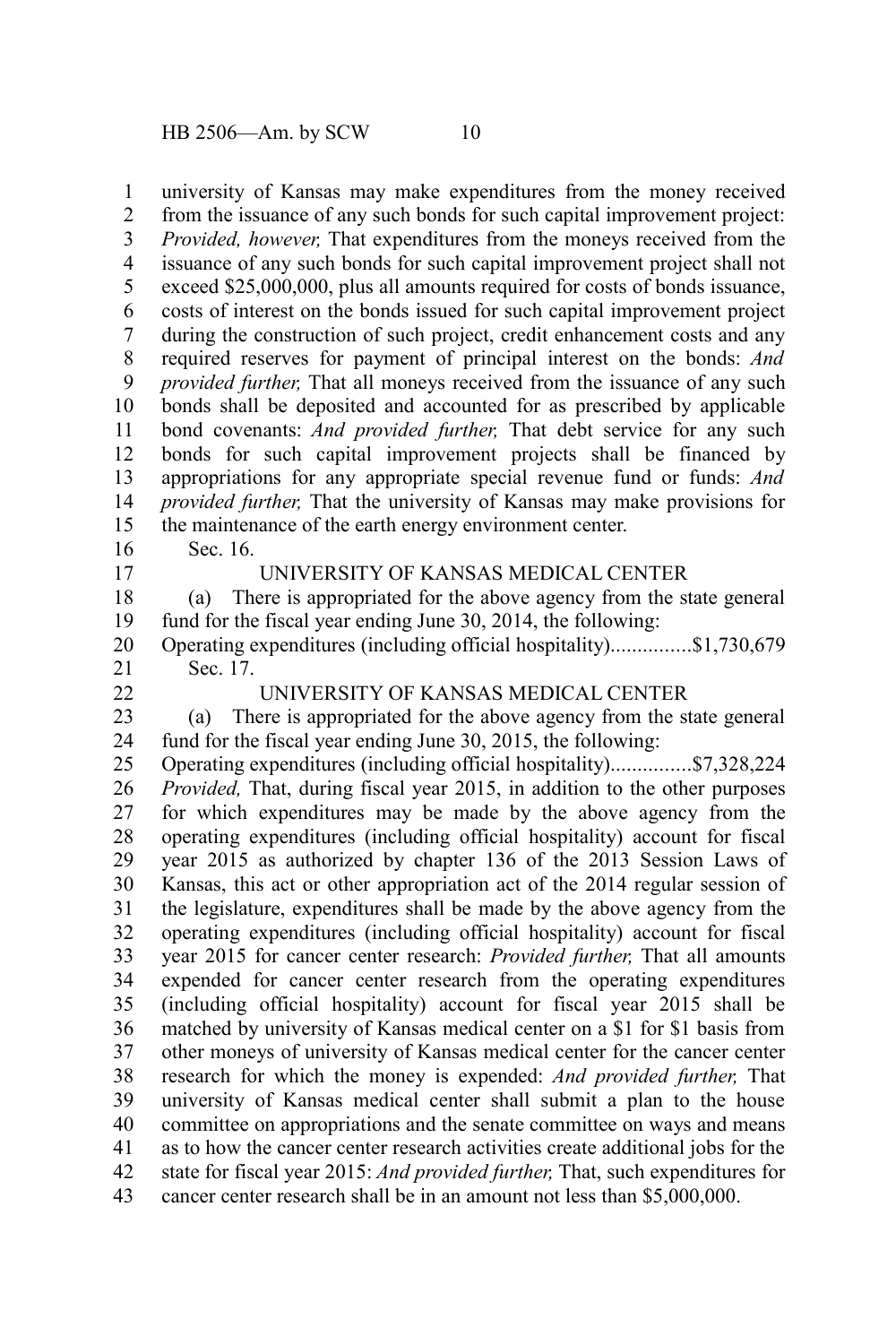Rural health bridging.........................................................................\$70,000 *Provided,* That expenditures from the rural health bridging account shall not be used to supplant or replace funds already budgeted for the rural health bridging program of the university of Kansas medical center. Midwest stem cell therapy center........................................................\$9,000 Sec. 18. WICHITA STATE UNIVERSITY (a) There is appropriated for the above agency from the state general fund for the fiscal year ending June 30, 2014, the following: Operating expenditures (including official hospitality)..................\$281,267 Sec. 19. WICHITA STATE UNIVERSITY (a) There is appropriated for the above agency from the state general fund for the fiscal year ending June 30, 2015, the following: Operating expenditures (including official hospitality).............\$10,514,755 *Provided,* That, during fiscal year 2015, in addition to the other purposes for which expenditures may be made by the above agency from the operating expenditures (including official hospitality) account for fiscal year 2015 as authorized by chapter 136 of the 2013 Session Laws of Kansas, this act or other appropriation act of the 2014 regular session of the legislature, expenditures shall be made by the above agency from the operating expenditures (including official hospitality) account for fiscal year 2015 for aviation research: *Provided further,* That all amounts expended for aviation research from the operating expenditures (including official hospitality) account for fiscal year 2015 shall be matched by Wichita state university on a \$1 for \$1 basis from other moneys of Wichita state university for the aviation research for which the money is expended: *And provided further,* That Wichita state university shall submit a plan to the house committee on appropriations and the senate committee on ways and means as to how the aviation research activities create additional jobs for the state for fiscal year 2015: *And provided further,* That, such expenditures for aviation research shall be in an amount not less than \$5,000,000: *And provided further,* That, during fiscal year 2015, in addition to the other purposes for which expenditures may be made by the above agency from the operating expenditures (including official hospitality) account for fiscal year 2015 as authorized by chapter 136 of the 2013 Session Laws of Kansas, this act or other appropriation act of the 2014 regular session of the legislature, expenditures shall be made by the above agency from the operating expenditures (including official hospitality) account for fiscal year 2015 for training and equipment expenditures of the national center for aviation training: *And provided further,* That, such expenditures for such training and equipment expenditures shall be in an amount not less than \$3,500,000. 1 2 3 4 5 6 7 8 9 10 11 12 13 14 15 16 17 18 19 20 21 22 23 24 25 26 27 28 29 30 31 32 33 34 35 36 37 38 39 40 41 42 43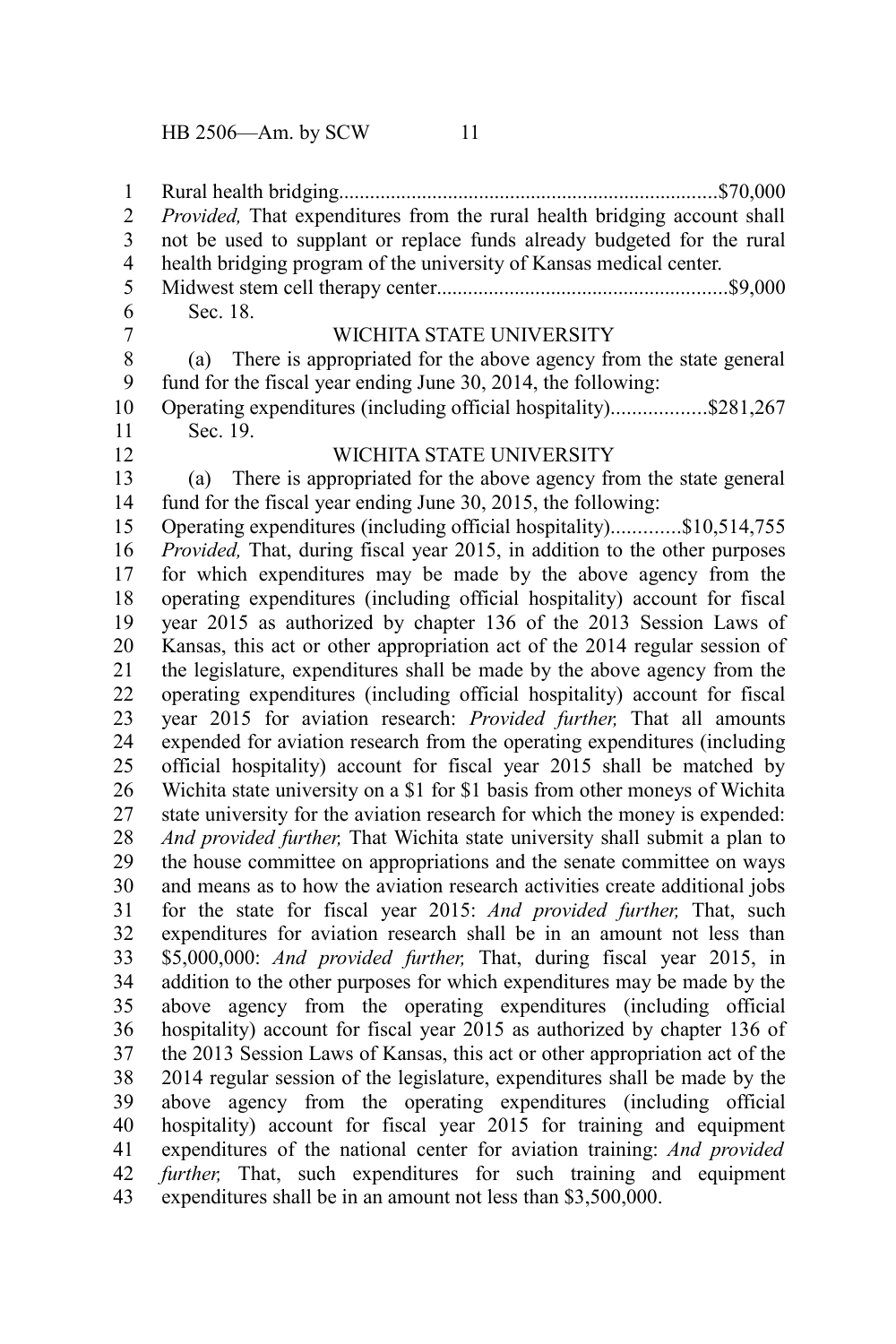(b) On July 1, 2014, of the \$2,981,537 appropriated for the above agency for the fiscal year ending June 30, 2015, by section 170(c) of chapter 136 of the 2013 Session Laws of Kansas from the state economic development initiatives fund in the aviation infrastructure account, the sum of \$2,981,537 is hereby lapsed. (c) On July 1, 2014, or as soon thereafter as moneys are available, the director of accounts and reports shall transfer \$2,981,537 from the state economic development initiatives fund to the state general fund. Sec. 20. STATE BOARD OF REGENTS (a) There is appropriated for the above agency from the state general fund for the fiscal year ending June 30, 2014, the following: Tuition for technical education.....................................................\$9,250,000 Municipal university operating grant..............................................\$169,698 Johnson county community college go pro now.............................\$500,000 *Provided,* That, during fiscal year 2014, notwithstanding the provisions of any other statute, expenditures shall be made from the Johnson county community college go pro now account of the state general fund for fiscal year 2014 by the state board of regents to establish a pilot program called the Johnson county community college go pro now program, that directly benefits students and Kansas employers by helping students attain their educational goals and employers meet their workforce needs: *Provided further,* That development and implementation of the pilot program seeks to provide high school students with a: (1) Two-year opportunity to receive a high school diploma from the school district in which the student is enrolled, and an associate degree from Johnson county community college, in the relevant field that addresses employers' needs; or (2) accelerated, four-year opportunity to receive a high school diploma from the school district in which the student is enrolled, associate degree from Johnson county community college, and bachelor's degree from a state educational institution, as defined in K.S.A. 76-711, and amendments thereto, in the relevant field that addresses employers' needs: *And provided further,* That the objectives of the program are for students to graduate from the program after achieving the competency objectives, identified collaboratively by the employers and the educational institutions, with an opportunity, upon successful performance, of a high-paying job in the workplace and no program-related tuition debt, and the employer benefits from hiring an employee already prepared to succeed in the respective workplace who can be productive on the first day of the job: *And provided further,* That the state board of regents, the administration of Johnson county community college, the administration of the university of Kansas Edwards campus, the administration of the Kansas state university Olathe campus, the state board of education and any interested unified school 1 2 3 4 5 6 7 8 9 10 11 12 13 14 15 16 17 18 19 20 21 22 23 24 25 26 27 28 29 30 31 32 33 34 35 36 37 38 39 40 41 42 43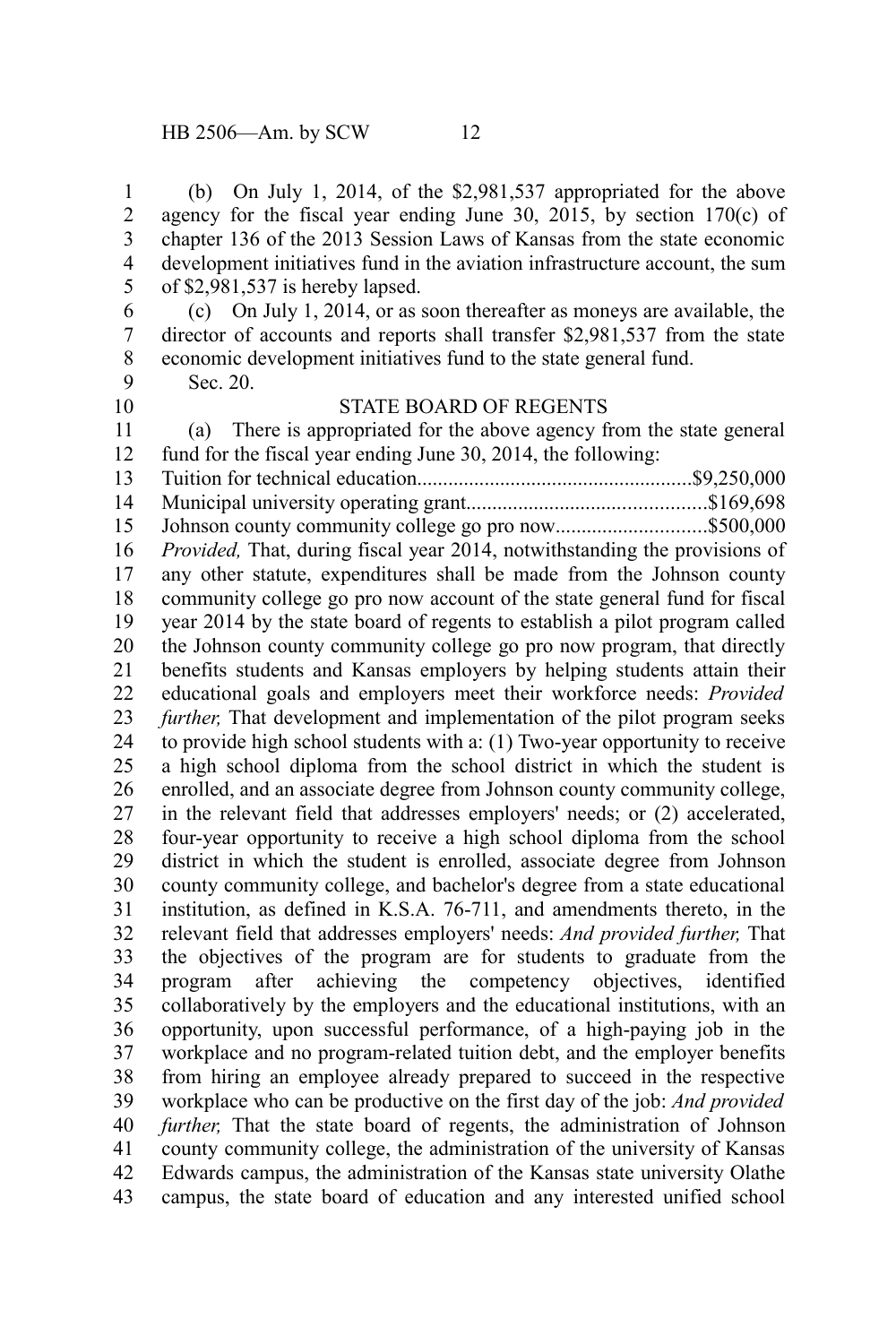district shall collaborate to implement such program: *And provided further,* 1

That the course of study for students admitted into such program shall be subject to the approval of the state board of education and shall be designed to meet the high school graduation requirements for such students: *And provided further,* That students admitted to the Johnson county community college go pro now program may be charged fees by Johnson county community college and the participating universities which are no higher than those fees regularly charged to high school, community college or university students, but shall not be charged tuition by Johnson county community college or a state educational institution: *And provided further,* That it is anticipated that for fiscal year 2016, the tuition for the students in this program shall be paid by the private sector employers: *And provided further,* That the state board of regents shall review the credit hours of course work in the program to determine compliance with K.S.A. 71-601, and amendments thereto: *And provided further*, That solely for the purpose of admission to the Johnson county community college go pro now program, a student shall not be required to comply with the requirements of K.S.A. 76-717, and amendments thereto. 2 3 4 5 6 7 8 9 10 11 12 13 14 15 16 17 18

(b) There is appropriated for the above agency from the following special revenue fund or funds for the fiscal year ending June 30, 2014, all moneys now or hereafter lawfully credited to and available in such fund or funds, except that expenditures other than refunds authorized by law shall not exceed the following: 19 20 21 22 23

| 26 | Sec. 21. |  |
|----|----------|--|

27

#### STATE BOARD OF REGENTS

(a) There is appropriated for the above agency from the state general fund for the fiscal year ending June 30, 2015, the following: 28 29

Comprehensive grant program.....................................................\$1,500,000 *Provided,* That, during fiscal year 2015, in addition to the other purposes for which expenditures may be made by the above agency from the comprehensive grant program account for fiscal year 2015 as authorized by chapter 136 of the 2013 Session Laws of Kansas, this act or other appropriation act of the 2014 regular session of the legislature, expenditures shall be made by the above agency from the comprehensive grant program account for fiscal year 2015 for grants to independent and private colleges: *Provided further,* That, the state board of regents shall submit a report to the house committee on appropriations and the senate committee on ways and means on the total dollars distributed to each college, and how many students received scholarships: *And provided further,* That, such expenditures for such grants to independent and private colleges shall be in an amount not less than \$8,629,129. 30 31 32 33 34 35 36 37 38 39 40 41 42 43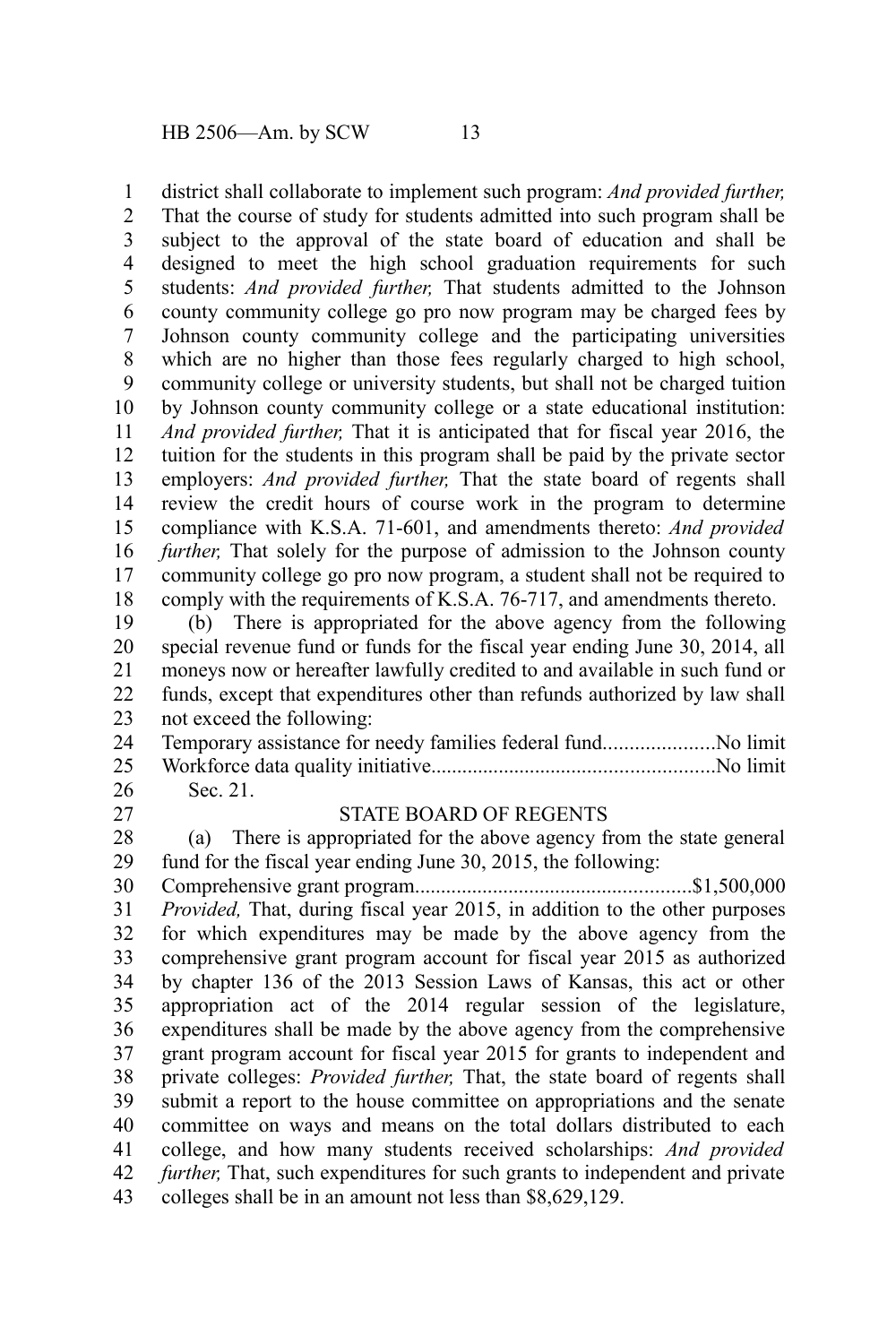Tuition for technical education...................................................\$12,000,000 *Provided,* That, notwithstanding the provisions of any other statute, in addition to the other purposes for which expenditures may be made by the above agency from the tuition for technical education account of the state general fund for fiscal year 2015, expenditures shall be made by the above agency from the tuition for technical education account of the state general fund for fiscal year 2015 for the payment of technical education tuition for adult students who are enrolled in technical education classes while obtaining a GED using the Accelerating Opportunity program: *Provided further*, That, such expenditures shall be in an amount not less than \$500,000. Postsecondary tiered technical education state aid..............................\$900,752 Non-tiered course credit hour grant.............................................\$1,194,020 Municipal university operating grant..............................................\$169,698 SUCCESS program......................................................................\$5,300,000 *Provided,* That, during fiscal year 2015, expenditures shall be made from the SUCCESS program account of the state general fund for fiscal year 2015 by the state board of regents to fund the operating expenses for those community colleges selected as participants in the SUCCESS program pursuant to section 23, and amendments thereto, in such amounts as certified by the SUCCESS selection committee in accordance with section 23, and amendments thereto: *Provided further,* That, during fiscal year 2015, expenditures shall be made from the SUCCESS program account of the state general fund by the state board of regents to distribute moneys in such amounts and to such postsecondary educational institutions as certified by the SUCCESS selection committee in accordance with subsection (c)(2) of section 23, and amendments thereto: *And provided further,* That, during fiscal year 2015, expenditures shall be made from the SUCCESS program account of the state general fund to implement and administer the SUCCESS program: *And provided further,* That the board of trustees for such community colleges shall work in conjunction with the state board of regents, one or more four-year postsecondary educational institutions, one or more technical colleges, if a technical college is located within the same region as such community college, and one or more school districts to develop a detailed plan to provide educational programs that will integrate career technical education from the secondary education level through attainment of a postsecondary industry certification or advanced degree in accordance with the provisions of section 24, and amendments thereto. Johnson county community college go pro now..............................\$1,500,000 *Provided,* That any unencumbered balance in the Johnson county community college go pro now account in excess of \$100 as of June 30, 1 2 3 4 5 6 7 8 9 10 11 12 13 14 15 16 17 18 19 20 21 22 23 24 25 26 27 28 29 30 31 32 33 34 35 36 37 38 39 40 41 42

2014, is hereby reappropriated for fiscal year 2015: *Provided further,* That, 43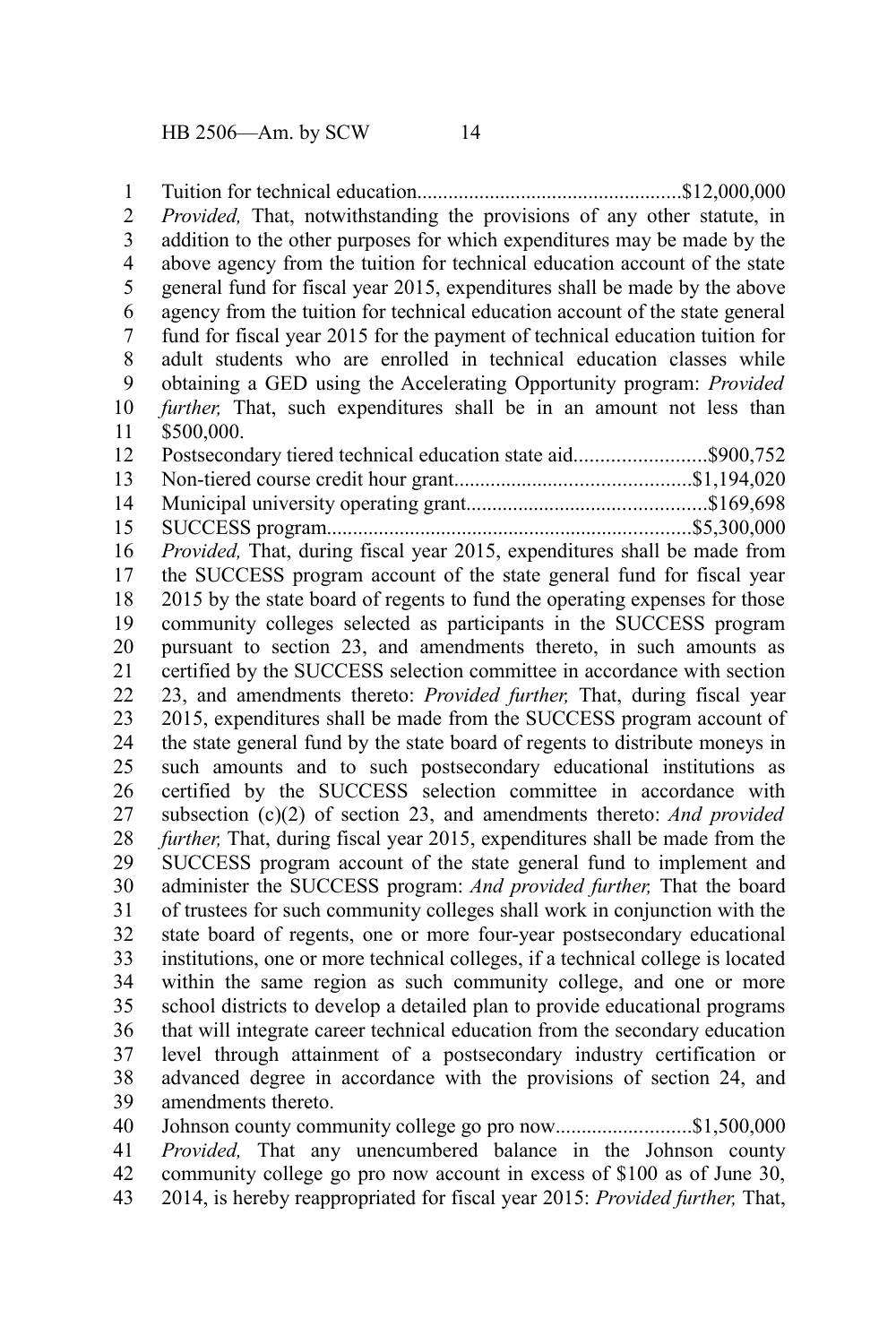during fiscal year 2015, notwithstanding the provisions of any other statute, expenditures shall be made from the Johnson county community college go pro now account of the state general fund for fiscal year 2015 by the state board of regents to establish a pilot program called the Johnson county community college go pro now program, that directly benefits students and Kansas employers by helping students attain their educational goals and employers meet their workforce needs: *Provided further*, That development and implementation of the pilot program seeks to provide high school students with a: (1) Two-year opportunity to receive a high school diploma from the school district in which the student is enrolled, and an associate degree from Johnson county community college, in the relevant field that addresses employers' needs; or (2) accelerated, four-year opportunity to receive a high school diploma from the school district in which the student is enrolled, associate degree from Johnson county community college, and bachelor's degree from a state educational institution, as defined in K.S.A. 76-711, and amendments thereto, in the relevant field that addresses employers' needs: *And provided further,* That the objectives of the program are for students to graduate from the program after achieving the competency objectives, identified collaboratively by the employers and the educational institutions, with an opportunity, upon successful performance, of a high-paying job in the workplace and no program-related tuition debt, and the employer benefits from hiring an employee already prepared to succeed in the respective workplace who can be productive on the first day of the job: *And provided further*, That the state board of regents, the administration of Johnson county community college, the administration of the university of Kansas Edwards campus, the administration of the Kansas state university Olathe campus, the state board of education and any interested unified school district shall collaborate to implement such program: *And provided further,* That the course of study for students admitted into such program shall be subject to the approval of the state board of education and shall be designed to meet the high school graduation requirements for such students: *And provided further,* That students admitted to the Johnson county community college go pro now program may be charged fees by Johnson county community college and the participating universities which are no higher than those fees regularly charged to high school, community college or university students, but shall not be charged tuition by Johnson county community college or a state educational institution: *And provided further,* That it is anticipated that for fiscal year 2016, the tuition for the students in this program shall be paid by the private sector employers: *And provided further,* That the state board of regents shall review the credit hours of course work in the program to determine compliance with K.S.A. 71-601, and amendments thereto: *And provided* 1 2 3 4 5 6 7 8 9 10 11 12 13 14 15 16 17 18 19 20 21 22 23 24 25 26 27 28 29 30 31 32 33 34 35 36 37 38 39 40 41 42 43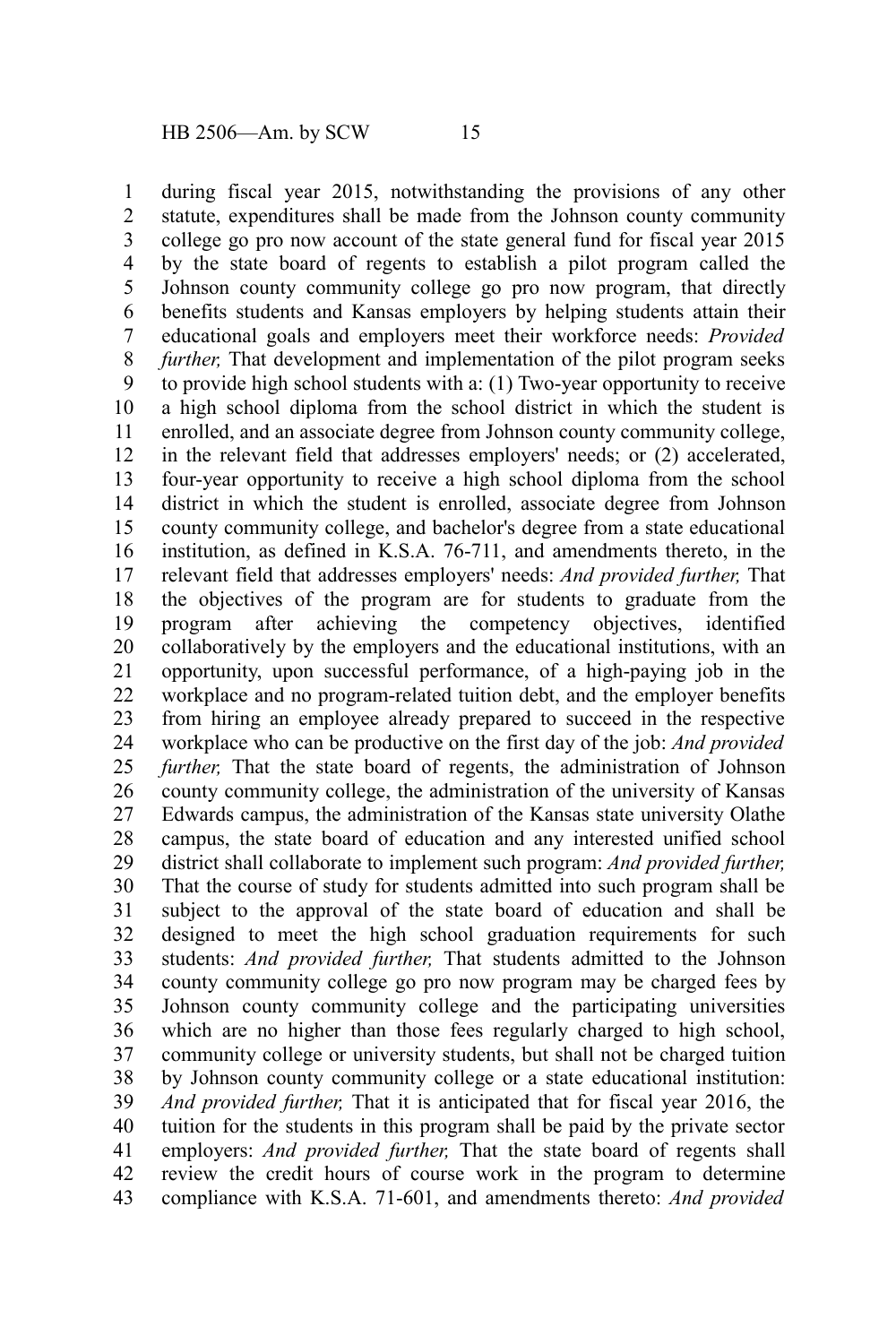*further*, That solely for the purpose of admission to the Johnson county community college go pro now program, a student shall not be required to comply with the requirements of K.S.A. 76-717, and amendments thereto. 1 2 3

(b) There is appropriated for the above agency from the following special revenue fund or funds for the fiscal year ending June 30, 2015, all moneys now or hereafter lawfully credited to and available in such fund or funds, except that expenditures other than refunds authorized by law shall not exceed the following: 4 5 6 7 8

Temporary assistance for needy families federal fund.....................No limit Workforce data quality initiative......................................................No limit Postsecondary education performance-based incentives fund.....\$1,905,228 9 10 11

(c) On July 1, 2014, or as soon thereafter as moneys are available, the director of accounts and reports shall transfer \$1,905,228 from the state general fund to the postsecondary education performance-based incentives fund of the state board of regents. 12 13 14 15

Sec. 22.

16 17

#### STATE BOARD OF REGENTS

(a) There is appropriated for the above agency from the state general fund for the fiscal year ending June 30, 2016, the following: 18 19

SUCCESS program......................................................................\$5,300,000 *Provided,* That, during fiscal year 2016, expenditures shall be made from the SUCCESS program account of the state general fund for fiscal year 2016 by the state board of regents to fund the operating expenses for those community colleges selected as participants in the SUCCESS program pursuant to section 23, and amendments thereto, in such amounts as certified by the SUCCESS selection committee in accordance with section 23, and amendments thereto: *Provided further,* That, during fiscal year 2016, expenditures shall be made from the SUCCESS program account of the state general fund by the state board of regents to distribute moneys in such amounts and to such postsecondary educational institutions as certified by the SUCCESS selection committee in accordance with subsection (c)(2) of section 23, and amendments thereto: *And provided further,* That, during fiscal year 2016, expenditures shall be made from the SUCCESS program account of the state general fund to implement and administer the SUCCESS program: *And provided further,* That the board of trustees for such community colleges shall work in conjunction with the state board of regents, one or more four-year postsecondary educational institutions, one or more technical colleges, if a technical college is located within the same region as such community college, and one or more school districts to develop a detailed plan to provide educational programs that will integrate career technical education from the secondary education level through attainment of a postsecondary industry certification or advanced degree in accordance with the provisions of section 24, and 20 21 22 23 24 25 26 27 28 29 30 31 32 33 34 35 36 37 38 39 40 41 42 43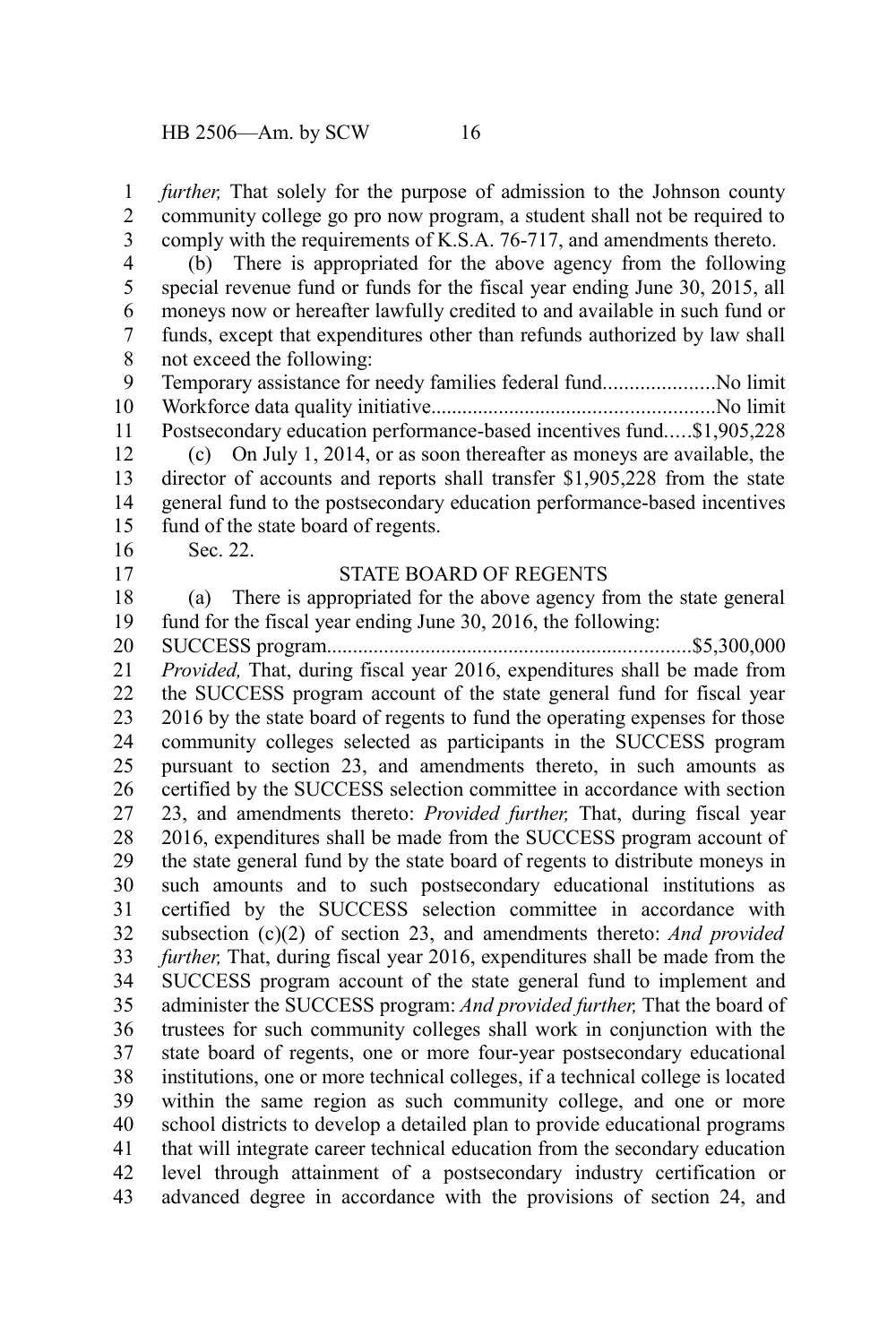amendments thereto. 1

New Sec. 23. (a) There is hereby established the SUCCESS program. Any community college may apply to be selected as a participant in the SUCCESS program. Applications for selection as a participant shall be submitted to the SUCCESS selection committee in such form and manner as prescribed by the committee. Applications shall be submitted to the committee on or before June 15, 2014. Upon receipt of all applications submitted in accordance with this section, the committee shall review such applications and determine which applicants shall be selected as participants in the program. On or before June 30, 2014, the committee shall make a final determination as to which community colleges shall participate in the program and shall notify each applicant in writing of its decision with respect to such applicant. 2 3 4 5 6 7 8 9 10 11 12 13

(b) The SUCCESS selection committee shall select at least one, but not more than two applicants as participants in the program. In determining the total number of community colleges to select as participants, the committee shall consider the aggregate amount of appropriations made for the SUCCESS program account of the state general fund. 14 15 16 17 18 19

(c) (1) Upon selection of the participants in the SUCCESS program, the SUCCESS selection committee shall determine the amount of moneys to be distributed to each participant from the SUCCESS program account of the state general fund. In making its determination, the committee shall consider the general operating budget of each participant for the immediately succeeding fiscal year, and any other revenue sources available to the participant. The committee shall certify the amount of moneys to be distributed to each participant from the SUCCESS program account of the state general fund and submit such certification to the board of regents. 20 21 22 23 24 25 26 27 28 29

(2) The committee may authorize moneys be distributed from the SUCCESS program account of the state general fund to any other postsecondary educational institution if such moneys are requested as part of the application of an applicant selected to be a participant in the SUCCESS program. The committee shall certify the amount of moneys to be distributed to such other postsecondary educational institutions and submit such certification to the board of regents. 30 31 32 33 34 35 36

(d) The SUCCESS selection committee shall be composed of nine members as follows: 37 38

(1) The chairperson and ranking minority member of the senate committee on ways and means; 39 40

(2) the chairperson and ranking minority member of the house of representatives committee on appropriations; 41 42

(3) the chairperson of the senate committee on education; 43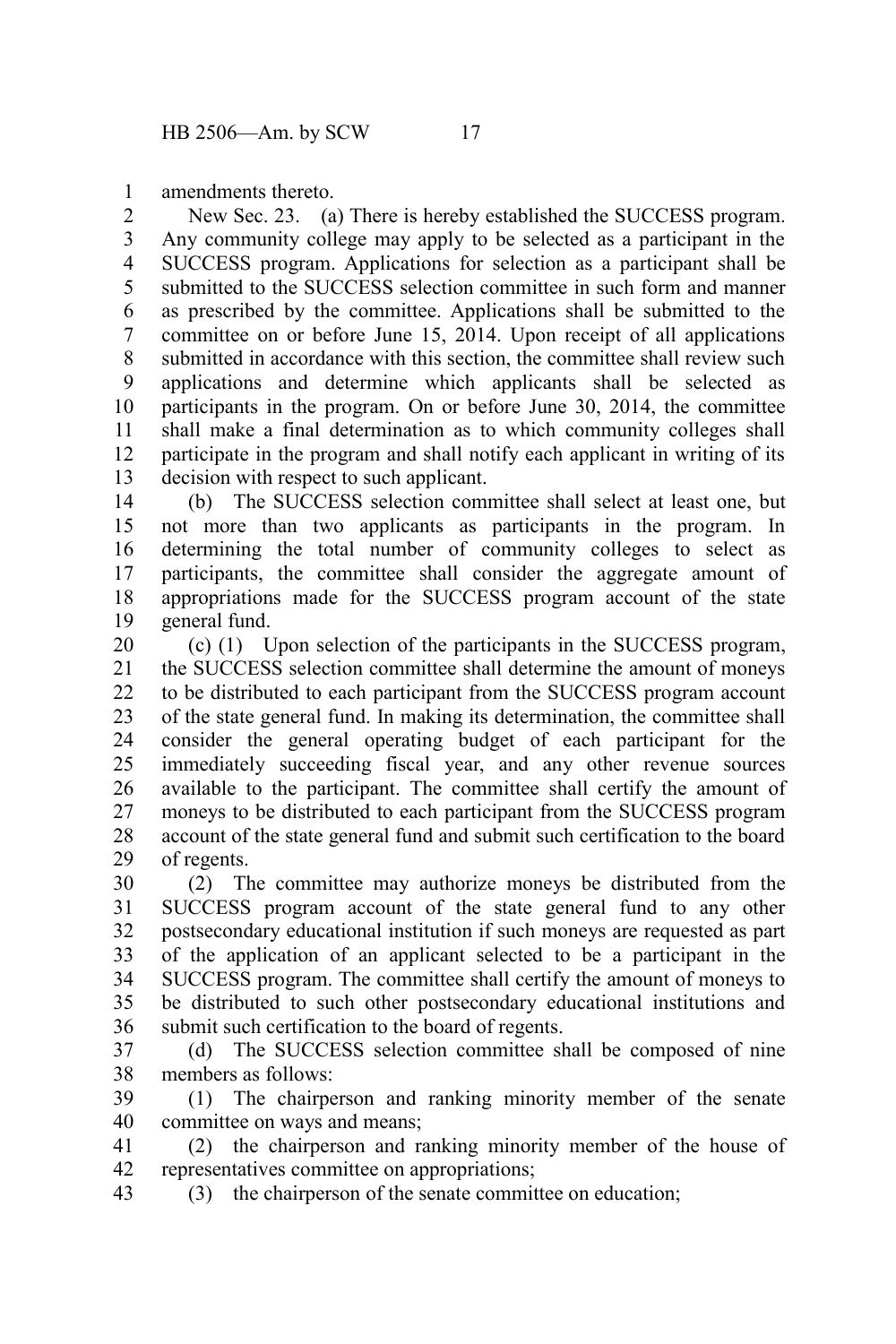(4) the chairperson of the house of representatives committee on education; and 1 2

(5) three members who shall be appointed by a majority vote of the six members identified in paragraphs (1) through (4), provided that at least one such member shall: 3 4 5

- 6 7
- (A) Represent the board of regents; (B) represent community colleges; and

(C) represent the business community that is seeking to employ individuals with technical certifications. 8 9

(e) The first meeting shall be called by the president of the board of regents on or before June 1, 2014, at which time the members shall choose a chairperson and vice-chairperson of the committee. The committee may meet at any time and at any place within the state upon the call of the chairperson. All actions by the committee shall be by motion adopted by a majority of the members of the committee. 10 11 12 13 14 15

(f) Subject to the provisions of appropriation acts, the board of regents shall provide staff, facilities and other assistance as may be requested by the committee. 16 17 18

(g) If approved by the legislative coordinating council, members of the committee attending regular or special meetings authorized by the committee shall be paid amounts for expenses, mileage and subsistence as provided in subsection (e) of K.S.A. 75-3223, and amendments thereto. 19 20 21 22

New Sec. 24. (a) The board of trustees for any community college selected to be a participant in the SUCCESS program pursuant to section 23, and amendments thereto, shall work in conjunction with the state board of regents, one or more four-year postsecondary educational institutions, one or more technical colleges, if a technical college is located within the same region as such community college, and one or more school districts to develop a detailed plan to provide educational programs that will integrate career technical education from the secondary education level through attainment of a postsecondary industry certification or advanced degree, including a bachelor's degree. Such plans shall be designed to expedite the learning process to directly benefit students and Kansas technology-driven employers by helping students attain their educational goals as soon as possible and helping employers meet their technical workforce needs. 23 24 25 26 27 28 29 30 31 32 33 34 35 36

37

(b) The primary objectives of such plans shall be to:

(1) Develop single source management of all career technical education in the region, including career technical education provided through school districts; 38 39 40

(2) develop full articulation between programs at postsecondary educational institutions; 41 42

(3) develop full plans for dual admission in high school, technical 43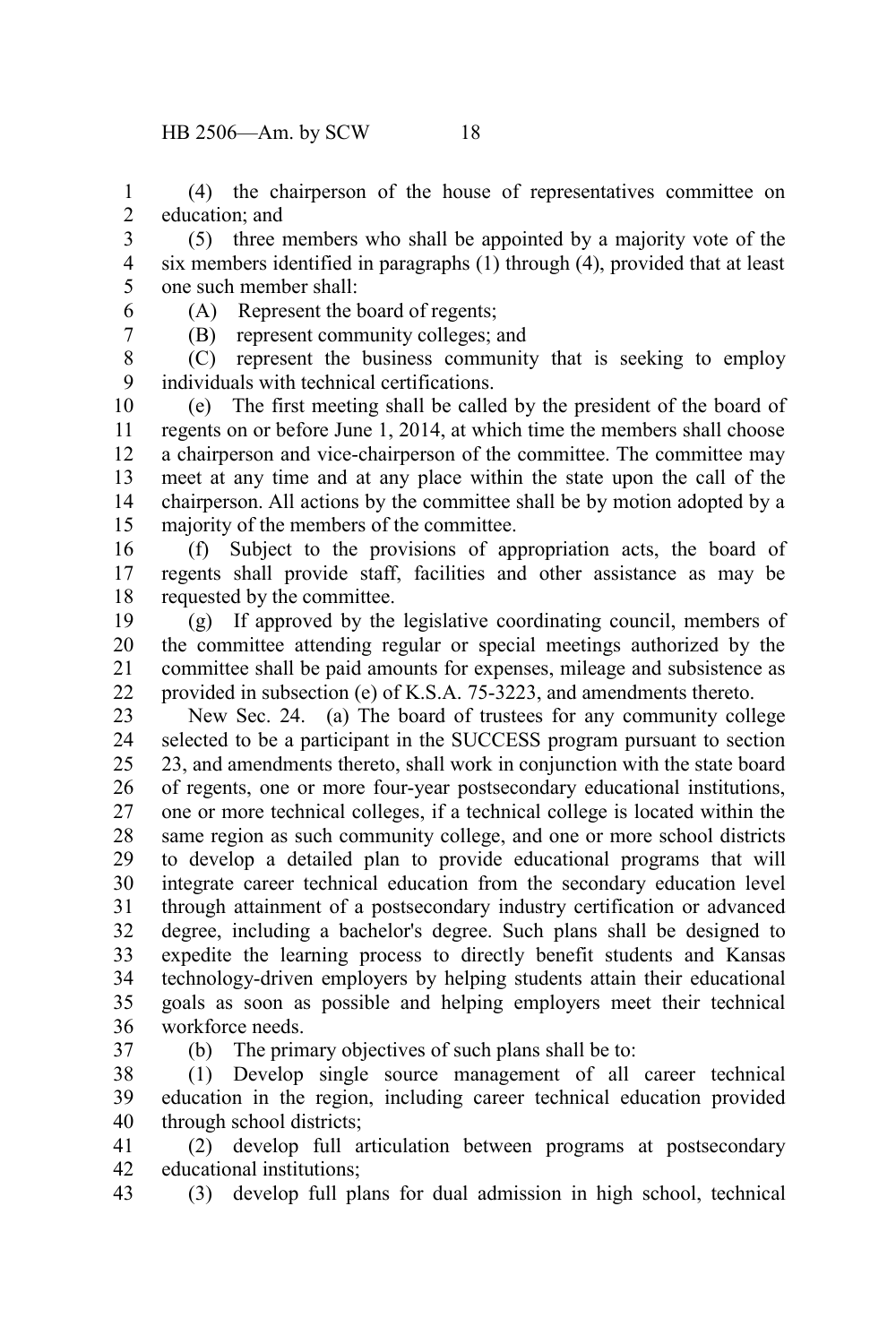training programs and postsecondary courses; 1

(4) develop cooperation and integration of entities, identifying and implementing improved efficiency and utilization of resources, including personnel, facilities and equipment, in the delivery of educational programs at postsecondary educational institutions; 2 3 4 5

(5) develop full transferability and reverse transfer of credit hours among postsecondary educational institutions; and 6 7

(6) develop a structure for governance of the new integrated system capable of oversight, yet able to meet the needs of rapidly changing industries and to remain focused on locally accessible higher education success paths from the secondary level through full completion of postsecondary education. 8 9 10 11 12

(c) On January 15, 2015, and January 15, 2016, the board of trustees for any community college selected to be a participant in the SUCCESS program pursuant to section 23, and amendments thereto, shall prepare and submit a report to the governor and the legislature on the detailed plan developed pursuant to subsection (a). Such report shall describe the progress made in the immediately preceding year on developing the plan and the implementation of any portion of such plan. Such report shall also include, but is not limited to, the following: 13 14 15 16 17 18 19 20

(1) A description of any cost savings, either actual or proposed, by any school district or postsecondary educational institution as a result of implementation of the plan or any portion thereof; 21 22 23

(2) a description of any financial benefits, either actual or proposed, achieved as a result of economies of scale being utilized by any school district or postsecondary educational institution as a result of implementation of the plan or any portion thereof; and 24 25 26 27

(3) a description of any changes in governance structure for postsecondary educational institutions that would provide for better implementation of the plan. 28 29 30

(d) A community college selected to be a participant in the SUCCESS program pursuant to section 23, and amendments thereto, may provide educational programs and services outside of such community college's service area. A service area agreement entered into by a community college selected to be a participant in the SUCCESS program pursuant to section 23, and amendments thereto, shall not be binding on such community college to the extent such community college elects to offer educational programs and services outside of such community college's service area. 31 32 33 34 35 36 37 38 39

New Sec. 25. (a) During the time period of January 1, 2016 through June 30, 2016, the board of county commissioners of any county in which is located a community college selected as a participant in the SUCCESS program pursuant to section 23, and amendments thereto, by resolution 40 41 42 43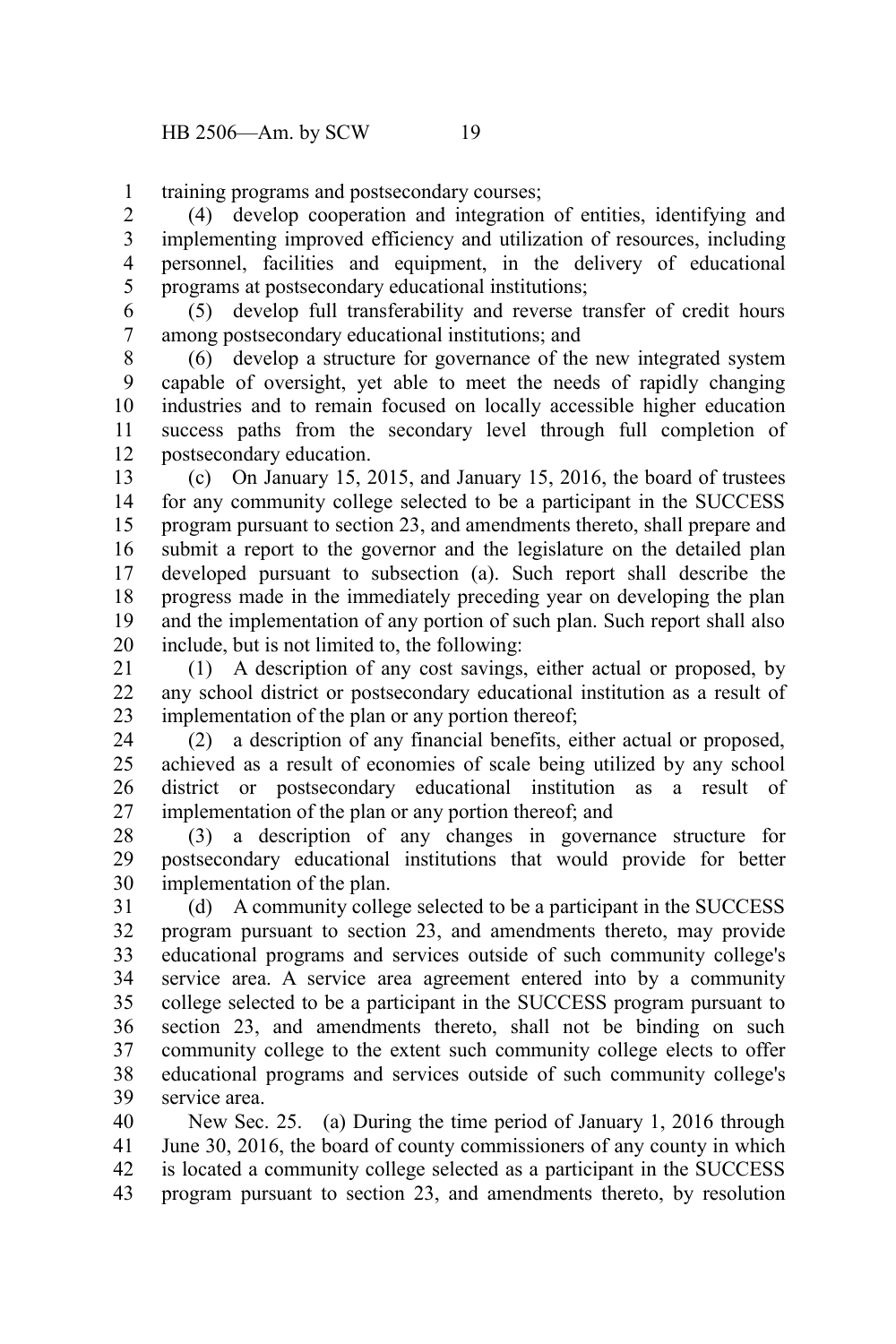shall submit to the qualified voters of their respective counties a proposition to continue funding the community college located in such county as provided by this act. The proposition shall be submitted to the voters at a special election of the county. 1 2 3 4

(b) Upon the adoption of a resolution calling for an election pursuant to subsection (a), the county election officer shall cause the following proposition to be placed on the ballot at the special election: "Shall Community College continue to be funded as provided 5 6 7 8

by the SUCCESS Act?" 9

(c) The election provided for by subsection (a) shall be conducted, and the votes counted and canvassed in the manner provided by law for question submitted elections of the county. 10 11 12

(d) If a majority of the votes cast and counted at an election under subsection (a) is in favor of continuing to fund the community college located in such county as provided by this act, then on and after July 1, 2016, the community college located in such county shall continue to be funded as provided by this act. 13 14 15 16 17

(e) If a majority of the votes cast and counted at an election under subsection (a) is against continuing to fund the community college located in such county as provided by this act, then on and after July 1, 2016, the community college located in such county may be funded from other sources of revenue as provided by law. 18 19 20 21 22

(f) The clerk of the county in which an election is held pursuant to this section shall certify the results of such election and send a copy of such certification to the director of the budget and the director of legislative research. 23 24 25 26

New Sec. 26. For purposes of sections 23 through 25, and amendments thereto: 27 28

(a) "Community college" means any community college organized and operating under the laws of this state. 29 30

(b) "Postsecondary educational institution" shall have the same meaning as that term is defined in K.S.A. 74-3201b, and amendments thereto. 31 32 33

(c) "School district" means a unified school district organized and operating under the laws of this state. 34 35

(d) "Service area" means a designated geographic area of the state established pursuant to agreement of the presidents of the community colleges and adopted in policy by the state board of regents. 36 37 38

(e) "State educational institution" shall have the same meaning as that term is defined in K.S.A. 74-3201b, and amendments thereto. 39 40

(f) "Technical college" shall have the same meaning as that term is defined in K.S.A. 74-3201b, and amendments thereto. 41 42

New Sec. 27. The provisions of sections 23 through 26, and 43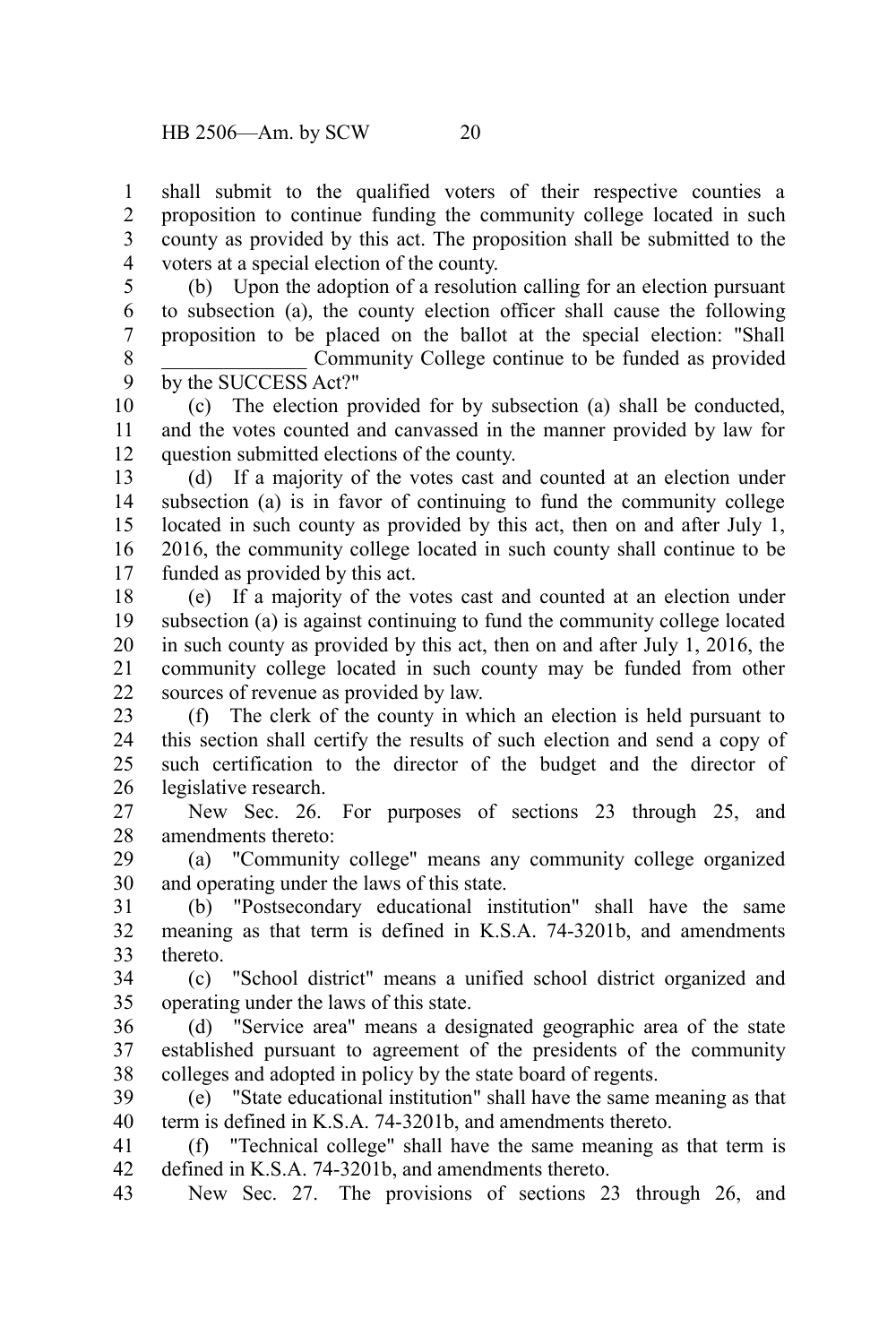amendments thereto, shall be known and may be cited as the SUCCESS act. 1 2

New Sec. 28. (a) For fiscal year 2015 and fiscal year 2016, the board of trustees for any community college selected as a participant in the SUCCESS program pursuant to section 23, and amendments thereto, shall only be authorized to levy a tax on the taxable tangible property of the community college district pursuant to K.S.A. 71-204 and 71-617, and amendments thereto, in an amount that shall not exceed the difference, if any, between the aggregate amount of taxes levied by such board of trustees for fiscal year 2014 pursuant to K.S.A. 71-204 and 71-617, and amendments thereto, and the amount of funds distributed to such community college pursuant to the SUCCESS act. 3 4 5 6 7 8 9 10 11 12

13

(b) The provisions of this section shall expire on:

(1) June 30, 2015, if appropriations made from the state general fund to the SUCCESS program account are rescinded either in whole, or in part, by any appropriation act for fiscal year 2015 or fiscal year 2016; or 14 15 16

(2) June 30, 2016, if a majority of the votes cast and counted at an election held under section 25, and amendments thereto, is against the question submitted at such election. 17 18 19

New Sec. 29. (a) (1) Any eligible postsecondary educational institution may certify to the board of regents: 20 21

(A) The number of individuals who received a general educational development (GED) credential from such institution while enrolled in an eligible career technical education program; 22 23 24

(B) the number of individuals who received a career technical education credential from such institution; and 25 26

(C) the number of individuals who were enrolled in an eligible career technical education program at such institution and who are pursuing a general educational development (GED) credential. 27 28 29

(2) Certifications submitted pursuant to this subsection shall be submitted in such form and manner as prescribed by the board of regents, and shall include such other information as required by the board of regents. 30 31 32 33

(b) Each fiscal year, upon receipt of a certification submitted under subsection (a), the board of regents shall authorize payment to such eligible postsecondary educational institution from the postsecondary education performance-based incentives fund. The amount of any such payment shall be calculated based on the following: 34 35 36 37 38

(1) For each individual who has received a general educational development (GED) credential, \$500; 39 40

(2) for each individual who has received a career technical education credential, \$1,000; and 41 42

(3) for each individual enrolled in an eligible career technical 43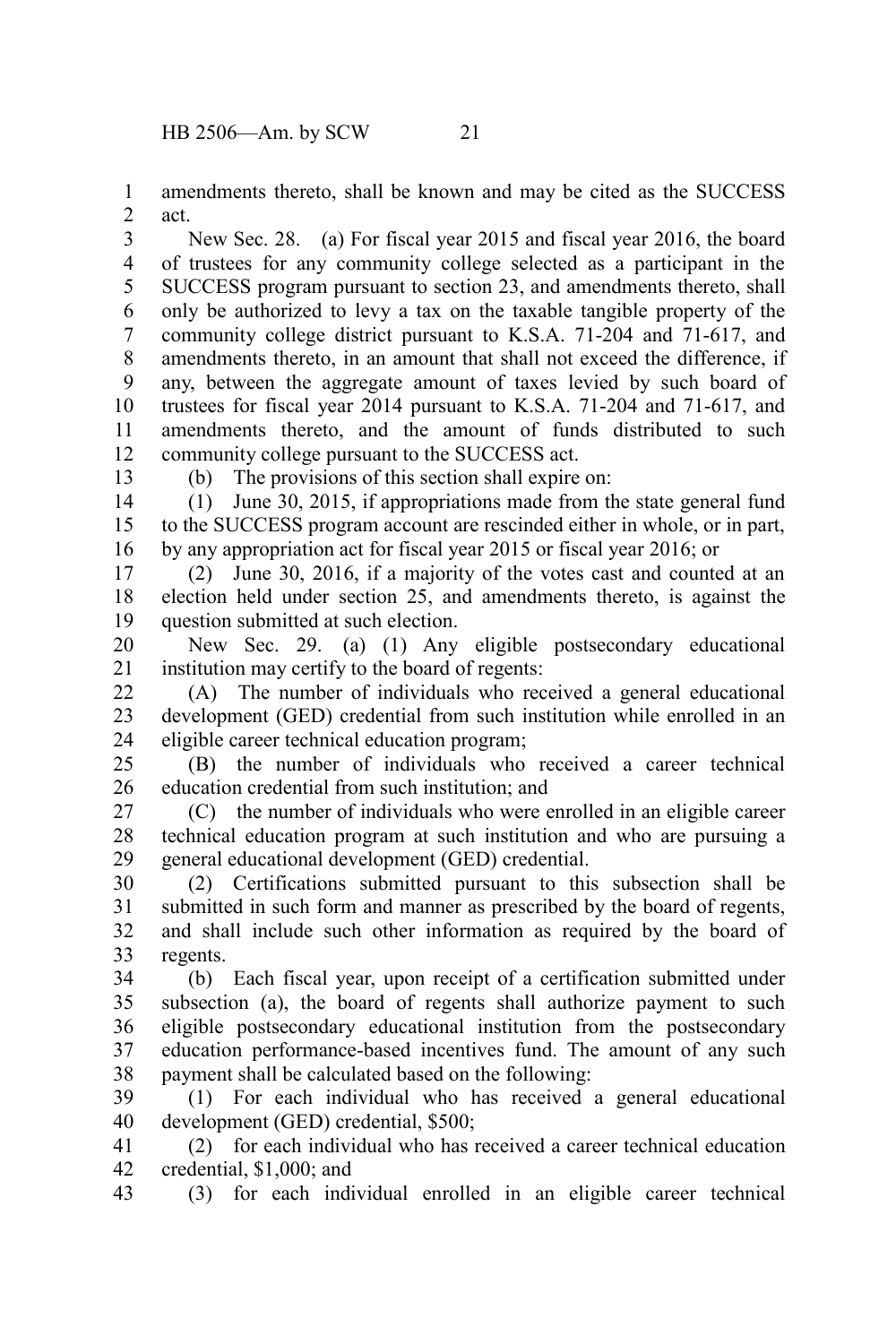education program who are pursuing a general educational development (GED) credential, \$170. 1 2

(c) That portion of any payment from the postsecondary education performance-based incentives fund that is made based on subsection (b)(2) shall be expended for scholarships for individuals enrolled in an eligible career technical education program and operating costs of eligible career technical education programs. Each eligible postsecondary educational institution shall prepare and submit a report to the board of regents which shall include the number of individuals who received scholarships, the aggregate amount of moneys expended for such scholarships and the number of those individuals who received a scholarship that also received a career technical education credential. 3 4 5 6 7 8 9 10 11 12

(d) (1) Of that portion of any payment from the postsecondary education performance-based incentives fund that is made based on subsection (b)(3), an amount equal to \$150 for each individual shall be expended by the eligible postsecondary educational institution for the general educational development (GED) test. 13 14 15 16 17

(2) If any individual enrolled in an eligible career technical education program for which an eligible postsecondary educational institution has received a payment under this section fails to take the general educational development (GED) test, then such institution shall notify the board of regents in writing that no such test was administered to the individual. For each such notification received, the board of regents shall deduct an amount equal to \$150 from such institution's subsequent incentive payment. 18 19 20 21 22 23 24 25

(e) All payments authorized by the board of regents pursuant to this section shall be subject to the limits of appropriations made for such purposes. If there are insufficient appropriations for the board of regents to authorize payments in accordance with the amounts set forth in subsection (b), the board of regents shall prorate such amounts in accordance with appropriations made therefor. 26 27 28 29 30 31

(f) There is hereby created the postsecondary education performancebased incentives fund. Expenditures from the postsecondary education performance-based incentives fund shall be for the sole purpose of paying payments to eligible postsecondary educational institutions as authorized by the board of regents. All expenditures from the postsecondary education performance-based incentives fund shall be made in accordance with appropriation acts upon warrants of the director of accounts and reports issued pursuant to vouchers approved by the president of the board of regents, or the president's designee. 32 33 34 35 36 37 38 39 40

(g) As used in this section: 41

(1) "Board of regents" means the state board of regents provided for in the constitution of this state and established by K.S.A. 74-3202a, and 42 43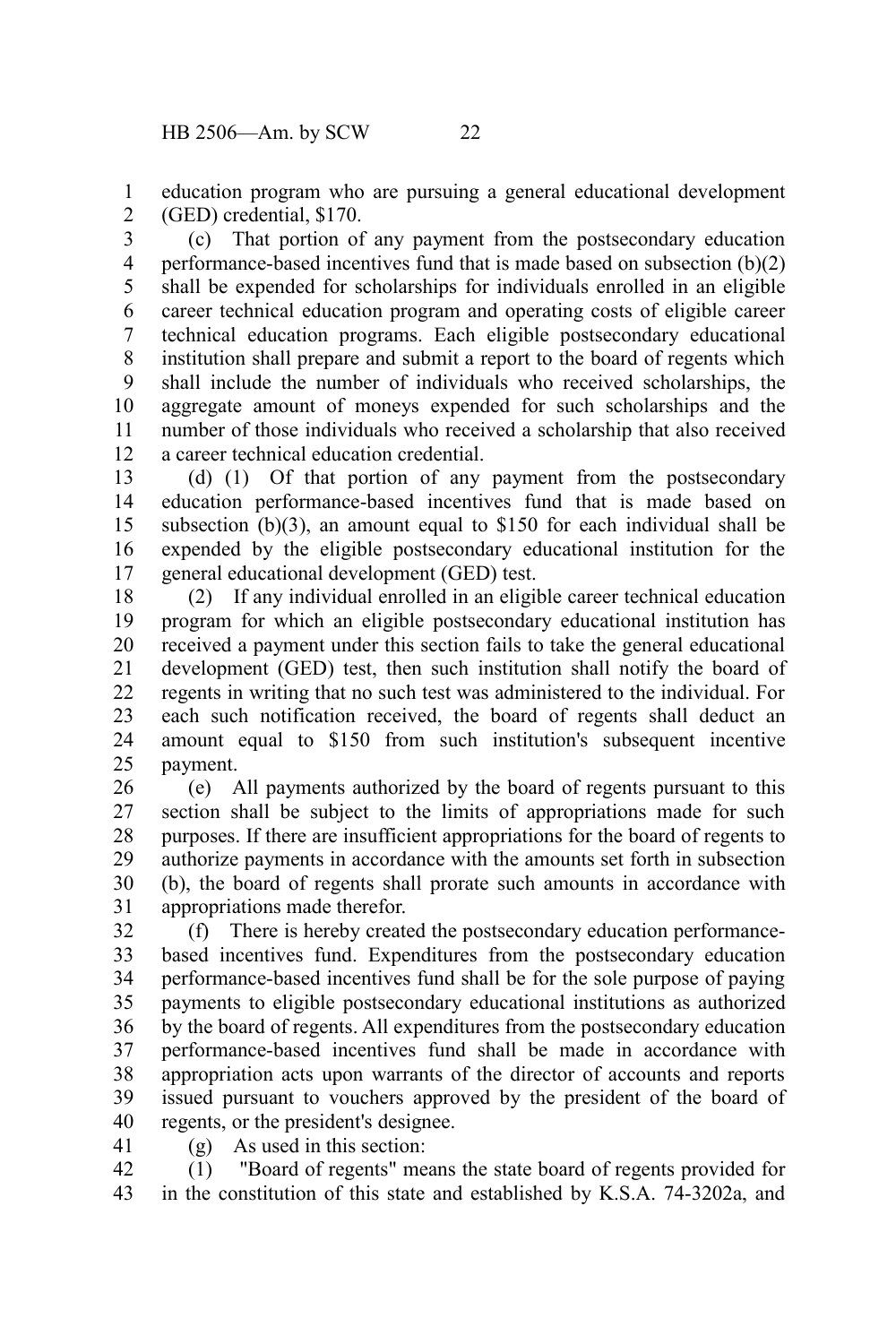amendments thereto. 1

(2) "Career technical education credential" means any industryrecognized technical certification or credential, other than a general educational development (GED) credential, or any technical certification or credential authorized by a state agency. 2 3 4 5

(3) "Eligible career technical education program" means a program operated by one or more eligible postsecondary educational institutions that is identified by the board of regents as a program that allows an enrollee to obtain a general educational development (GED) credential while pursuing a career technical education credential. 6 7 8 9 10

(4) "Eligible postsecondary educational institution" means any community college, technical college or the institute of technology at Washburn university, except such term shall not include Johnson county community college. 11 12 13 14

(5) "State agency" means any state office, department, board, commission, institution, bureau or any other state authority. 15 16

New Sec. 30. (a) As used in this section:

(1) "Applicant" means a person who: 18

17

30

(A) Is seeking licensure as a teacher at the secondary level in the state of Kansas; and 19 20

(B) has provided documentation to the state board verifying that the applicant has secured a commitment from the board of education of a school district to be hired as a teacher in such school district subject to receiving such licensure as a teacher. 21 22 23 24

(2) "Career technical education" shall have the same meaning as such term is defined in K.S.A. 72-4412, and amendments thereto. 25 26

(3) "Teacher preparation program" means professional education pedagogy coursework provided at an accredited college or university engaged in teacher preparation. 27 28 29

(4) "State board" means the state board of education.

(b) Notwithstanding any other provision of law, an applicant shall not be required to complete a teacher preparation program prior to licensure as a teacher if such applicant satisfies one of the following: 31 32 33

(1) The applicant holds a valid teaching license from another jurisdiction and has obtained the required scores on the Praxis series tests as required by the state board for a licensure; 34 35 36

(2) the applicant has obtained an industry-recognized certificate in a technical profession; has at least five years of work experience in such technical profession; and has secured a commitment from the board of education of a school district to be hired as a teacher to teach a career technical education course related to such technical profession; or 37 38 39 40 41

(3) the applicant has obtained at least a bachelor's degree in one of the subject matter areas of science, technology, engineering, mathematics, 42 43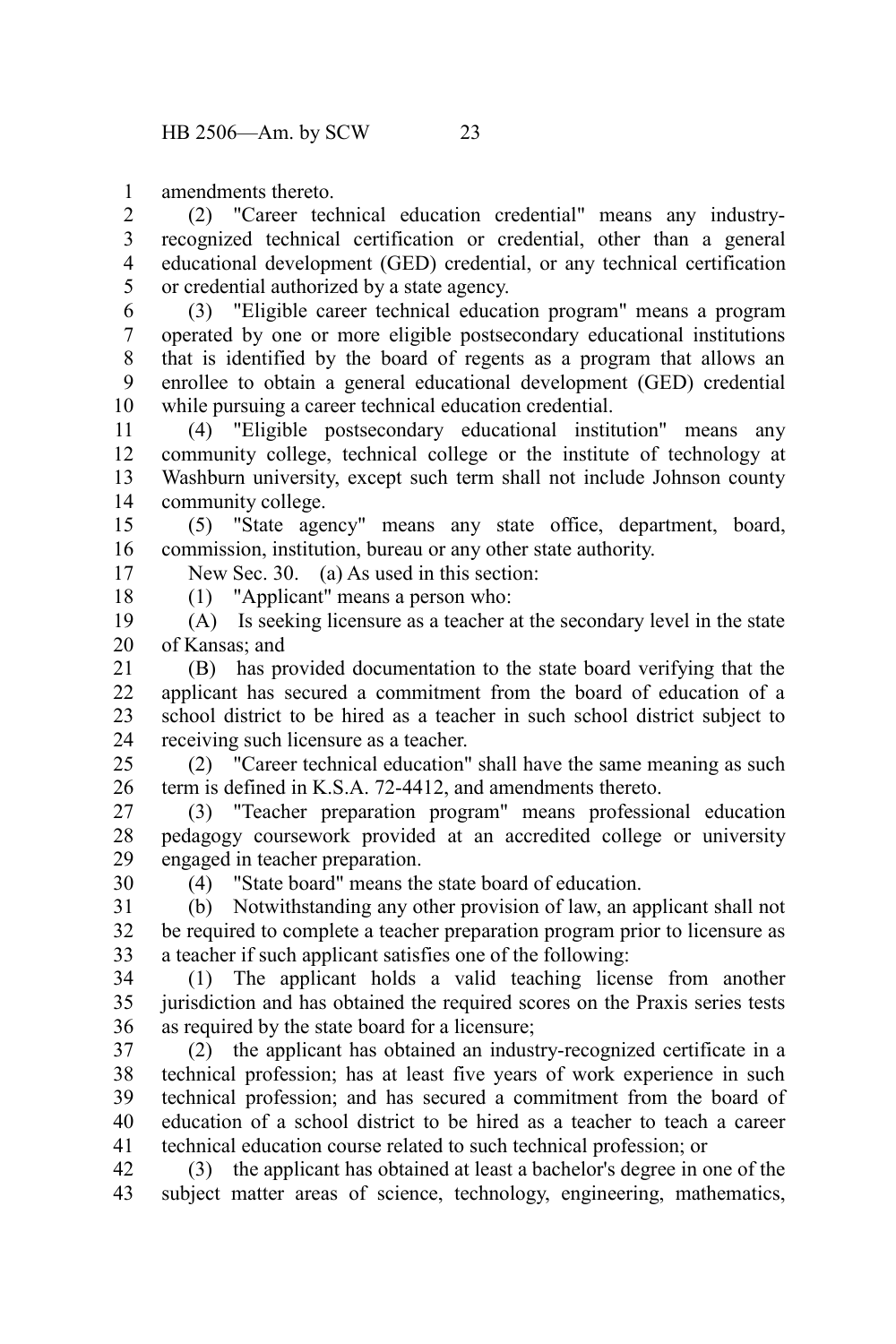finance or accounting; has at least five years of work experience in such subject matter area; and has secured a commitment from the board of education of a school district to be hired as a teacher to teach in such subject matter area. 1 2 3 4

(c) An applicant shall only be authorized to teach in the subject or subjects specified on the face of the license. 5 6

(d) The state board shall adopt rules and regulations necessary to carry out the provisions of this section. 7 8

(e) This section shall be part of and supplemental to the provisions of article 13 of chapter 72 of the Kansas Statutes Annotated, and amendments thereto. 9 10 11

New Sec. 31. A school district shall utilize the same personnel evaluation process for any teacher who is issued a teaching license pursuant to section 30, and amendments thereto, as other teachers holding the same or substantially similar licensure. 12 13 14 15

New Sec. 32. (a) The state board of regents is hereby authorized for and on behalf of Emporia state university, to sell and convey, or exchange with the Emporia state university foundation for property of equal or greater value, all of the rights, title and interest in the following tract of real estate and any improvements thereon, located in the city of Emporia in Lyon county, Kansas, commonly known as Emporia State University Apartments at 1201 Triplett Drive, Emporia, Kansas 66801, and described as follows: Even lots 2 through 34 and all of now vacated alleys lying adjacent to said lots, lying south of the south right of way line of Interstate 35, all in Kellogg's addition to the City of Emporia, Lyon County, Kansas, according to the recorded plat thereof. 16 17 18 19 20 21 22 23 24 25 26

Also: Lots 1 through 24 in Norton's addition to the City of Emporia, Lyon County, Kansas, according to the recorded plat thereof, all of now vacated alleys lying adjacent to said lots, all of that part of now vacated Eskridge street and all of that part of now vacated Union Pacific railroad, lying west and south of East Street and south of the south right of way line of Interstate 35. 27 28 29 30 31 32

(b) Conveyance of such rights, title and interest in such tract of real estate, and any improvements thereon, shall be executed in the name of the state board of regents by its chairperson and chief executive officer. If a sale is made, not an exchange, the proceeds from sale of such tract of real estate, and any improvements thereon, shall be deposited in the state treasury to the credit of an appropriate account of the restricted fees fund of Emporia state university. The deed for such conveyance may be by warranty deed or by quitclaim deed as determined to be in the best interests of the state by the state board of regents in consultation with the attorney general. 33 34 35 36 37 38 39 40 41 42

43

(c) In the event that the state board of regents determines that the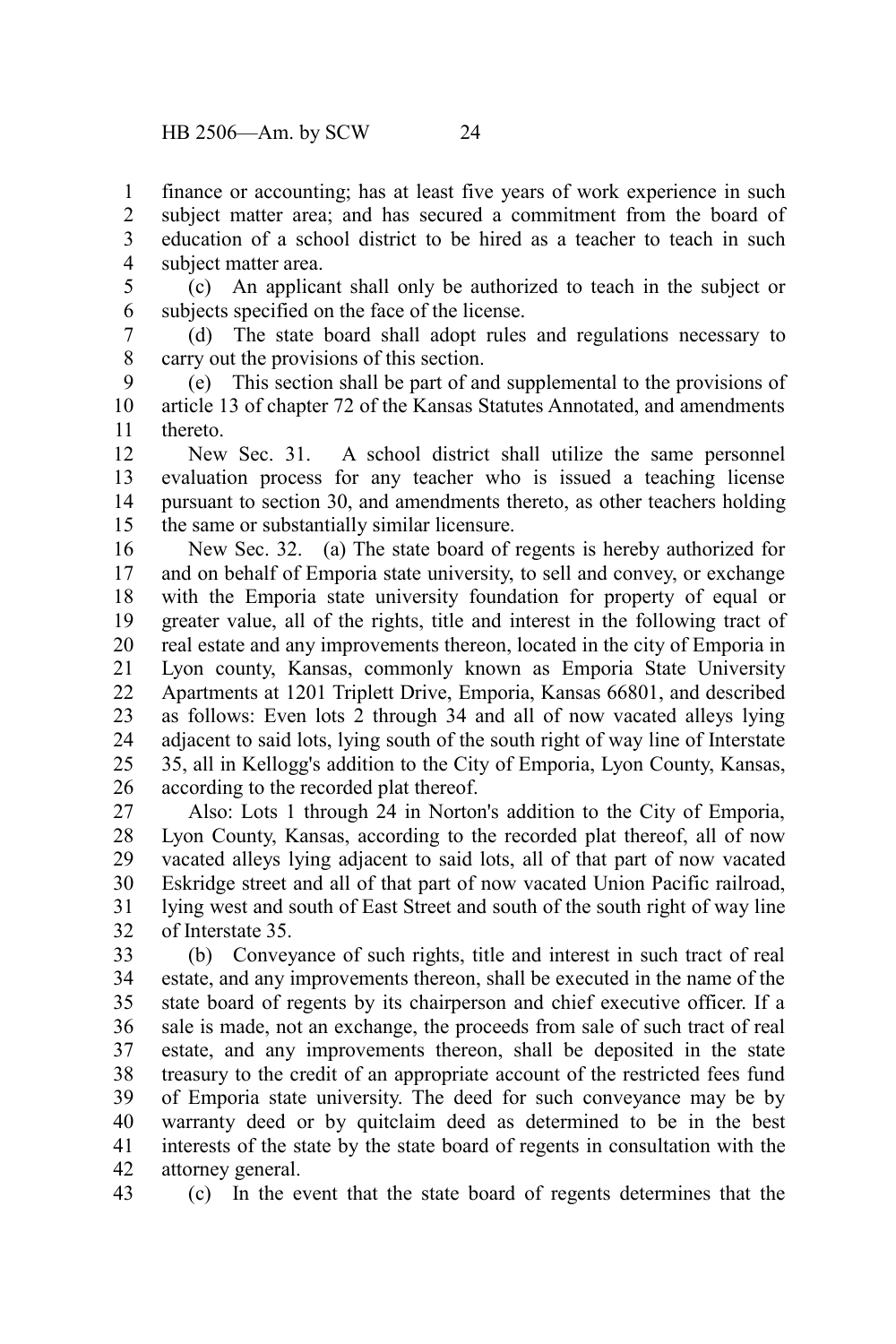legal description of such tract of real estate described by this section is incorrect, the state board of regents may convey the property utilizing the correct legal description but the deed conveying the property shall be subject to the approval of the attorney general. 1 2 3 4

(d) No exchange and conveyance of real estate and improvements thereon as authorized by this section shall be made by the state board of regents until the deeds and conveyances have been reviewed and approved by the attorney general and, if warranty deeds are to be the instruments of conveyance, title reviews have been performed or title insurance has been obtained and the title opinion or the certificates of title insurance, as the case may be, have been approved by the attorney general. 5 6 7 8 9 10 11

(e) The conveyance authorized by this section shall not be subject to the provisions of K.S.A. 75-3043a or K.S.A. 2013 Supp. 75-6609, and amendments thereto. 12 13 14

New Sec. 33. (a) The state board of regents, for and on behalf of the university of Kansas, is hereby authorized to exchange and convey the real property described in subsection (b) to the Kansas university endowment association in consideration for the Kansas university endowment association exchanging and conveying the real property described in subsection (c) to the university of Kansas. The exchange and conveyance of real property by the state board of regents under this section shall be executed in the name of the state board of regents by its chairperson and its chief executive officer. The deed for such conveyance may be by warranty deed or by quitclaim deed as determined to be in the best interests of the state by the state board of regents in consultation with the attorney general. No exchange and conveyance of real estate and improvements thereon as authorized by this section shall be made by the state board of regents until the deeds and conveyances have been reviewed and approved by the attorney general and, if warranty deeds are to be the instruments of conveyance, title reviews have been performed or title insurance has been obtained and the title opinion or the certificates of title insurance, as the case may be, have been approved by the attorney general. The conveyance authorized by this section shall not be subject to the provisions of K.S.A. 75-3043a or K.S.A. 2013 Supp. 75-6609, and amendments thereto. 15 16 17 18 19 20 21 22 23 24 25 26 27 28 29 30 31 32 33 34 35

(b) In accordance with the provisions of this section, the state board of regents is hereby authorized to exchange and convey the following described real property to the Kansas university endowment association: 36 37 38

Part of Lots 2, 3 and 10, Block 8 Oread Addition, a subdivision in the City of Lawrence, Douglas County, Kansas, being more particularly described as follows: 39 40 41

Commencing at the Northwest corner of said Block 8 Oread Addition; thence South 01 degrees 50 minutes 57 seconds East along the West line of 42 43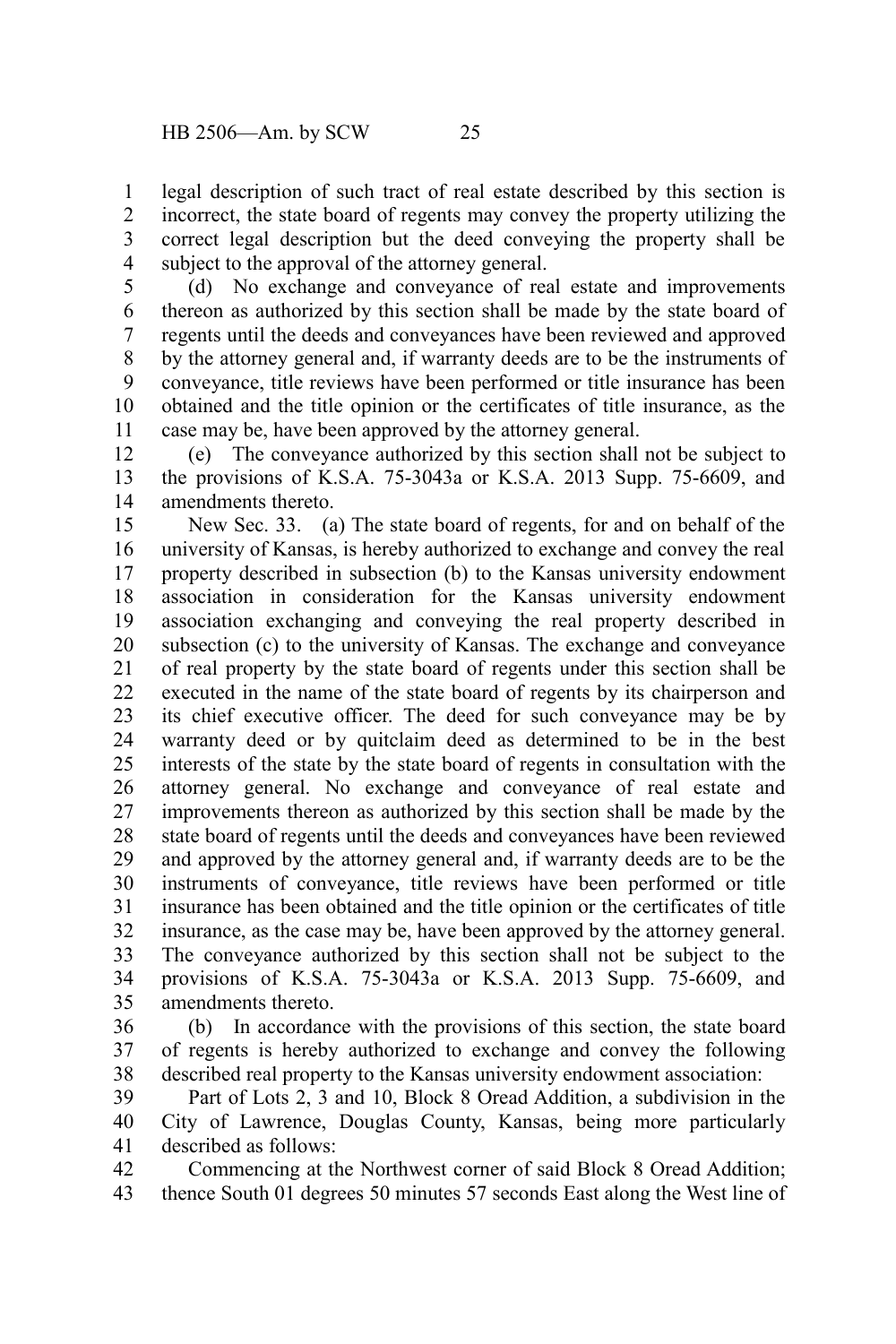said Block 8 a distance of 250.07 feet to the Northwest corner of the South 1

One-Half of Lot 10 Block 8 Oread Addition said point being the Point of Beginning; thence North 88 degrees 11 minutes 58 seconds East along the North line of the South One-Half of said Lot 10 a distance of 125.00 feet to a point said point being the Northeast corner of the South One-Half of said Lot 10; thence North 01 degrees 50 minutes 57 seconds West a distance of 100.00 feet to a point said point being the Northwest corner of the South One-Half of Lot 2 Oread Addition; thence North 88 degrees 11 minutes 58 seconds East along the North line of said South One-Half of Lot 2 a distance of 213.77 feet to a point on the Westerly right of way of Oread Avenue, said point also being the Northeast corner of the South One-Half of said Lot 2; thence South 08 degrees 59 minutes 36 seconds West along said Westerly right of way a distance of 120.26 feet to a point; thence South 88 degrees 11 minutes 58 seconds West a distance of 316.15 feet to a point on the West line of said Block 8 Oread Addition; thence North 01 degrees 50 minutes 57 seconds West along said West line a distance of 18.13 feet to the Point of Beginning, and containing 26,183.02 square feet, more or less. Excepting easements, rights of way or restrictions of record. 2 3 4 5 6 7 8 9 10 11 12 13 14 15 16 17 18 19

(c) In accordance with the provisions of this section, the university of Kansas is hereby authorized to accept title to the following described real property conveyed to the university by the Kansas university endowment association: 20 21 22 23

A Tract of land in the Southwest One-Quarter of Section 31, Township 12 South, Range 20 East of the 6th Principal Meridian, in the City of Lawrence, Douglas County, Kansas, more particularly described as follows: 24 25 26 27

Beginning at point on the West line of the Southwest One-Quarter of Section 31, Township 12, Range 20 and 186.53 feet North of the Southwest corner thereof; thence North 01 degrees 49 minutes 01 seconds West along the West line of said Southwest One-Quarter a distance of 190.00 feet to a point on the South right of way of West 14th street as described in the deed recorded in Book 261 at Page 558; thence North 88 degrees 25 minutes 51 seconds East along the said South right of way a distance of 62.94 feet to a point; thence South 01 degrees 49 minutes 01 seconds East a distance of 76.15 feet to a point; thence North 88 degrees 25 minutes 51 seconds East a distance of 128.06 feet to a point; thence North 01 degrees 49 minutes 01 seconds West a distance of 28.65 feet to a point, said point being the Southwest corner of a tract of land described in the deed recorded in Book 304 at Page 626; thence North 88 degrees 25 minutes 51 seconds East along the South line of said tract, a distance of 120.00 feet to a point on the West right of way of Ohio Street; thence South 01 degrees 49 minutes 01 seconds East along the said West right of 28 29 30 31 32 33 34 35 36 37 38 39 40 41 42 43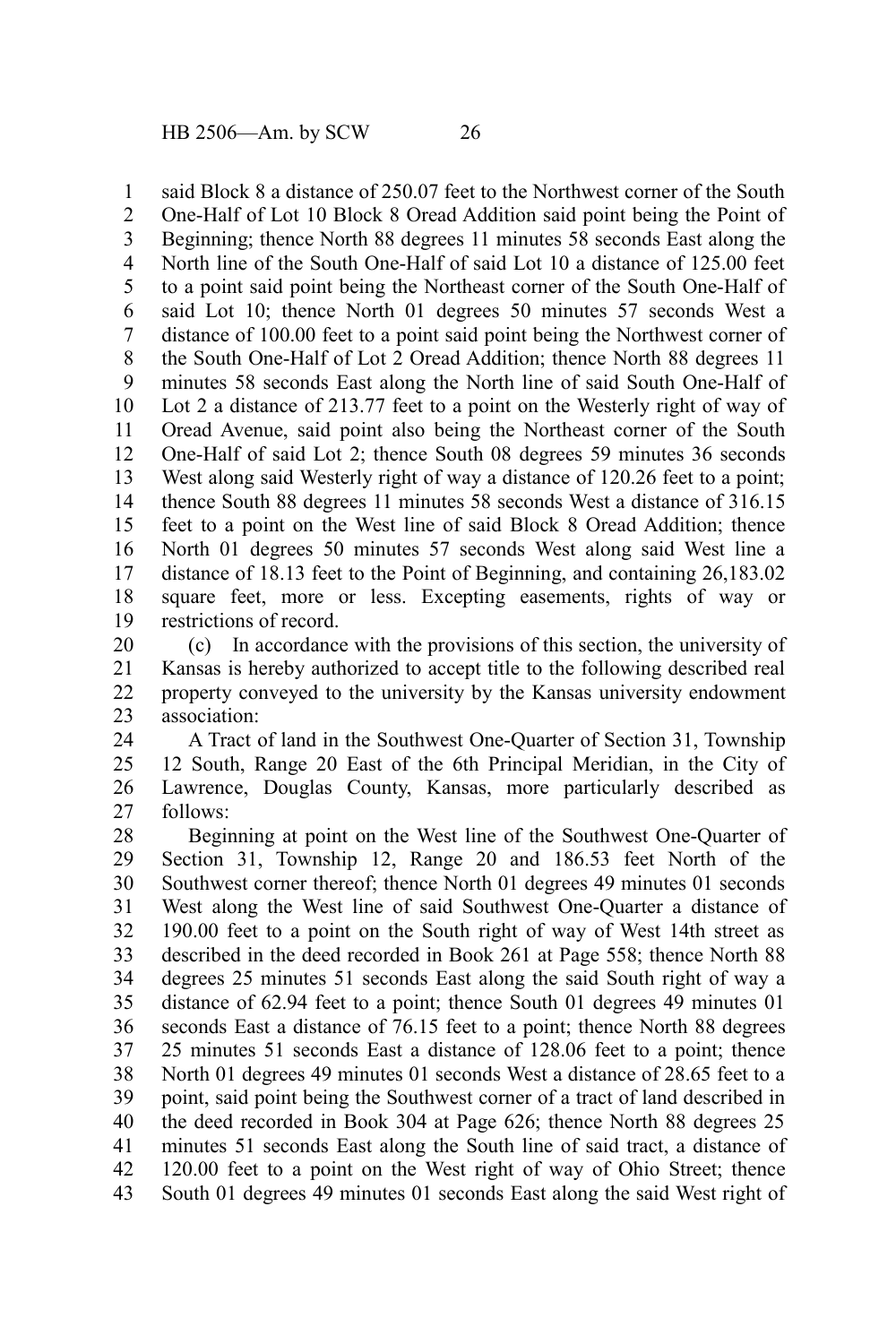way a distance of 142.50 feet to a point, said point being the Northeast corner of a tract of land described in the deed recorded in Book 400 at Page 674; thence South 88 degrees 25 minutes 51 seconds West along the North line of said tract recorded in Book 400 at Page 674 and continuing along the North line of a tract of land described in the deed recorded in Book 347 at Page 1276 a distance of 311.00 feet to a point, said point being the Northwest corner of the said tract of land described in the deed recorded in Book 347 at Page 1276, said point also being the Point of Beginning, and containing 43,628.53 square feet, more or less. Excepting easements, rights of way or restrictions of record. 1 2 3 4 5 6 7 8 9 10

New Sec. 34. (a) The provisions of sections 34 through 42, and amendments thereto, shall be known and may be cited as the education fairness property tax relief act. 11 12 13

(b) The legislature hereby finds that the current system of taxing and financing education incorporates a significant element of unfairness in that parents who are incurring educational expenses because they are exercising their right to educate their children solely outside the public education system, while simultaneously being obligated to pay for the operation of a system of which they are not taking advantage, and that reducing unfairness in the field of education and taxation is a public purpose which promotes the general welfare. To this end, the purpose of this act shall be to provide ad valorem tax relief to qualifying persons who educate a qualifying child at such person's own expense. 14 15 16 17 18 19 20 21 22 23

New Sec. 35. As used in sections 34 through 42, and amendments thereto: 24  $25$ 

(a) "Allowable education expenses" means expenses paid for tuition, fees, books, equipment and supplies used for or related to a qualifying child's education, which are substantiated with appropriate documentation that is submitted to the county treasurer for the county in which the qualifying person's real property is located. 26 27 28 29 30

31

(b) "Department" means the department of revenue.

(c) "Property tax accrued" means property taxes, exclusive of special assessments, delinquent interest and charges for service, levied on a qualifying person's real property by a unified school district. When real property is owned by two or more persons or entities as joint tenants or tenants in common and one or more of the persons or entities is not a qualifying person, the term "property taxes accrued" means that portion of property taxes levied on the real property that reflects the ownership percentage of the qualifying persons. For purposes of this act, property taxes are deemed levied when the tax roll is delivered to the county treasurer with the treasurer's warrant for collection. When a qualifying person owns the real property for a portion of a calendar year, the term "property taxes accrued" means that portion of property taxes levied on the 32 33 34 35 36 37 38 39 40 41 42 43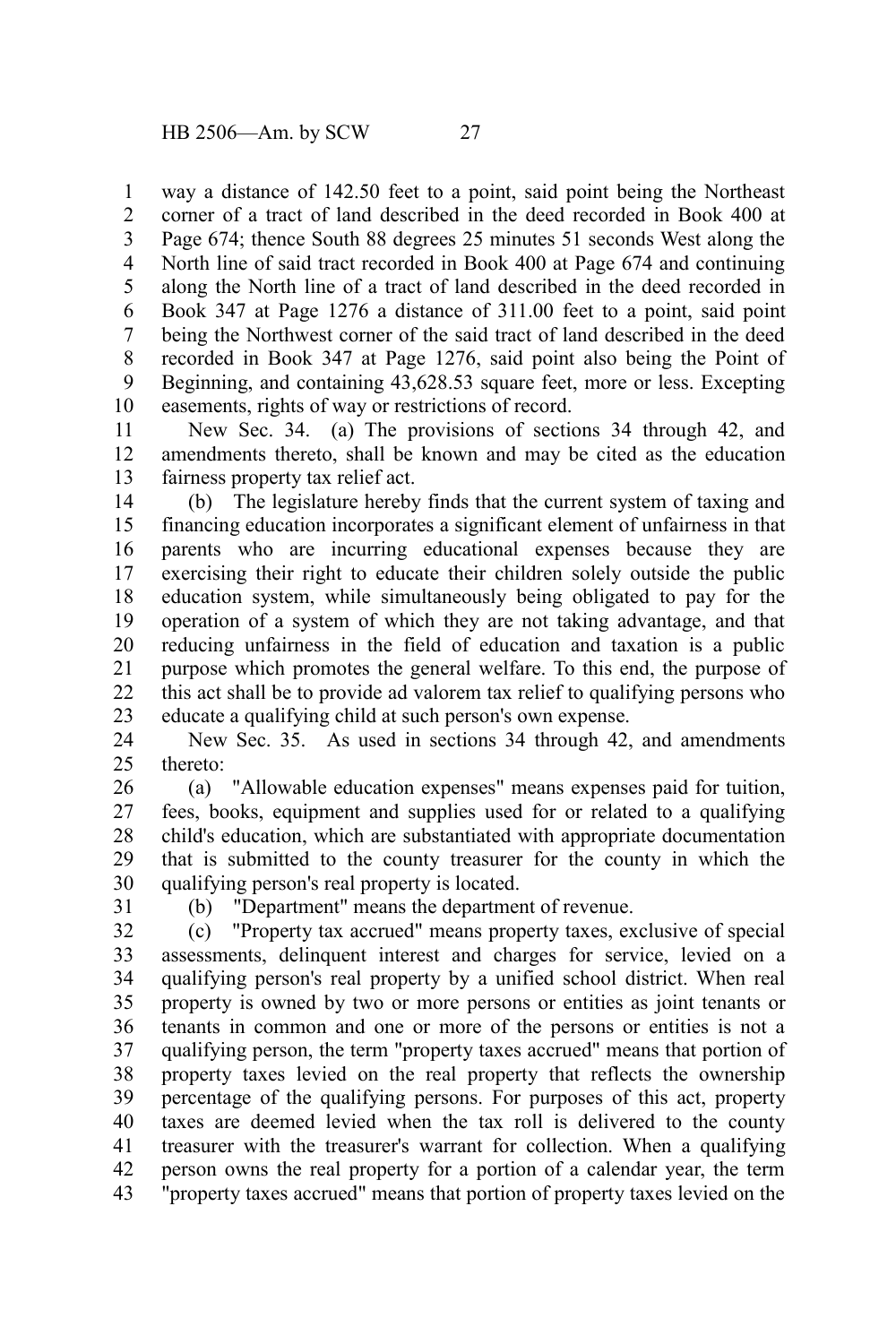real property that reflects the portion of the year the real property was owned by the qualifying person. 1 2

(d) "Qualifying child" means the natural or adoptive child of a qualifying person who: 3 4

(1) Is between the ages of six and 18, inclusive, at the time the semiannual installment of property taxes is due; 5 6

(2) was educated in a private elementary or secondary school registered pursuant to K.S.A. 72-53,101, and amendments thereto; and 7 8

(3) was not enrolled in a public school during the calendar year for which the qualifying person is claiming the property tax exemption under section 36, and amendments thereto. 9 10 11

12

(e) "Qualifying person" means a person:

(1) None of whose children were enrolled in a Kansas public school during the calendar year for which the qualifying person is claiming the property tax exemption under section 36, and amendments thereto; and 13 14 15

16

(2) who is the parent of a qualifying child.

(f) "School district" means a unified school district organized and operating under the laws of this state. 17 18

(g) "Semi-annual installment" means the payment of  $\frac{1}{2}$  of the qualifying persons' real property taxes as provided by K.S.A. 79-2004, and amendments thereto. 19 20 21

New Sec. 36. Commencing January 1, 2015, and each year thereafter, the property tax accrued with respect to real property owned by a qualifying person shall be reduced by the amount of allowable education expenses a qualifying person incurs with respect to a qualifying child during such calendar year. The amount of allowable education expenses shall not exceed \$1,000 per calendar year per qualifying child or \$2,500 per calendar year per family, whichever is greater, and shall not exceed the amount of property tax accrued. In no event shall the property tax accrued be reduced to less than zero.  $22$ 23 24 25 26 27 28 29 30

New Sec. 37. Not later than 30 days prior to the due date for paying the property tax accrued, any qualifying person claiming allowable education expenses shall submit appropriate documentation to substantiate such allowable education expenses to the department in such form and manner as prescribed by the department, and shall submit a copy of such documentation to the county treasurer for the county in which the subject property is located. Upon receipt of such documentation by the county treasurer, the property tax accrued shall be provisionally reduced by the amount of the allowable education expenses. 31 32 33 34 35 36 37 38 39

New Sec. 38. A qualifying person may claim all or any portion of such person's allowable education expenses at the time the first semiannual installment of taxes is due. The remaining allowable education expenses, if any, may be claimed at the time the second semi-annual 40 41 42 43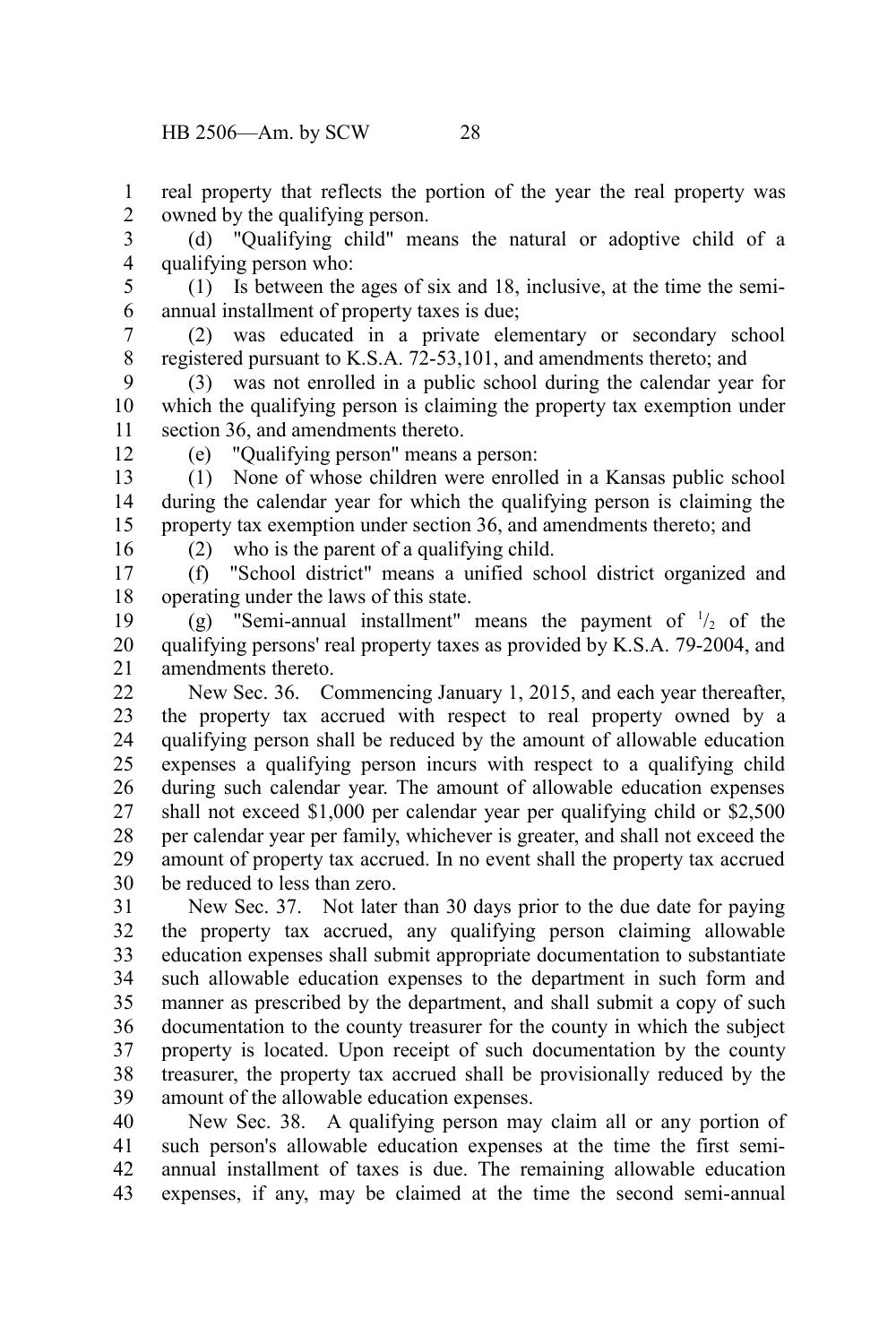installment is due. The requirements of section 37, and amendments thereto, shall apply to each claim submitted by the qualifying person. 1 2

New Sec. 39. A provisional reduction in property tax accrued shall become final at such time as the immediately succeeding semi-annual installment of tax is due, unless the department disallows the claimed allowable education expenses prior to such date. The department shall disallow claimed allowable education expenses if the requirements of this act have not been met. Upon any such disallowance, the unpaid and unabated property tax accrued shall be immediately due and payable with interest as provided by law. Notice of any such disallowance shall be provided in writing to the qualifying person and to the county treasurer for the county in which the subject property is located. Such notice shall be sent by certified mail, return receipt requested. A qualifying person may appeal a decision to disallow all or any portion of allowable education expenses in accordance with the Kansas administrative procedure act and the Kansas judicial review act. 3 4 5 6 7 8 9 10 11 12 13 14 15 16

New Sec. 40. (a) Notwithstanding any other law to the contrary, a school district shall respond within five business days to any request from the department inquiring as to a student's enrollment in a public school within such school district when such request is made for the purpose of determining whether such student is a qualifying child. 17 18 19 20 21

(b) The state board of education shall respond within five business days to any request from the department inquiring as to whether a private elementary or secondary school is registered pursuant to K.S.A. 72- 53,101, and amendments thereto. 22 23 24 25

New Sec. 41. Any claim to a reduction in property tax accrued under the provisions of sections 34 through 42, and amendments thereto, may be exercised on behalf of a qualifying person by such person's legal guardian, conservator or attorney-in-fact, or if deceased, by such person's executor or administrator. 26 27 28 29 30

New Sec. 42. The secretary of the department of revenue shall adopt rules and regulations necessary to implement and administer the provisions of sections 34 through 41, and amendments thereto. 31 32 33

New Sec. 43. (a) There is hereby established the K-12 school finance study commission. The commission shall study and analyze the current K-12 school finance system and district spending, and develop recommendations regarding the legislature's constitutional funding obligations relative to the Rose capacities as adopted by the Kansas supreme court in Gannon v. State of Kansas. The commission shall particularly study and review: 34 35 36 37 38 39 40

(1) Opportunities to get school districts organized and operating in a cost-effective manner; 41 42

(2) per-pupil spending variances among districts with similar 43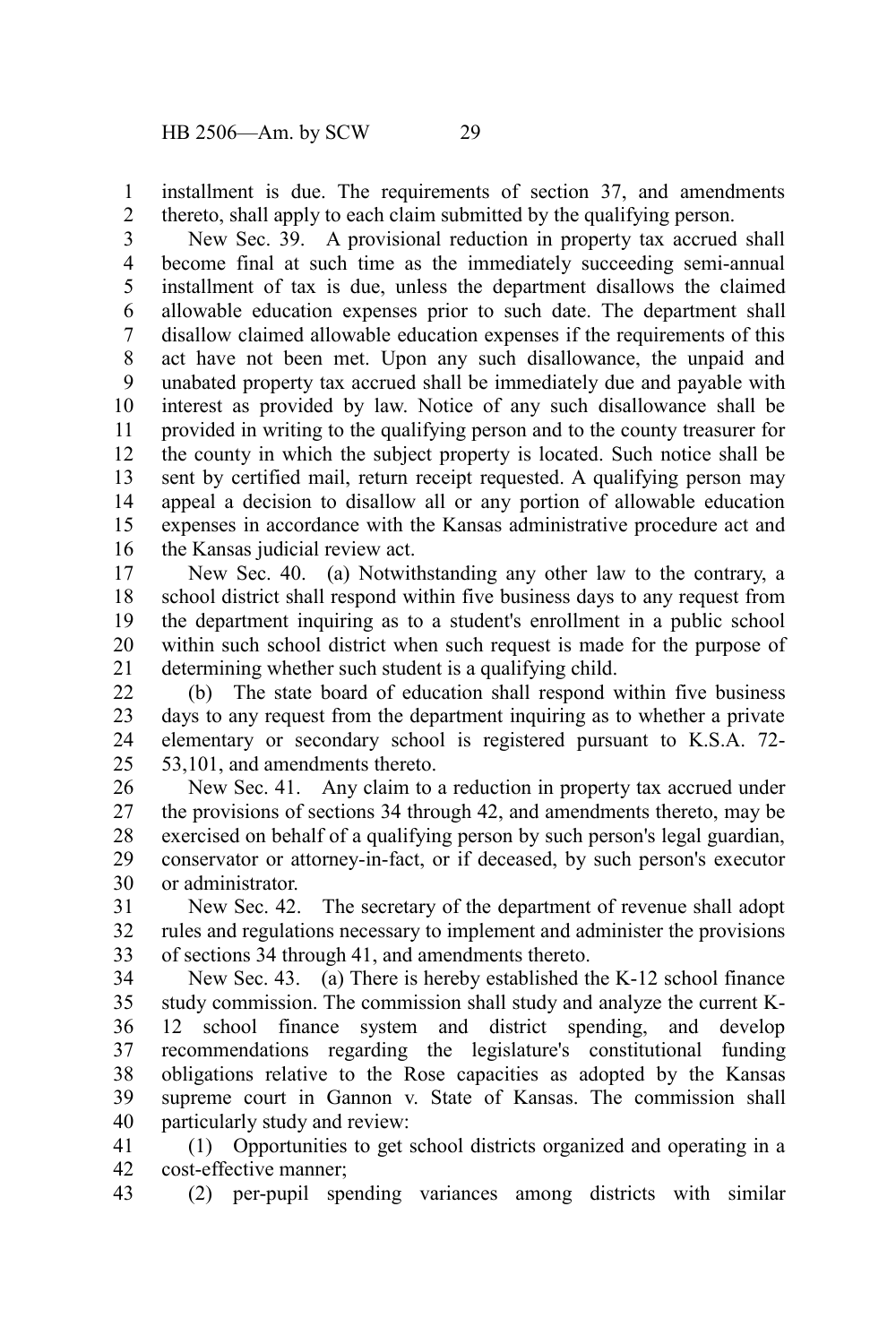enrollment, demographics and outcomes on the state assessment; 1

(3) opportunities for further implementation of recommendations made by the governor's school efficiency task force; 2 3

(4) outside-the-classroom functions that could be consolidated across district boundaries; 4 5

(5) spending that may not be directly or sufficiently related to the goal of providing each and every child with the seven Rose capacities; 6 7

(6) the formulas, methodologies and rationale associated with the equalization of aid; and 8 9

(7) the formulas, methodologies and rationale associated with the determination of eligibility for and allocation of at-risk state aid. 10 11

(b) (1) The K-12 school finance study commission shall consist of  $+9$ *{21}* voting members appointed as follows: 12 13

(A) Eight *{Ten}* members of the legislature appointed as follows: Two shall be appointed by the president of the senate, one of which shall be a member of the senate committee on ways and means, one *{two}* shall be appointed by the minority leader of the senate, *{one of which shall be a member of the senate committee on ways and means,}* two shall be appointed by the speaker of the house of representatives, one of which shall be a member of the house of representatives committee on appropriations, one *{two}* shall be appointed by the minority leader of the house of representatives, *{one of which shall be a member of the house of representatives committee on appropriations,}* one shall be appointed by the chair of the senate education committee and one shall be appointed by the chair of the education committee in the house of representatives; 14 15 16 17 18 19 20 21 22 23 24 25

(B) eight at-large members appointed as follows: Two shall be appointed by the president of the senate, one shall be appointed by the minority leader of the senate, two shall be appointed by the speaker of the house of representatives, one shall be appointed by the minority leader of the house of representatives, one shall be appointed by the chair of the senate education committee and one shall be appointed by the chair of the education committee in the house of representatives; and 26 27 28 29 30 31 32

33

(C) three at-large members shall be appointed by the governor.

(2) The deputy commissioner for fiscal and administrative services of the department of education, the director of the budget, the revisor of statutes and the director of legislative research shall be non-voting, ex officio members of the commission. 34 35 36 37

(c) The commission shall elect from among its voting members a chairperson. Any vacancy in the membership of the commission shall be filled by appointment in the manner prescribed by this section for the original appointment. 38 39 40 41

(d) A quorum of the commission shall be  $\frac{10}{11}$  voting members. All actions of the commission shall be taken by a majority of all voting 42 43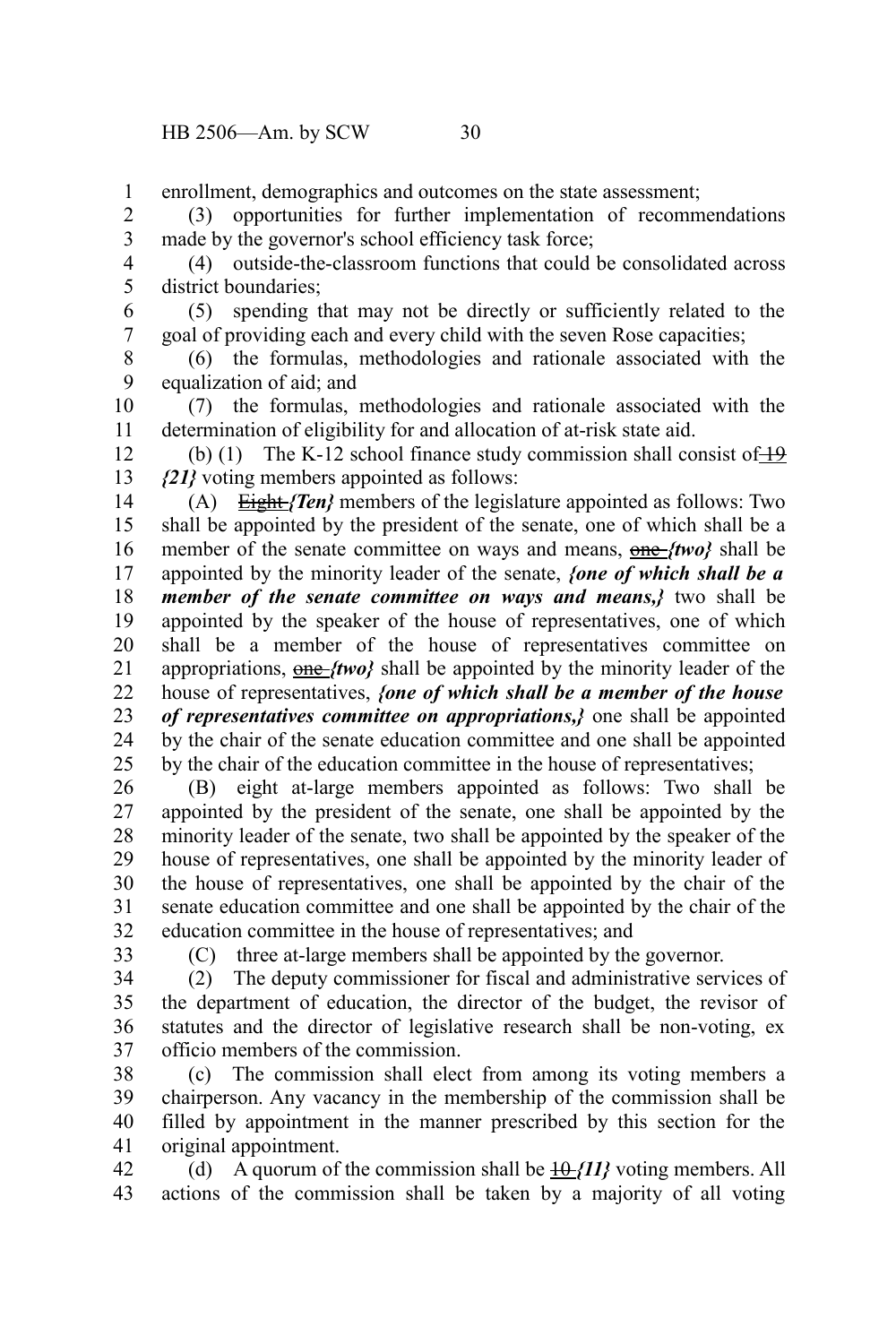members of the commission. 1

(e) Members of the commission shall receive expenses, mileage and subsistence as provided in subsection (e) of K.S.A. 75-3223, and amendments thereto. 2 3 4

(f) The staff of the office of revisor of statutes, the Kansas legislative research department and other central legislative staff service agencies shall provide such assistance as may be requested by the commission. 5 6 7

(g) The commission shall submit a report to the legislature before January 12, 2015, with any findings and recommendations which the commission deems necessary including the recommendation of any legislation. 8 9 10 11

*{New Sec. 44. The provisions of sections 44 through 50, and amendments thereto, shall be known and may be cited as the corporate education tax credit scholarship program act.* 12 13 14

*New Sec. 45. As used in the corporate education tax credit scholarship program act:* 15 16

*(a) "Contributions" means monetary gifts or donations and in-kind contributions, gifts or donations that have an established market value;* 17 18 19

*(b) "department" means the Kansas department of revenue;*

*(c) "educational scholarship" means an amount not to exceed \$8,000 provided to eligible students to cover all or a portion of the costs of tuition, fees and expenses of a qualified school and, if applicable, the costs of transportation to a qualified school if provided by such qualified school;* 20 21 22 23 24

25

*(d) "eligible student" means a child who:*

*(1) (A) Is a member of a household whose total annual income during the year prior to receiving an educational scholarship under this program does not exceed 185% of the most recent federal poverty income guidelines published in the calendar year by the United States department of health and human services, (B) has an individualized education program and is considered a child with a disability, as defined by K.S.A. 72-962(z), and amendments thereto, or (C) has received an educational scholarship under this program and has not graduated from high school or reached 21 years of age;*  26 27 28 29 30 31 32 33 34

*(2) resides in Kansas while receiving an educational scholarship; and*  35 36

*(3) (A) was enrolled in any public school in the previous school year in which an educational scholarship was first sought for the child, or (B) is eligible to be enrolled in any public school in the school year in which an educational scholarship is first sought for the child and the child is under the age of six years;* 37 38 39 40 41

*(e) "individualized education program" shall have the meaning ascribed thereto in K.S.A. 72-962, and amendments thereto;* 42 43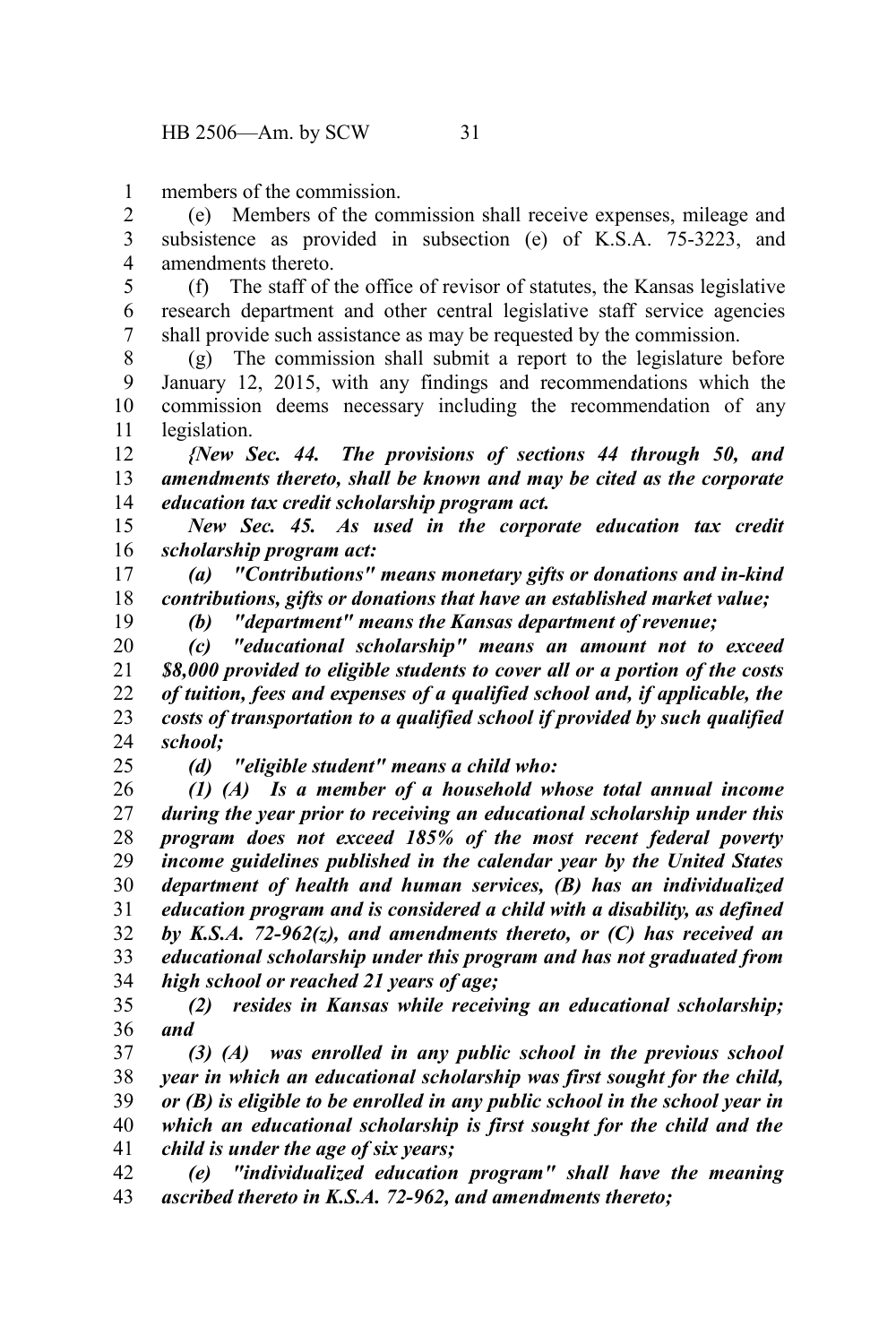*(f) "parent" includes a guardian, custodian or other person with authority to act on behalf of the child;* 1 2

*(g) "program" means the corporate education tax credit scholarship program established in sections 44 through 50, and amendments thereto;* 3 4 5

*(h) "public school" means a school operated by a school district;*

*(i) "qualified school" means any nonpublic school that provides education to elementary and secondary students, has notified the state board of its intention to participate in the program and complies with the requirements of the program;* 7 8 9 10

*(j) "scholarship granting organization" means an organization that complies with the requirements of this program and provides educational scholarships to students attending qualified schools of their parents' choice;* 11 12 13 14

*(k) "school district" or "district" means any unified school district organized and operating under the laws of this state;* 15 16

*(l) "school year" shall have the meaning ascribed thereto in K.S.A. 72-6408, and amendments thereto;* 17 18

*(m) "secretary" means the secretary of revenue; and* 19

*(n) "state board" means the state board of education.*

*New Sec. 46. (a) There is hereby established the corporate education tax credit scholarship program. The program shall provide eligible students with an opportunity to attend schools of their parents' choice.* 21 22 23 24

*(b) Each scholarship granting organization shall issue a receipt, in a form prescribed by the secretary, to each contributing taxpayer indicating the value of the contribution received. Each taxpayer shall provide a copy of such receipt when claiming the tax credit established in section 50, and amendments thereto.* 25 26 27 28 29

*(c) Prior to awarding an educational scholarship to an eligible student, unless such student is under the age of six years, the scholarship granting organization shall receive written verification from the state board that such student is an eligible student under this program, provided the state board and the board of education of the school district in which the eligible student was enrolled the previous school year have received written consent from such eligible student's parent authorizing the release of such information.* 30 31 32 33 34 35 36 37

*(d) Upon receipt of information in accordance with subsection (a) (2) of section 47, and amendments thereto, the state board shall inform the scholarship granting organization if such student has already been designated to receive an educational scholarship by another scholarship granting organization.* 38 39 40 41 42

43

6

20

*(e) In each school year, each eligible student under this program*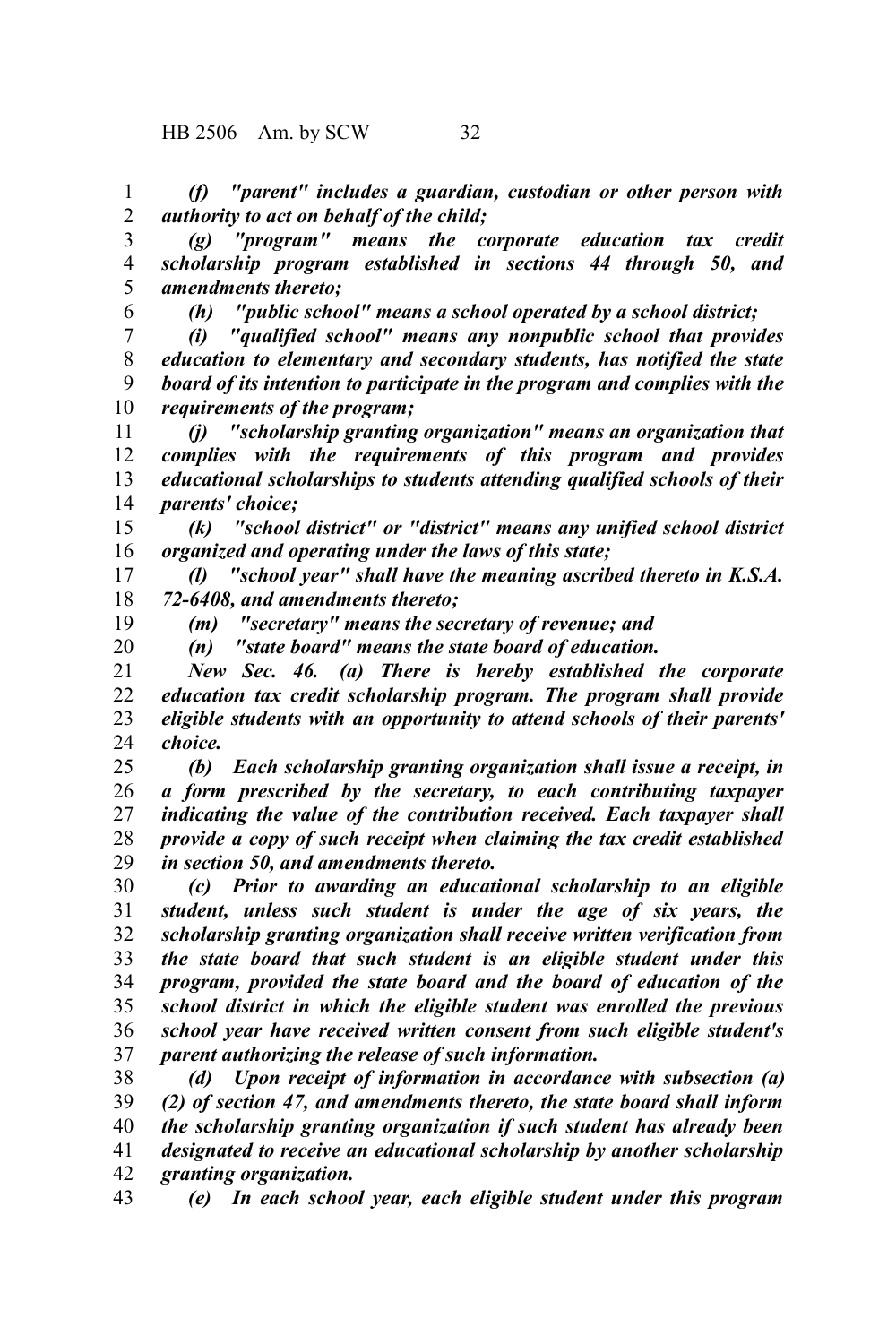*shall not receive more than one educational scholarship under this program.* 1 2

*(f) An eligible student's participation in this program by receiving an educational scholarship constitutes a waiver to special education services provided by any school district, unless such school district agrees to provide such services to the qualified school.* 3 4 5 6

*New Sec. 47. (a) To be eligible to participate in the program, a scholarship granting organization shall comply with the following:* 7 8

*(1) The scholarship granting organization shall notify the secretary and the state board of the scholarship granting organization's intent to provide educational scholarships to students attending qualified schools;* 9 10 11

*(2) upon granting an educational scholarship to an eligible student, the scholarship granting organization shall report such information to the state board;* 12 13 14

*(3) the scholarship granting organization shall provide verification to the secretary that the scholarship granting organization is exempt from federal income taxation pursuant to section 501(c)(3) of the federal internal revenue code of 1986;* 15 16 17 18

*(4) upon receipt of contributions in an aggregate amount or value in excess of \$50,000 during a school year, a scholarship granting organization shall file with the state board either:*  19 20 21

*(A) A surety bond payable to the state in an amount equal to the aggregate amount of contributions expected to be received during the school year; or*  22 23 24

*(B) financial information demonstrating the scholarship granting organization's ability to pay an aggregate amount equal to the amount of the contributions expected to be received during the school year, which must be reviewed and approved of in writing by the state board;* 25 26 27 28

*(5) scholarship granting organizations that provide other nonprofit services in addition to providing educational scholarships shall not commingle contributions made under the program with other contributions made to such organization. A scholarship granting organization under this subsection shall also file with the state board, prior to the commencement of each school year, either:*  29 30 31 32 33 34

*(A) A surety bond payable to the state in an amount equal to the aggregate amount of contributions expected to be received during the school year; or*  35 36 37

*(B) financial information demonstrating the nonprofit organization's ability to pay an aggregate amount equal to the amount of the contributions expected to be received during the school year, which must be reviewed and approved of in writing by the state board;* 38 39 40 41

*(6) the scholarship granting organization shall ensure that each qualified school receiving educational scholarships from the scholarship* 42 43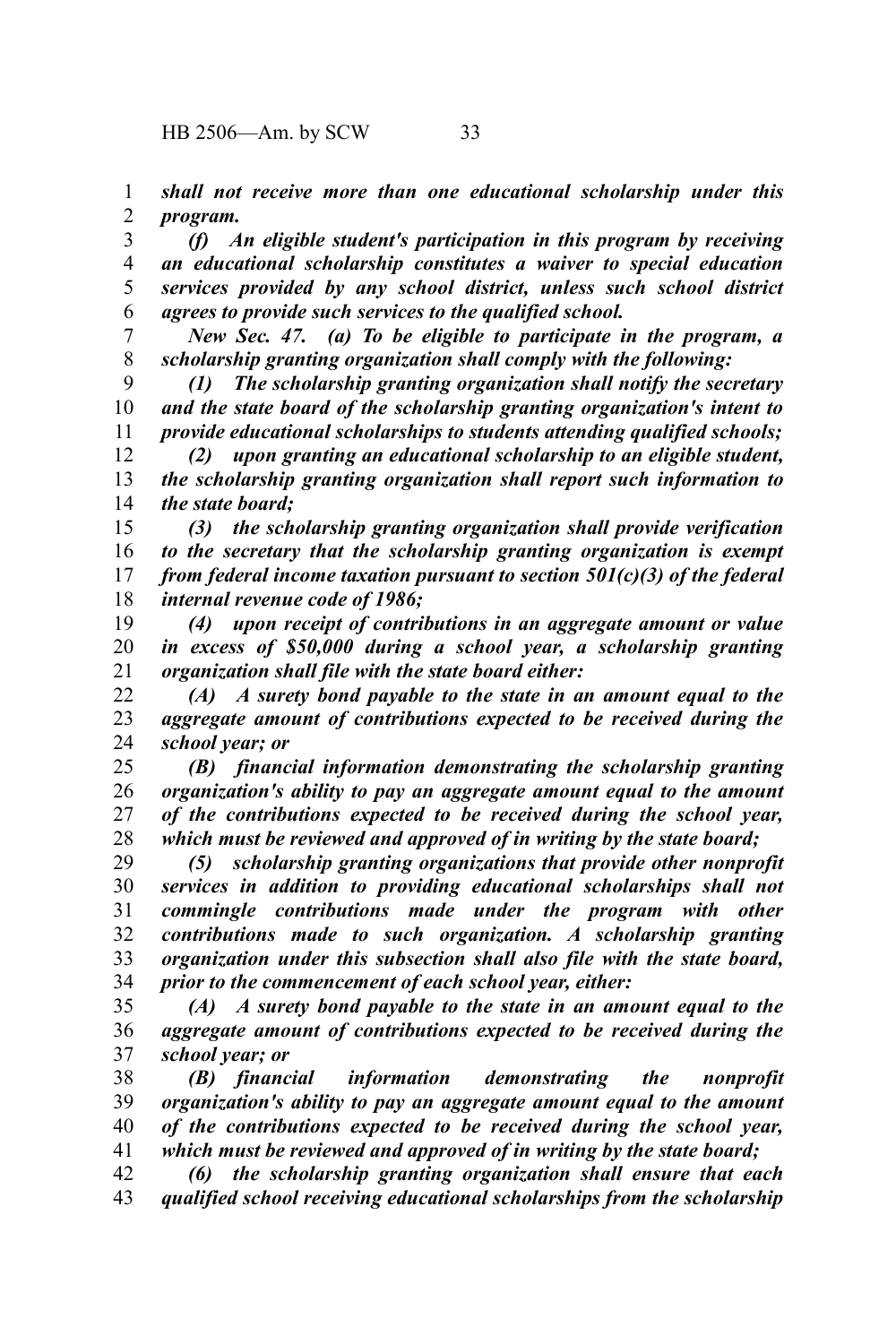*granting organization is in compliance with the requirements of the program;* 1 2

*(7) at the end of the calendar year, the scholarship granting organization shall have its accounts examined and audited by a certified public accountant. Such audit shall include, but not be limited to, information verifying that the educational scholarships awarded by the scholarship granting organization were distributed to the eligible students determined by the state board under subsection (c) of section 46, and amendments thereto, and information specified in section 47, and amendments thereto. Prior to filing a copy of the audit with the state board, such audit shall be duly verified and certified by a certified public accountant; and* 3 4 5 6 7 8 9 10 11 12

*(8) if a scholarship granting organization decides to limit the number or type of qualified schools who will receive educational scholarships, the scholarship granting organization shall provide, in writing, the name or names of those qualified schools to any contributor and the state board.* 13 14 15 16 17

*(b) No scholarship granting organization shall provide an educational scholarship for any eligible student to attend any qualified school with paid staff or paid board members, or relatives thereof, in common with the scholarship granting organization.* 18 19 20 21

*(c) The scholarship granting organization shall disburse not less than 90% of contributions received pursuant to the program to eligible students in the form of educational scholarships within 36 months of receipt of such contributions. If such contributions have not been disbursed within the applicable 36-month time period, then the scholarship granting organization shall not accept new contributions until 90% of the received contributions have been disbursed in the form of educational scholarships. Any income earned from contributions must be disbursed in the form of educational scholarships.* 22 23 24 25 26 27 28 29 30

*(d) A scholarship granting organization may continue to provide an educational scholarship to an eligible student who received an educational scholarship under this program in the year immediately preceding the current school year.*  31 32 33 34

*(e) A scholarship granting organization shall direct payments of an educational scholarship to the qualified school on behalf of the eligible student. Payment shall be made by check made payable to both the parent and the qualified school. If an eligible student transfers to a new qualified school during a school year, the scholarship granting organization shall direct payment in a prorated amount to the original qualified school and the new qualified school based on the eligible student's attendance. If the eligible student transfers to a public school and enrolls in such public school after September 20 of the current* 35 36 37 38 39 40 41 42 43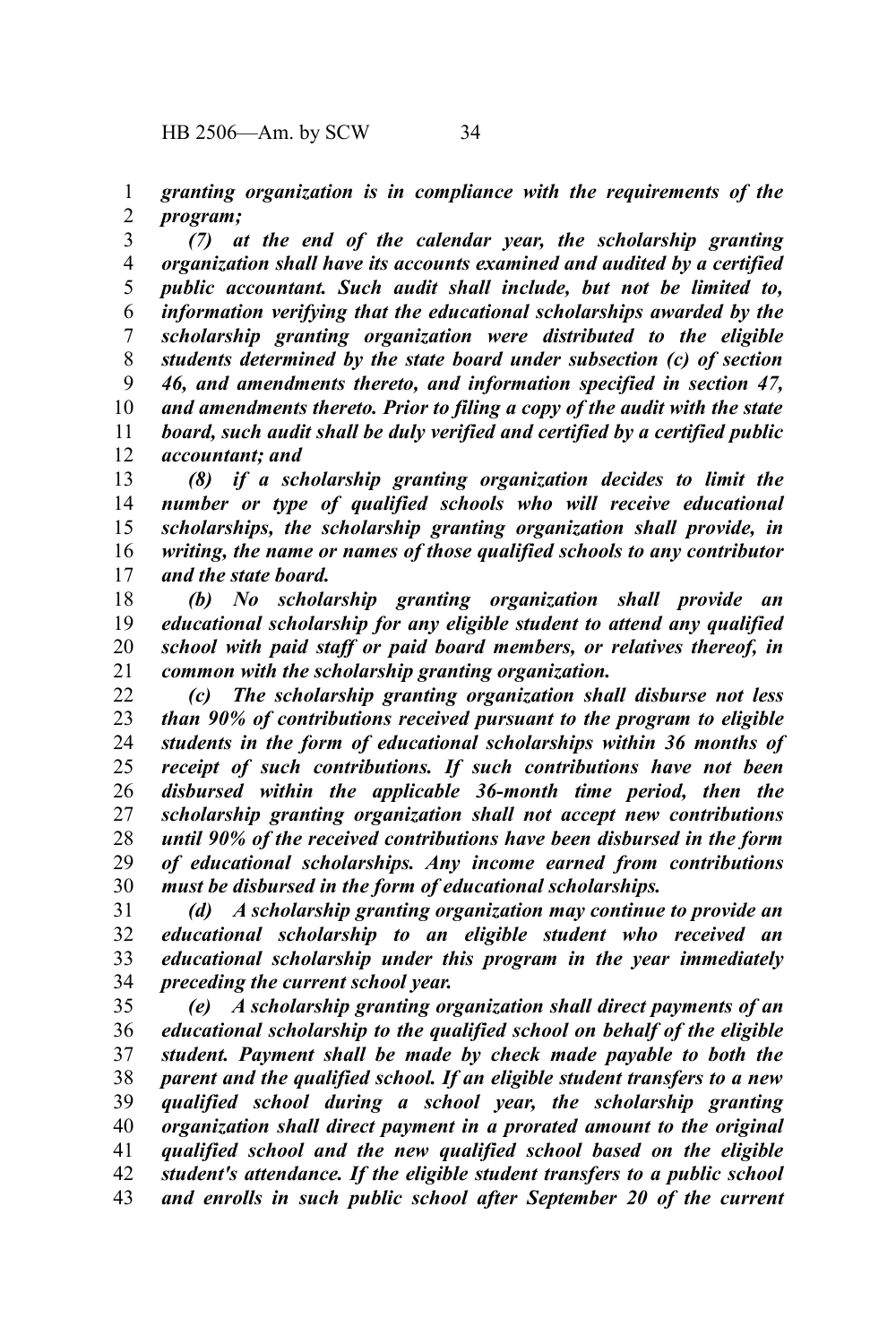*school year, the scholarship granting organization shall direct payment in a prorated amount to the original qualified school and the public school based on the eligible student's attendance. The prorated amount to the public school shall be considered a donation and shall be paid to the school district of such public school in accordance with K.S.A. 72- 8210, and amendments thereto, to provide for the education of such* 1 2 3 4 5 6

*eligible student.* 7

*(f) By June 1 of each year, a scholarship granting organization shall submit a report to the state board for the educational scholarships provided in the immediately preceding 12 months. Such report shall be in a form and manner as prescribed by the state board, approved and signed by a certified public accountant, and shall contain the following information:* 8 9 10 11 12 13

*(1) The name and address of the scholarship granting organization;* 14 15

*(2) the name and address of each eligible student receiving an educational scholarship by the scholarship granting organization;* 16 17

*(3) the total number and total dollar amount of contributions received during the 12-month reporting period; and* 18 19

*(4) the total number and total dollar amount of educational scholarships awarded during the 12-month reporting period, the total number and total dollar amount of educational scholarships awarded during the 12-month reporting period to eligible students who qualified under subsection (d)(1)(A) of section 45, and amendments thereto, and total number and total dollar amount of educational scholarships awarded during the 12-month reporting period to eligible students who qualified under subsection (d)(1)(B) of section 45, and amendments thereto.* 20 21 22 23 24 25 26 27 28

29

*(g) No scholarship granting organization shall:*

*(1) Provide an eligible student with an educational scholarship established by funding from any contributions made by any relative of such eligible student; or* 30 31 32

*(2) accept a contribution from any source with the express or implied condition that such contribution be directed toward an educational scholarship for a particular eligible student.* 33 34 35

*New Sec. 48. On or before the first day of the legislative session in 2015, and each year thereafter, the state board shall prepare and submit a report to the legislature on the program. Annual reports shall include information reported to the state board under subsection (f) of section 47, and amendments thereto, and a summary of such information.* 36 37 38 39 40

*New Sec. 49. (a) (1) To qualify for the tax credit allowed by this act, the scholarship granting organization shall apply each tax year to the state board for a certification that the scholarship granting organization* 41 42 43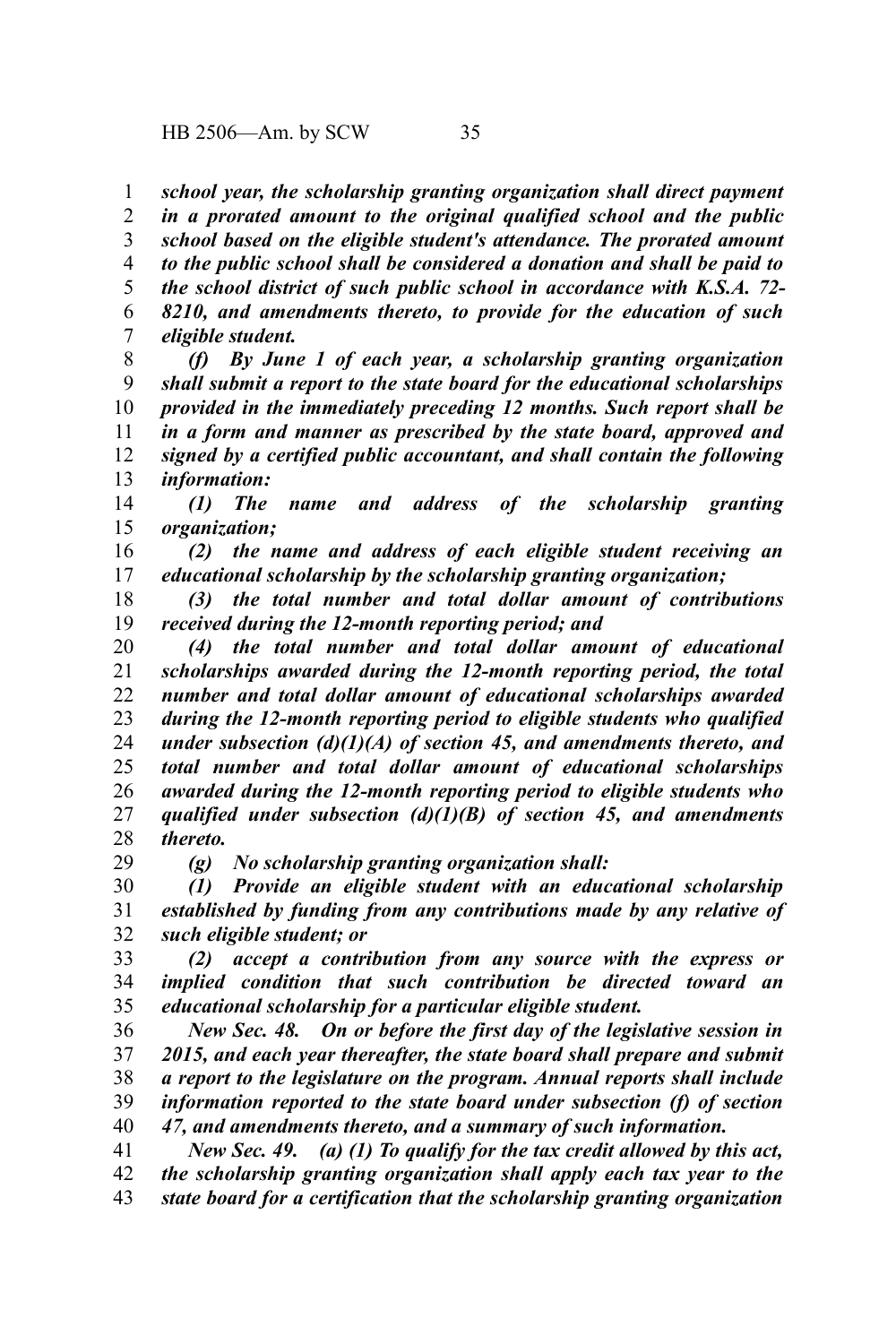*is in substantial compliance with the program based on information received in the annual audit and yearly report filed by the scholarship granting organization with the state board.* 1 2 3

*(2) The state board shall prescribe the form of the application, which shall include, but not be limited to, the information set forth in subsection (a)(1).* 4 5 6

*(b) If the state board determines that the requirements under this section were met by the scholarship granting organization, the state board shall issue a certificate of compliance to the director of taxation.* 7 8 9

*(c) The state board shall adopt rules and regulations to implement the provisions of this section.* 10 11

*New Sec. 50. (a) There shall be allowed a credit against the corporate income tax liability imposed upon a taxpayer pursuant to the Kansas income tax act, the privilege tax liability imposed upon a taxpayer pursuant to the privilege tax imposed upon any national banking association, state bank, trust company or savings and loan association pursuant to article 11 of chapter 79 of the Kansas Statutes Annotated, and amendments thereto, and the premium tax liability imposed upon a taxpayer pursuant to the premiums tax and privilege fees imposed upon an insurance company pursuant to K.S.A. 40-252, and amendments thereto, for tax years commencing after December 31, 2013, an amount equal to 70% of the amount contributed to a scholarship granting organization authorized pursuant to section 44 et seq., and amendments thereto.* 12 13 14 15 16 17 18 19 20 21 22 23 24

*(b) The credit shall be claimed and deducted from the taxpayer's tax liability during the tax year which immediately follows the tax year in which the contribution was made to any such scholarship granting organization.* 25 26 27 28

*(c) For each tax year, in no event shall the total amount of credits allowed under this section exceed \$10,000,000 for any one tax year. Except as otherwise provided, the allocation of such tax credits for each scholarship granting organization shall be determined by the scholarship granting organization in consultation with the secretary, and such determination shall be completed prior to the issuance of any tax credits pursuant to this section.* 29 30 31 32 33 34 35

*(d) If the amount of any such tax credit claimed by a taxpayer exceeds the taxpayer's income, privilege or premium tax liability, such excess amount may be carried over for deduction from the taxpayer's income, privilege or premium tax liability in the next succeeding year or years until the total amount of the credit has been deducted from tax liability.* 36 37 38 39 40 41

*(e) The secretary shall adopt rules and regulations regarding filing of documents that support the amount of credit claimed pursuant to this* 42 43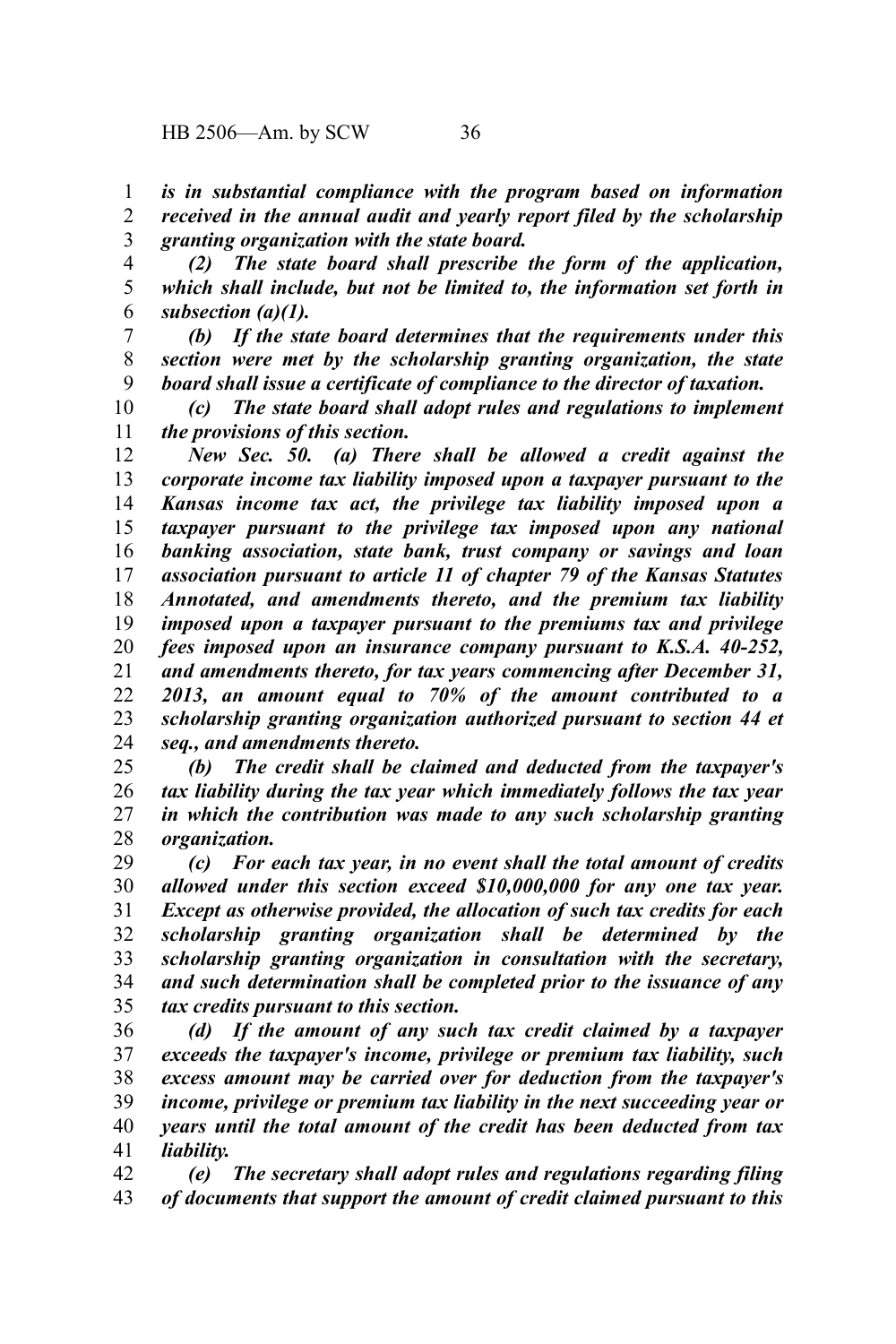*section.* 1

*New Sec. 51. (a) No state agency named in chapter 136 of the 2013 Session Laws of Kansas, this act or any other appropriation act of the 2014 regular session of the legislature or any school district shall expend moneys appropriated from the state general fund or from any special revenue fund or funds for fiscal years ending June 30, 2015, June 30, 2016, or June 30, 2017, to implement the common core standards or any portion of such standards, including any assessments affiliated with common core standards unless the legislature expressly consents to the use of the common core standards.* 2 3 4 5 6 7 8 9 10

*(b) As used in this section, "common core standards" means the set of uniform educational curriculum standards for grades kindergarten through 12 established by the common core state standards initiative.}* 11 12 13

Sec. 44.  $\{52.\}$  K.S.A. 71-204 is hereby amended to read as follows: 71-204. (a) For the purpose of community college maintenance and operation, the board of trustees is authorized to levy a tax on the taxable tangible property of the community college district. 14 15 16 17

Such tax levy shall be the amount determined by the board of trustees to be sufficient to finance that part of the budget of the community college which is not financed from any other source provided by law. The budget of the community college shall be prepared and adopted as provided by law, and the tax levy therefor shall be certified to the county clerk of every county a part of the territory of which is in the community college district. 18 19 20 21 22 23

(b) The tax levy authorized by subsection (a) shall be reduced  $(1)$  in the 2001 fiscal year by an amount equal to 80% of the amount of the difference between the amount of state aid received by the community college in the 2000 fiscal year less an amount equal to 25% of the amount of out-district tuition received by the community college in such fiscal year and the amount of the state grant to which the community college is entitled in the 2001 fiscal year and (2) in fiscal years 2002, 2003 and 2004 by an amount equal to 80% of the amount of the difference between the amount of the state grant received by the community college in the preceding fiscal year less an amount equal to 25% of the amount of outdistrict tuition received by the community college in the 2000 fiscal yearand the amount of the state grant to which the community college is entitled in the current fiscal year and (3) in each fiscal year after the 2004 fiscal year by an amount equal to 80% of the amount of the difference between the amount of the state grant received by the community college in the preceding fiscal year and the amount of the state grant to which the community college is entitled in the current fiscal year. 24 25 26 27 28 29 30 31 32 33 34 35 36 37 38 39 40

*(c) The provisions of this section shall be subject to section 28, and amendments thereto.* 41 42

Sec. <u>-45.</u> {53.} K.S.A. 71-617 is hereby amended to read as follows: 43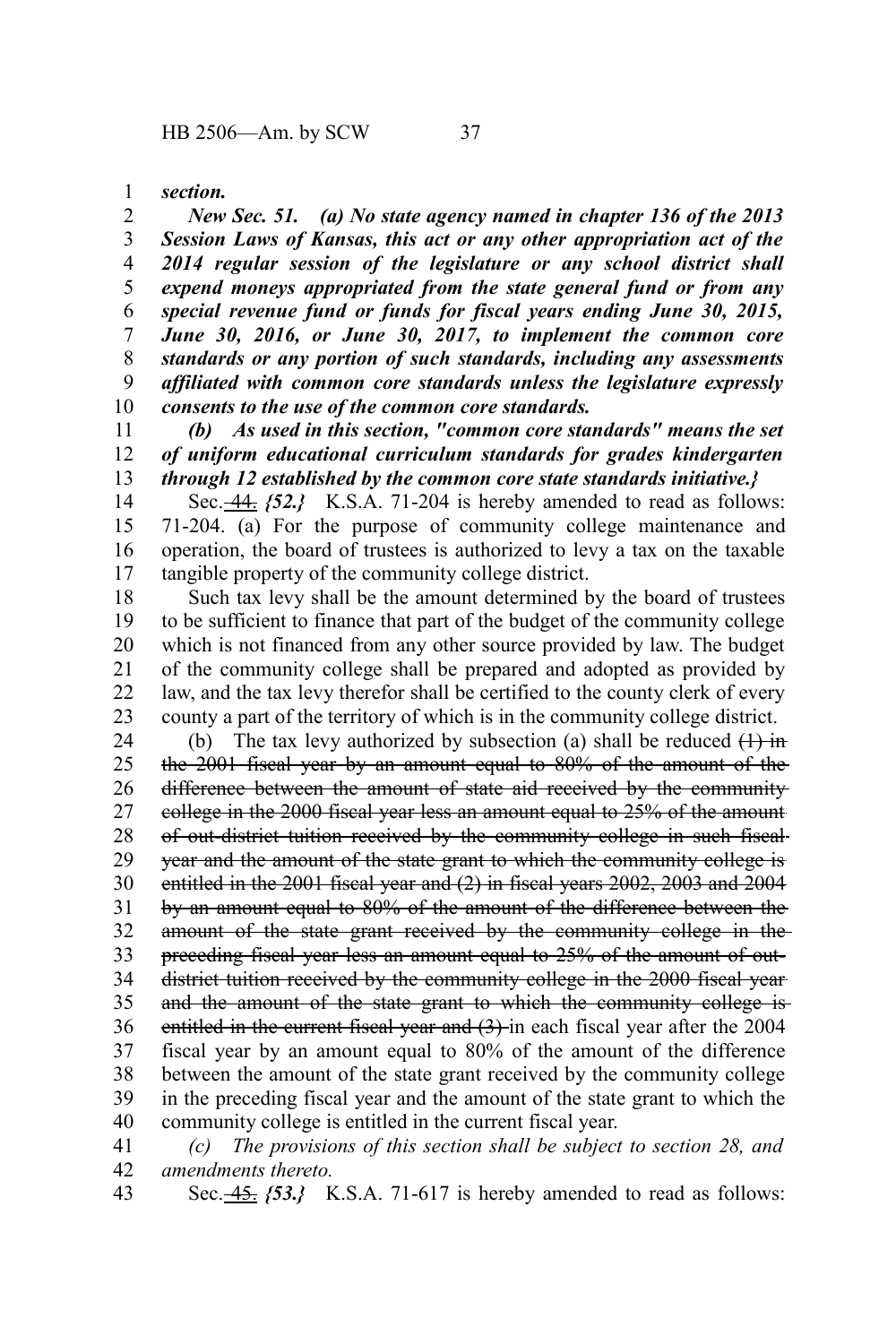71-617. (a) The board of trustees of any community college may levy a tax in each year for a period of not to exceed five  $(5)$  years of not to exceed  $one-fourth$  ( $\frac{1}{4}$ ) mill on all taxable tangible property within the district to maintain and operate an adult basic education program at a level approved by the state board. In no event shall the tax levy authorized hereunder be at a rate which will produce an amount in excess of fifty thousand dollars (\$50,000). Such tax levy shall be in addition to all other tax levies authorized or limited by law. Proceeds from such tax levy shall be deposited in the adult education fund of the community college which fund is hereby established. All moneys received by a community college for adult basic education shall be deposited in the adult education fund. The expenses of a community college attributable to adult basic education shall be paid from the adult education fund. 1 2 3 4 5 6 7 8 9 10 11 12 13

(b) No tax levy shall be made under authority of this section until a resolution authorizing such a levy is passed by the board of trustees and published once a week for three  $(3)$ -consecutive weeks in a newspaper having general circulation in the community college district, and such resolution shall specify the millage rate of such tax levy and the period of time for which such tax levy shall be made under authority thereof. After the adoption of such resolution such levy may be made unless, within  $n$  ninety  $(90)$  days following the last publication of the resolution, a petition in opposition to such levy, signed by not less than  $f^{\text{true}}$  percent  $(5\%)$  of the qualified electors of such community college district, is filed with the county election officer of the county in which the main campus of the community college is located. In the event such a petition is filed, such levy shall not be made without the question of levying the same having been submitted to and been approved by a majority of the qualified electors of the district voting at an election which shall be called for that purpose or at the next general election. 14 15 16 17 18 19 20 21 22 23 24 25 26 27 28 29

*(c) The provisions of this section shall be subject to section 28, and amendments thereto.* 30 31

Sec. 46. *{54.}* On and after July 1, 2014, K.S.A. 2013 Supp. 72-3712 is hereby amended to read as follows: 72-3712. (a) As used in the virtual school act: 32 33 34

(a) *(1) "Virtual program pupil" means a pupil in attendance at a virtual school less than <sup>5</sup> /6 time.* 35 36

*(2)* "Virtual school" means any school or educational program that: (1) *(A)* Is offered for credit; (2) *(B)* uses distance-learning *online-learning* technologies which predominately use internet-based methods to deliver instruction;  $(3)$   $(C)$  involves instruction that occurs asynchronously with the teacher and pupil in separate locations;  $(4)$   $(D)$  requires the pupil to make academic progress toward the next grade level and matriculation from kindergarten through high school graduation; (5) *(E)* requires the 37 38 39 40 41 42 43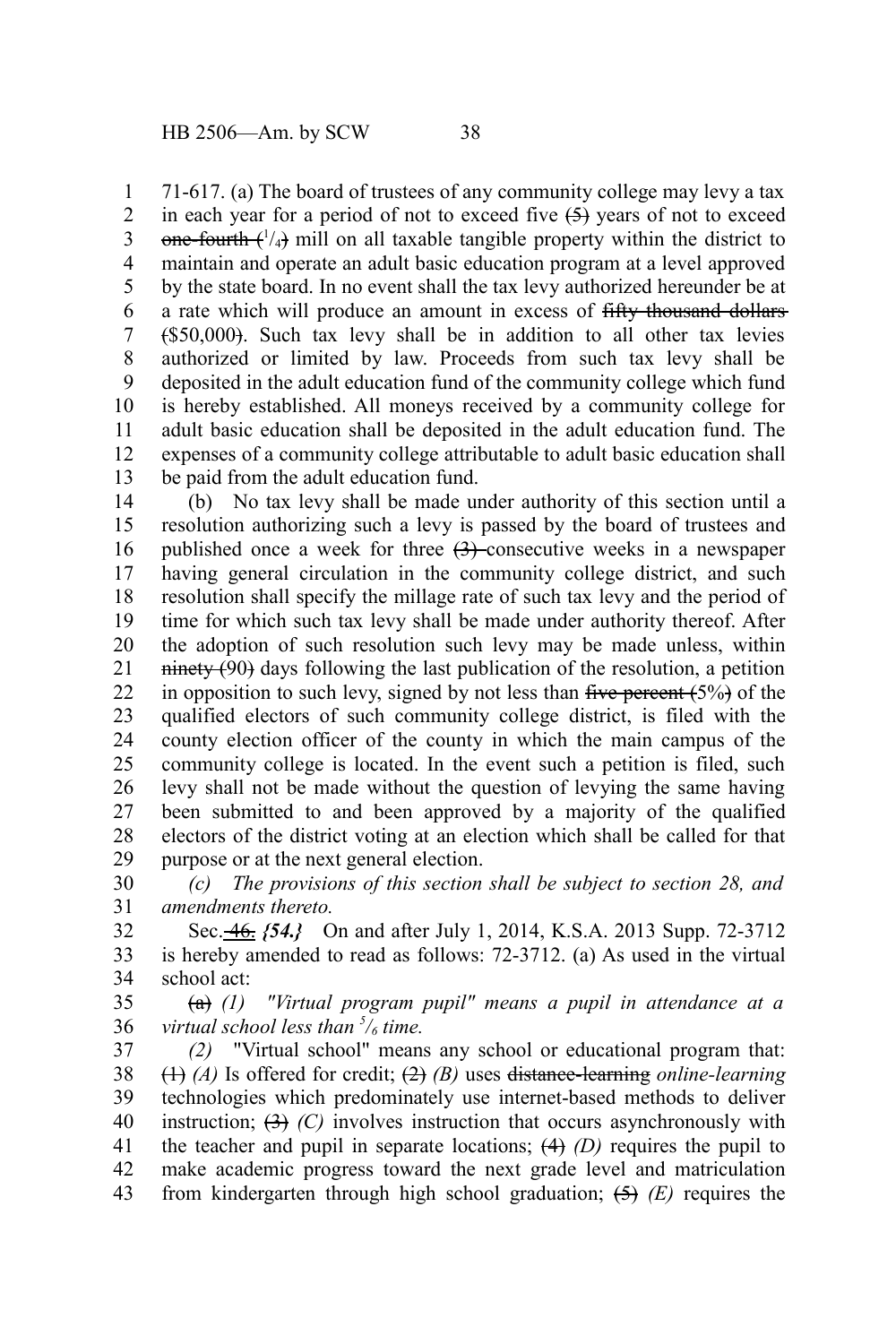pupil to demonstrate competence in subject matter for each class or subject in which the pupil is enrolled as part of the virtual school; and  $(6)$   $(F)$ requires age-appropriate pupils to complete state assessment tests. 1 2 3

*(3) "Virtual school pupil" means a pupil in attendance at a virtual school at least <sup>5</sup> /6 time.* 4 5

(b) *(4)* "School district" means any school district which offers a virtual school. 6 7

(c) *(b)* Except as provided by the virtual school act, words and phrases shall have the meanings ascribed thereto in the school district finance and quality performance act. 8 9 10

Sec. 47. *{55.}* On and after July 1, 2014, K.S.A. 2013 Supp. 72-3714 is hereby amended to read as follows: 72-3714. In order to provide for the proper delivery of instruction through distance-learning *online-learning* technologies, school districts shall provide adequate training to teachers who teach in virtual schools. Each year, school districts shall submit a report relating to training programs provided by the district to teachers who teach in virtual schools. Such reports shall be submitted in the manner and form required by the state board. 11 12 13 14 15 16 17 18

Sec. 48. *{56.}* On and after July 1, 2014, K.S.A. 2013 Supp. 72-3715 is hereby amended to read as follows: 72-3715. (a) In order to be included in the full-time equivalent enrollment of a virtual school, a pupil shall be in attendance at the virtual school on: (1) A single school day on or before September 19 of each school year; and (2) on a single school day on or after September 20, but before October 4 of each school year. 19 20 21 22 23 24

(b) A school district which offers a virtual school shall determine the full-time equivalent enrollment of each pupil *pupils* enrolled in the virtual school on September 20 of each school year as follows: 25 26 27

(1) *Determine the number of virtual school pupils enrolled in such virtual school; and* 28 29

*(2) determine the full-time equivalent enrollment of each virtual program pupil as follows:* 30 31

*(A)* Determine the number of hours the pupil was in attendance on a single school day on or before September 19 of each school year; 32 33

 $(2)$  (B) determine the number of hours the pupil was in attendance on a single school day on or after September 20, but before October 4 of each school year; 34 35 36

 $(3)$  (C) add the numbers obtained under paragraphs  $(1)$  and  $(2)$ *subparagraphs (A) and (B)*; 37 38

(4) *(D)* divide the sum obtained under paragraph (3) *subparagraph (C)* by 12. The quotient is the full-time equivalent enrollment of the pupil. 39 40

(c) The school days on which a district determines the full-time equivalent enrollment of a pupil under paragraphs (1) and *paragraph* (2) of subsection (b) shall be the school days on which the pupil has the 41 42 43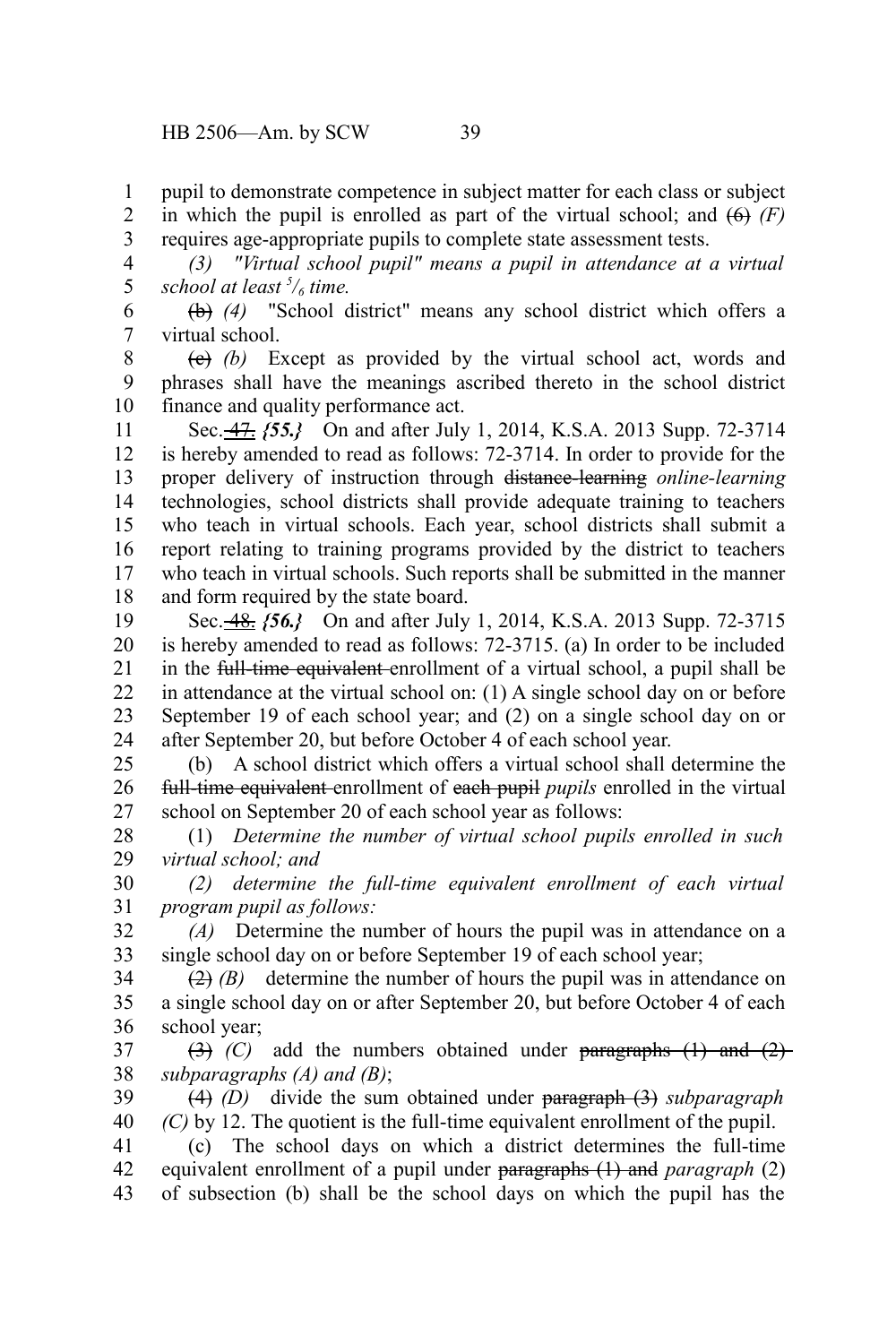highest number of hours of attendance at the virtual school. No more than six hours of attendance may be counted in a single school day. Attendance may be shown by a pupil's on-line activity or entries in the pupil's virtual school journal or log of activities. 1 2 3 4

5

(d) (1) Subject to the availability of appropriations for virtual school state aid and within the limits of any such appropriations, each school year a school district which offers a virtual school shall be entitled to virtual school state aid. 6 7 8

(2) The state board of education shall determine the amount of virtual school state aid a school district is entitled to receive as follows: 9 10

(A) Multiply the full-time equivalent enrollment of the virtual school *pupils* by an amount equal to 105% *90%* of the amount of base state aid per pupil; 11 12 13

(B) *multiply the full-time equivalent enrollment of virtual program pupils by an amount equal to 70% of the amount of base state aid per pupil;* 14 15 16

*(C)* multiply the full-time equivalent enrollment of nonproficient atrisk pupils enrolled in an approved at-risk program offered by the virtual school, if any, by an amount equal to 25% of the amount of base state aid per pupil; 17 18 19 20

(C) *(D)* add any amount determined under K.S.A. 2013 Supp. 72- 3716, and amendments thereto; and 21  $22$ 

(D) *(E)* add the amounts obtained under subparagraphs (A) through (C) *(D)*. The sum is the amount of the virtual school state aid to which the school district is entitled. 23 24 25

(3) There is hereby established in every school district a fund which shall be called the virtual school fund, which fund shall consist of all moneys deposited therein or transferred thereto according to law. Moneys received as virtual school state aid shall be deposited in the general fund of the school district and transferred to the virtual school fund of the district. The expenses of a district directly attributable to virtual schools offered by a school district shall be paid from the virtual school fund. The cost of an advance placement course provided to a pupil described in subsection (d)  $(2)(D)$  shall be paid by the virtual school. 26 27 28 29 30 31 32 33 34

Any balance remaining in the virtual school fund at the end of the budget year shall be carried forward into the virtual school fund for succeeding budget years. Such fund shall not be subject to the provisions of K.S.A. 79-2925 through 79-2937, and amendments thereto. 35 36 37 38

Any unencumbered balance of moneys remaining in the virtual school fund of a school district on June 30 of the current school year, may be expended in the school year that immediately succeeds such date by the school district for general operating expenses of the school district asapproved by the board of education. 39 40 41 42 43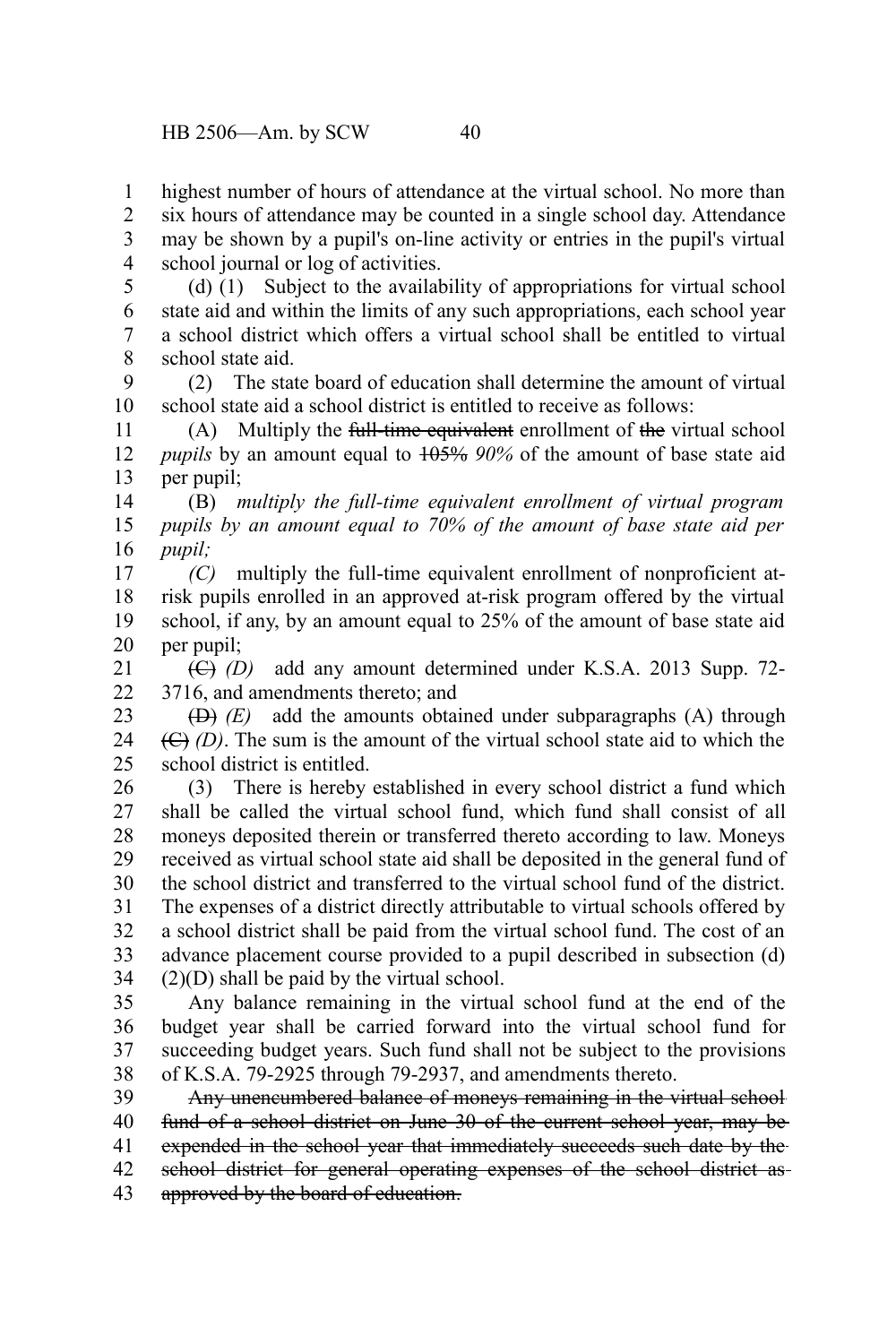In preparing the budget of such school district, the amounts credited to and the amount on hand in the virtual school fund, and the amount expended therefrom shall be included in the annual budget for the information of the residents of the school district. Interest earned on the investment of moneys in any such fund shall be credited to that fund. 1 2 3 4 5

(e) For the purposes of this section, a pupil enrolled in a virtual school who is not a resident of the state of Kansas *the following pupils* shall not be counted in the full-time equivalent enrollment of the virtual school*:* 6 7 8 9 10

*(1) A pupil who is not a resident of the state of Kansas; and*

*(2) {for school year 2015-2016, and each school year thereafter,} a virtual program pupil enrolled in a nonpublic school that is not a private homeschool registered with the state board of education pursuant to K.S.A. 72-53,101, and amendments thereto*. 11 12 13 14

Sec. 49. *{57.}* On and after July 1, 2014, K.S.A. 2013 Supp. 72-3716 is hereby amended to read as follows: 72-3716. (a) As used in this section: 15 16

(1)*, the term* "pupil" means a pupil who is a resident of and enrolled, on a full-time basis, in a school district. 17 18

(2) "School district" means a school district which does not offer advanced placement courses and which is either more than 200 square miles in area or has an enrollment of at least 260 pupils-and does not offer advance placement courses. 19 20 21 22

(b) If a pupil is enrolled in at least one advanced placement course provided by a virtual school, the school district offering the virtual school shall be paid an amount equal to 8% of the amount of base state aid per pupil for such pupil *multiplied by the full-time equivalent enrollment of such pupil in advanced placement courses provided by such virtual school* as additional virtual school state aid. Such state aid shall be paid in each semester in which a pupil is enrolled in at least one advanced placement course provided by a virtual school. 23 24 25 26 27 28 29 30

Sec. 50. *{58.}* On and after July 1, 2014, K.S.A. 2013 Supp. 72-6407 is hereby amended to read as follows: 72-6407. (a) (1) "Pupil" means any person who is regularly enrolled in a district and attending kindergarten or any of the grades one through 12 maintained by the district or who is regularly enrolled in a district and attending kindergarten or any of the grades one through 12 in another district in accordance with an agreement entered into under authority of K.S.A. 72-8233, and amendments thereto, or who is regularly enrolled in a district and attending special education services provided for preschool-aged exceptional children by the district. 31 32 33 34 35 36 37 38 39

(2) Except as otherwise provided in paragraph (3) of this subsection, a pupil in attendance full time shall be counted as one pupil. A pupil in attendance part time shall be counted as that proportion of one pupil (to the nearest  $\frac{1}{10}$  that the pupil's attendance bears to full-time attendance. A 40 41 42 43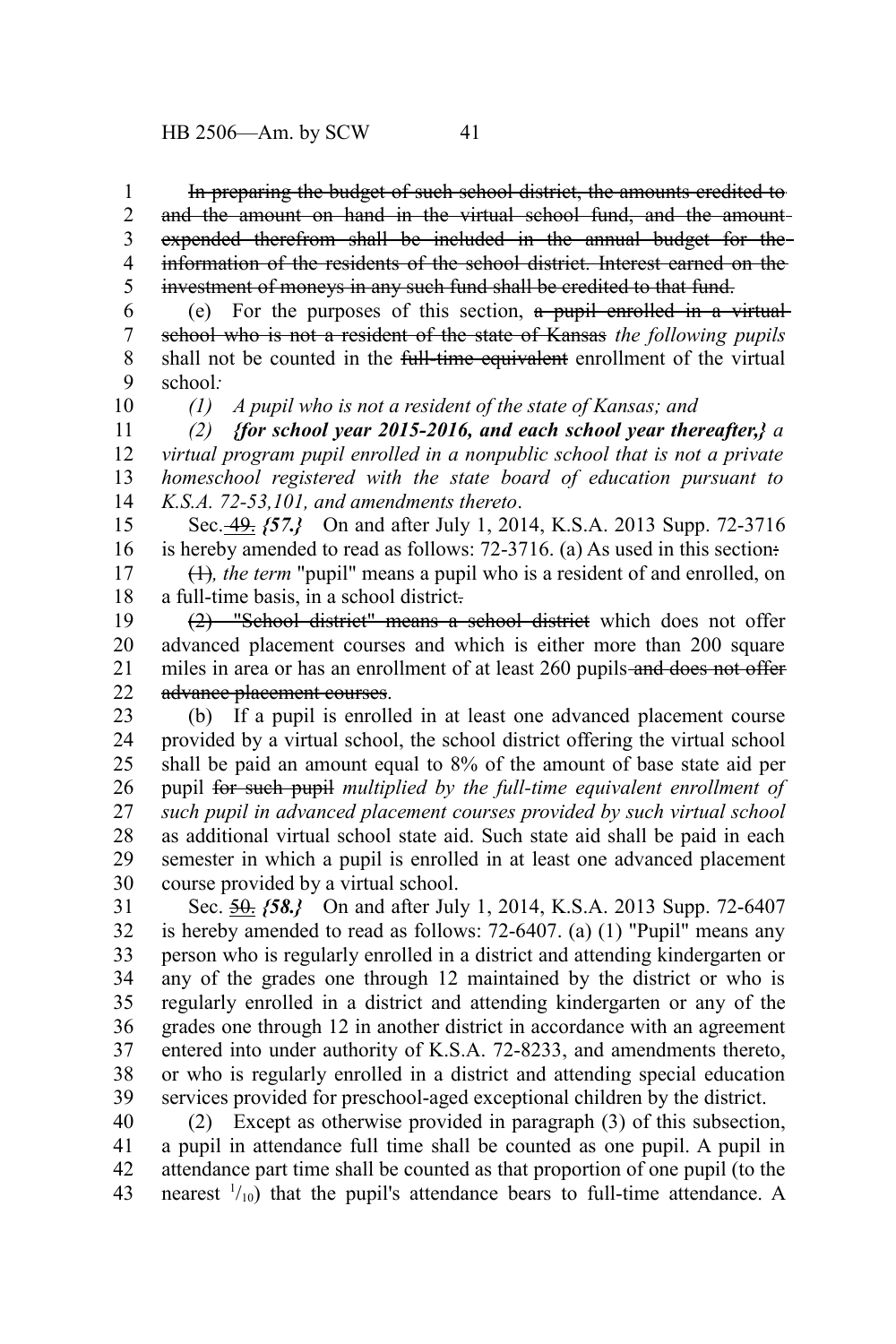pupil attending kindergarten shall be counted as  $\frac{1}{2}$  pupil. A pupil enrolled in and attending an institution of postsecondary education which is authorized under the laws of this state to award academic degrees shall be counted as one pupil if the pupil's postsecondary education enrollment and attendance together with the pupil's attendance in either of the grades 11 or 12 is at least  $\frac{5}{6}$  time, otherwise the pupil shall be counted as that proportion of one pupil (to the nearest  $\frac{1}{10}$ ) that the total time of the pupil's postsecondary education attendance and attendance in grade 11 or 12, as applicable, bears to full-time attendance. A pupil enrolled in and attending an area vocational school, area vocational-technical school or approved vocational education program shall be counted as one pupil if the pupil's vocational education enrollment and attendance together with the pupil's attendance in any of grades nine through 12 is at least  $\frac{5}{6}$  time, otherwise the pupil shall be counted as that proportion of one pupil (to the nearest  $1/10$ ) that the total time of the pupil's vocational education attendance and attendance in any of grades nine through 12 bears to full-time attendance. A pupil enrolled in a district and attending a non-virtual school and also attending a virtual school shall be counted as that proportion of one pupil (to the nearest  $\frac{1}{10}$ ) that the pupil's attendance at the non-virtual school bears to full-time attendance. Except as provided by this section for preschool-aged exceptional children and virtual school pupils, a pupil enrolled in a district and attending special education and related services, provided for by the district shall be counted as one pupil. A pupil enrolled in a district and attending special education and related services provided for by the district and also attending a virtual school shall be counted as that proportion of one pupil (to the nearest  $\frac{1}{10}$ ) that the pupil's attendance at the non-virtual school bears to full-time attendance. A pupil enrolled in a district and attending special education and related services for preschoolaged exceptional children provided for by the district shall be counted as  $\frac{1}{2}$  pupil. A preschool-aged at-risk pupil enrolled in a district and receiving services under an approved at-risk pupil assistance plan maintained by the district shall be counted as  $\frac{1}{2}$  pupil. A pupil in the custody of the secretary of social and rehabilitation services *for children and families* or in the custody of the commissioner of juvenile justice and enrolled in unified school district No. 259, Sedgwick county, Kansas, but housed, maintained, and receiving educational services at the Judge James V. Riddel Boys Ranch, shall be counted as two pupils. Except as provided in section 1 of chapter 76 of the 2009 Session Laws of the state of Kansas, and amendments thereto, a pupil in the custody of the secretary of social and rehabilitation services *for children and families* or in the custody of the commissioner of juvenile justice and enrolled in unified school district No. 409, Atchison, Kansas, but housed, maintained and receiving educational services at the youth residential center located on the grounds of the 1 2 3 4 5 6 7 8 9 10 11 12 13 14 15 16 17 18 19 20 21 22 23 24 25 26 27 28 29 30 31 32 33 34 35 36 37 38 39 40 41 42 43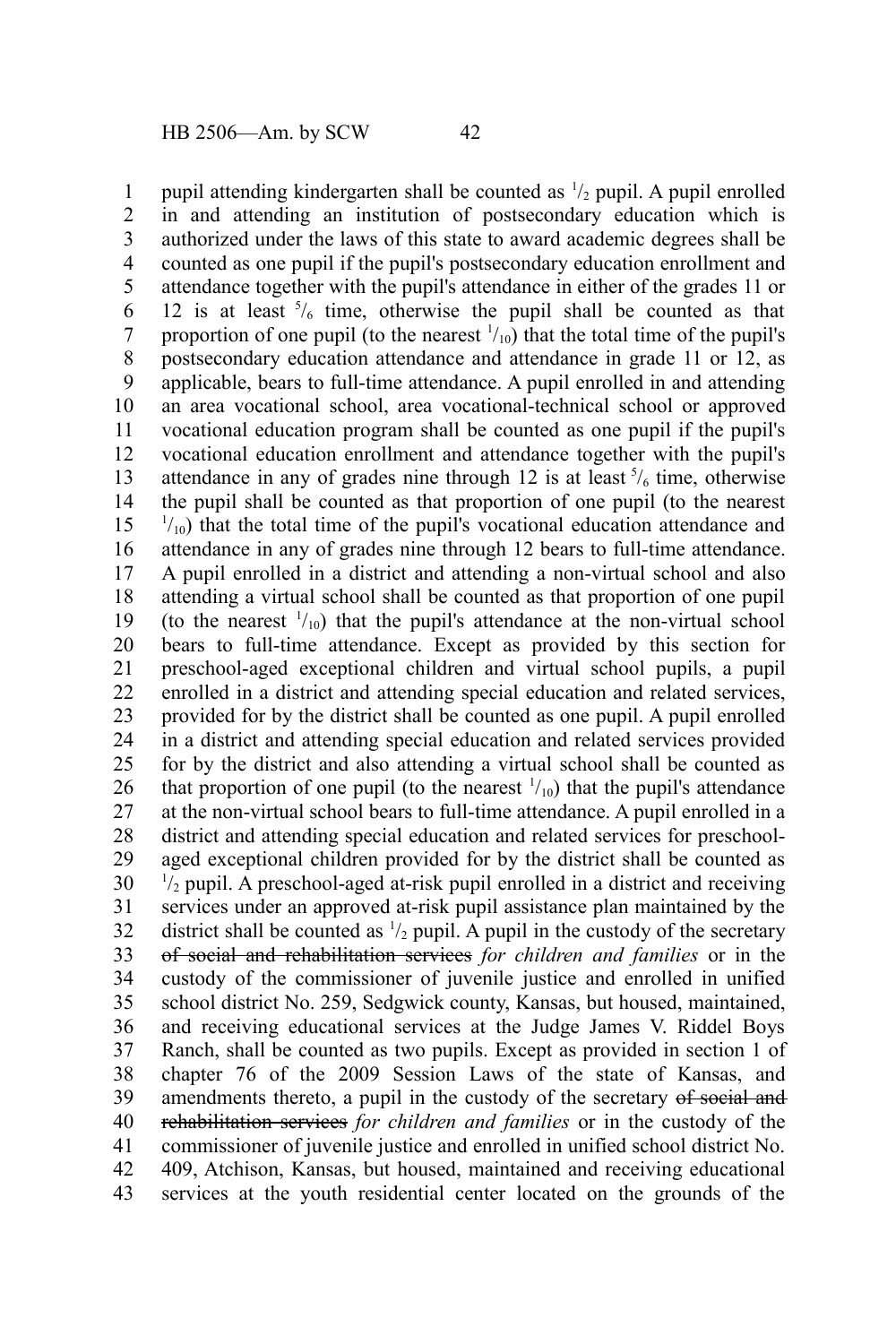former Atchison juvenile correctional facility, shall be counted as two pupils. 1 2

(3) A pupil residing at the Flint Hills job corps center shall not be counted. A pupil confined in and receiving educational services provided for by a district at a juvenile detention facility shall not be counted. A pupil enrolled in a district but housed, maintained, and receiving educational services at a state institution or a psychiatric residential treatment facility shall not be counted. 3 4 5 6 7 8

(b) "Preschool-aged exceptional children" means exceptional children, except gifted children, who have attained the age of three years but are under the age of eligibility for attendance at kindergarten. 9 10 11

(c) *(1)* "At-risk pupils" means pupils who are eligible for free meals under the national school lunch act and who are enrolled in a district which maintains an approved at-risk pupil assistance plan. 12 13 14

*(2) The term "at-risk pupils" shall not include any pupil: (A) Enrolled in any of the grades one through 12 who is in attendance less than full time; or (B) who is over 19 years of age. The provisions of this paragraph shall not apply to any pupil who has an individualized education program.* 15 16 17 18

(d) "Preschool-aged at-risk pupil" means an at-risk pupil who has attained the age of four years, is under the age of eligibility for attendance at kindergarten, and has been selected by the state board in accordance with guidelines consonant with guidelines governing the selection of pupils for participation in head start programs. 19 20 21 22 23

(e) "Enrollment" means: (1) (A) Subject to the provisions of paragraph (1)(B), for districts scheduling the school days or school hours of the school term on a trimestral or quarterly basis, the number of pupils regularly enrolled in the district on September 20 plus the number of pupils regularly enrolled in the district on February 20 less the number of pupils regularly enrolled on February 20 who were counted in the enrollment of the district on September 20; and for districts not specified in this paragraph (1), the number of pupils regularly enrolled in the district on September 20; (B) a pupil who is a foreign exchange student shall not be counted unless such student is regularly enrolled in the district on September 20 and attending kindergarten or any of the grades one through 12 maintained by the district for at least one semester or two quarters or the equivalent thereof; 24 25 26 27 28 29 30 31 32 33 34 35 36

(2) if enrollment in a district in any school year has decreased from enrollment in the preceding school year, enrollment of the district in the current school year means whichever is the greater of*:* (A) *{The sum of: (i)}* Enrollment in the preceding school year*{, excluding pupils described in clause (A)(ii),}* minus enrollment in such school year of preschool-aged at-risk pupils, if any such pupils were enrolled, plus enrollment in the current school year of preschool-aged at-risk pupils, if any such pupils are 37 38 39 40 41 42 43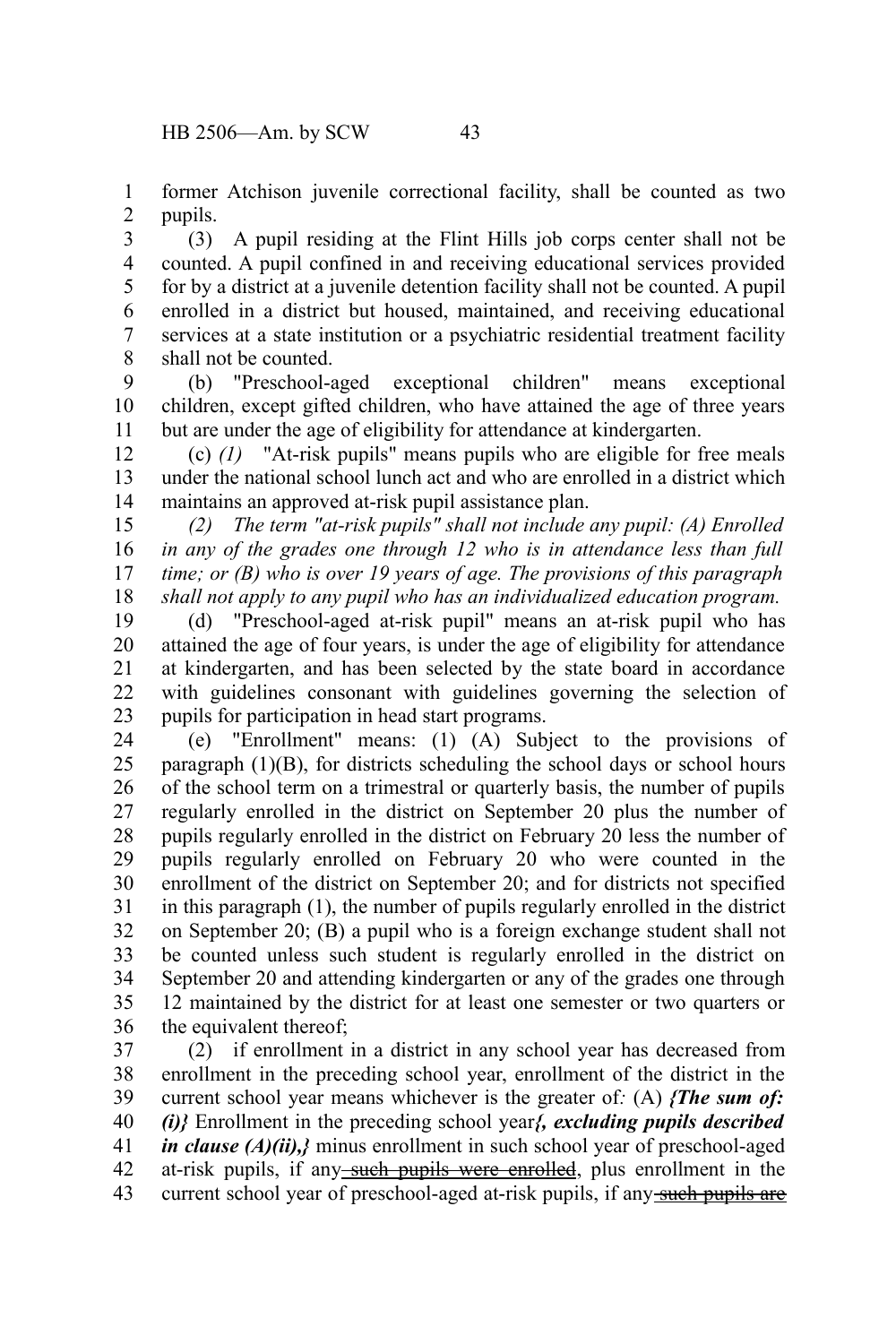HB 2506—Am. by SCW 44

enrolled,*{; and (ii) adjusted enrollment in the preceding school year of any pupils participating in the corporate education tax credit scholarship program pursuant to section 44 et seq., and amendments thereto, in the current school year, if any, plus adjusted enrollment in the preceding school year of preschool-aged at-risk pupils participating in the corporate education tax credit scholarship program pursuant to section 44 et seq., and amendments thereto, in the current school year, if*  $any$ ; or (B) the sum of enrollment in the current school year of preschoolaged at-risk pupils, if any such pupils are enrolled and the average (mean) of the sum of*:* (i) Enrollment of the district in the current school year minus enrollment in such school year of preschool-aged at-risk pupils, if any such pupils are enrolled and*;* (ii) enrollment in the preceding school year minus enrollment in such school year of preschool-aged at-risk pupils, if any such pupils were enrolled*;* and (iii) enrollment in the school year next preceding the preceding school year minus enrollment in such school year of preschool-aged at-risk pupils, if any such pupils were enrolled; or 1 2 3 4 5 6 7 8 9 10 11 12 13 14 15 16 17

(3) the number of pupils as determined under K.S.A. 72-6447 or K.S.A. 2013 Supp. 72-6448, and amendments thereto. 18 19

(f) "Adjusted enrollment" means: (1) Enrollment adjusted by adding at-risk pupil weighting, program weighting, low enrollment weighting, if any, high density at-risk pupil weighting, if any, medium density at-risk pupil weighting, if any, nonproficient pupil weighting, if any, high enrollment weighting, if any, declining enrollment weighting, if any, school facilities weighting, if any, ancillary school facilities weighting, if any, cost of living weighting, if any, special education and related services weighting, and transportation weighting to enrollment; or (2) adjusted enrollment as determined under K.S.A. 2013 Supp. 72-6457 or 72-6458, and amendments thereto. 20 21 22 23 24 25 26 27 28 29

(g) "At-risk pupil weighting" means an addend component assigned to enrollment of districts on the basis of enrollment of at-risk pupils. 30 31

(h) "Program weighting" means an addend component assigned to enrollment of districts on the basis of pupil attendance in educational programs which differ in cost from regular educational programs. 32 33 34

(i) "Low enrollment weighting" means an addend component assigned to enrollment of districts pursuant to K.S.A. 72-6412, and amendments thereto, on the basis of costs attributable to maintenance of educational programs by such districts in comparison with costs attributable to maintenance of educational programs by districts having to which high enrollment weighting is assigned pursuant to K.S.A. 2013 Supp. 72-6442b, and amendments thereto. 35 36 37 38 39 40 41

(j) "School facilities weighting" means an addend component assigned to enrollment of districts on the basis of costs attributable to 42 43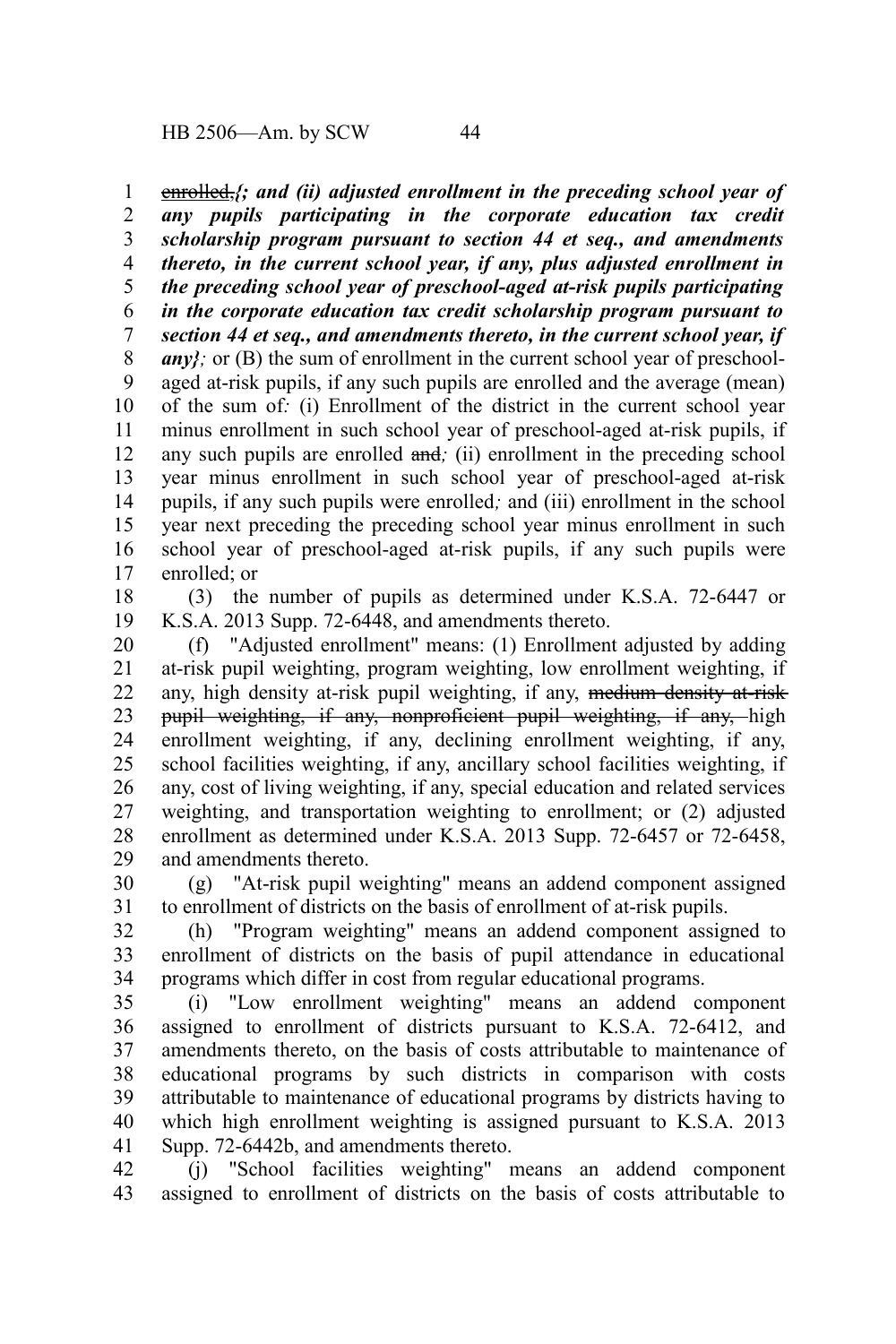commencing operation of new school facilities. 1

(k) "Transportation weighting" means an addend component assigned to enrollment of districts on the basis of costs attributable to the provision or furnishing of transportation. 2 3 4

(l) "Cost of living weighting" means an addend component assigned to enrollment of districts to which the provisions of K.S.A. 2013 Supp. 72- 6449, and amendments thereto, apply on the basis of costs attributable to the cost of living in the district. 5 6 7 8

(m) "Ancillary school facilities weighting" means an addend component assigned to enrollment of districts to which the provisions of K.S.A. 72-6441, and amendments thereto, apply on the basis of costs attributable to commencing operation of new school facilities. Ancillary school facilities weighting may be assigned to enrollment of a district only if the district has levied a tax under authority of K.S.A. 72-6441, and amendments thereto, and remitted the proceeds from such tax to the state treasurer. Ancillary school facilities weighting is in addition to assignment of school facilities weighting to enrollment of any district eligible for such weighting. 9 10 11 12 13 14 15 16 17 18

(n) "Juvenile detention facility" has the meaning ascribed thereto by 72-8187, and amendments thereto. 19 20

(o) "Special education and related services weighting" means an addend component assigned to enrollment of districts on the basis of costs attributable to provision of special education and related services for pupils determined to be exceptional children. 21 22 23 24

(p) "Virtual school" means any school or educational program that: (1) Is offered for credit; (2) uses distance-learning technologies which predominately use internet-based methods to deliver instruction; (3) involves instruction that occurs asynchronously with the teacher and pupil in separate locations; (4) requires the pupil to make academic progress toward the next grade level and matriculation from kindergarten through high school graduation; (5) requires the pupil to demonstrate competence in subject matter for each class or subject in which the pupil is enrolled as part of the virtual school; and (6) requires age-appropriate pupils to complete state assessment tests. 25 26 27 28 29 30 31 32 33 34

(q) "Declining enrollment weighting" means an addend component assigned to enrollment of districts to which the provisions of K.S.A. 2013 Supp. 72-6451, and amendments thereto, apply on the basis of reduced revenues attributable to the declining enrollment of the district. 35 36 37 38

(r) "High enrollment weighting" means an addend component assigned to enrollment of districts pursuant to K.S.A. 2013 Supp. 72- 6442b, and amendments thereto, on the basis of costs attributable to maintenance of educational programs by such districts as a correlate to low enrollment weighting assigned to enrollment of districts pursuant to 39 40 41 42 43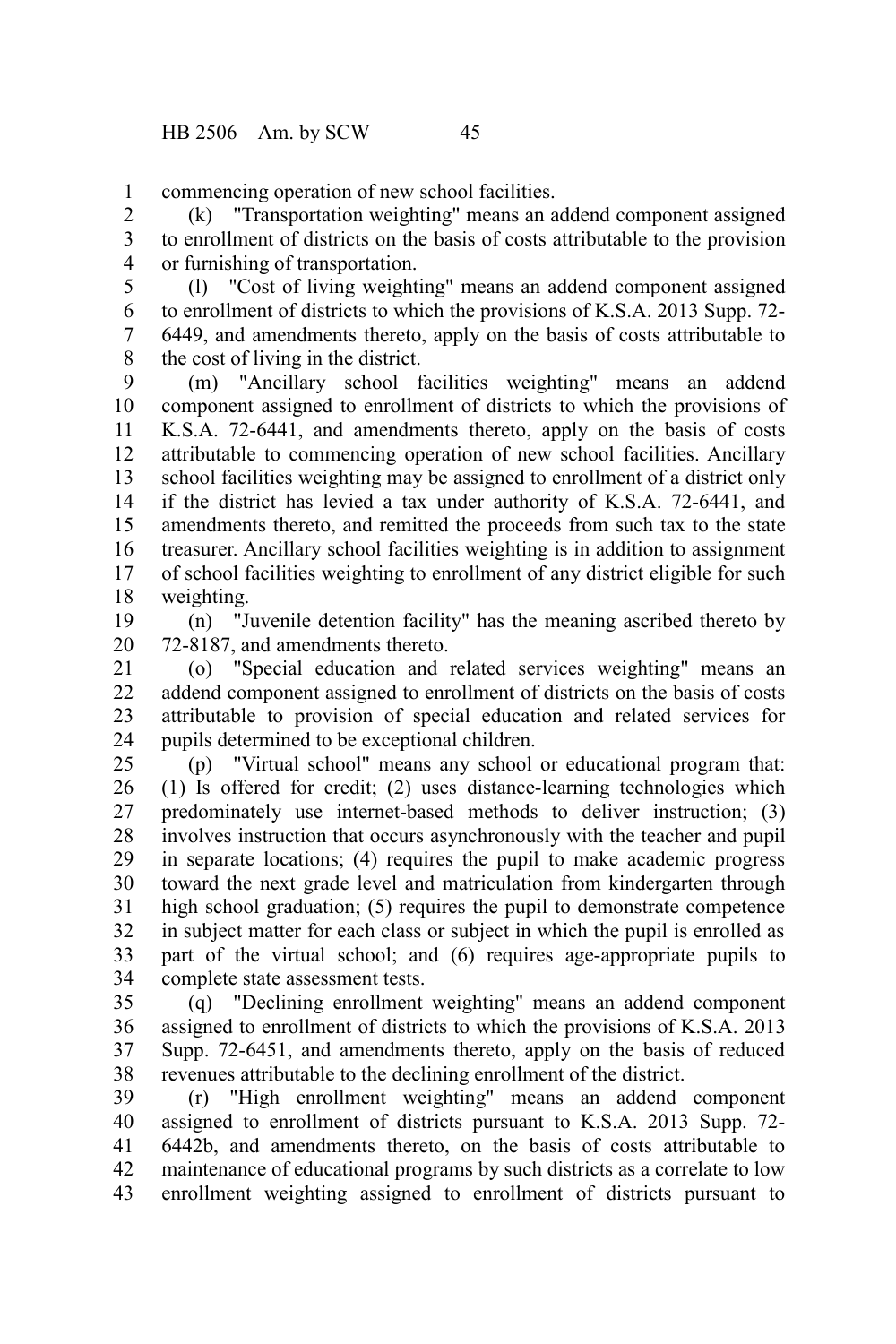K.S.A. 72-6412, and amendments thereto. 1

(s) "High density at-risk pupil weighting" means an addend component assigned to enrollment of districts to which the provisions of K.S.A. 2013 Supp. 72-6455, and amendments thereto, apply. 2 3 4

(t) "Nonproficient pupil" means a pupil who is not eligible for free meals under the national school lunch act and who has scored less than proficient on the mathematics or reading state assessment during the preceding school year and who is enrolled in a district which maintains an approved proficiency assistance plan. 5 6 7 8 9

(u) "Nonproficient pupil weighting" means an addend component assigned to enrollment of districts on the basis of enrollment ofnonproficient pupils pursuant to K.S.A. 2013 Supp. 72-6454, and amendments thereto. 10 11 12 13

(v) *(u)* "Psychiatric residential treatment facility" has the meaning ascribed thereto by K.S.A. 72-8187, and amendments thereto. 14 15

(w) "Medium density at-risk pupil weighting" means an addend component assigned to enrollment of districts to which the provisions of K.S.A. 2013 Supp. 72-6459, and amendments thereto, apply. 16 17 18

Sec. 51.*{ 59.}* On and after July 1, 2014, K.S.A. 72-6411 is hereby amended to read as follows: 72-6411. (a) The transportation weighting of each district shall be determined by the state board as follows: 19 20 21

(1) Determine the total expenditures of the district during the preceding school year from all funds for transporting pupils of public and nonpublic schools on regular school routes; 22 23 24

(2) divide the amount determined under  $(1)$  by the total number of pupils who were included in the enrollment of the district in the preceding school year and for whom transportation was made available by the district; 25 26 27 28

(3) multiply the quotient obtained under (2) by the total number of pupils who were included in the enrollment of the district in the preceding school year, were residing less than 2<sup>1/2</sup> miles by the usually traveled road from the school building they attended, and for whom transportation was made available by the district; 29 30 31 32 33

34

 $(4)$  multiply the product obtained under  $(3)$  by 50%;

(5) subtract the product obtained under (4) from the amount determined under (1); 35 36

(6) divide the remainder obtained under (5) by the total number of pupils who were included in the enrollment of the district in the preceding school year, were residing 2 1/2 miles or more by the usually traveled road from the school building they attended and for whom transportation was made available by the district. The quotient is the per-pupil cost of transportation; *determine the sum of: (A) The number of pupils who were* 37 38 39 40 41 42

*included in the enrollment of the district in the preceding school year who* 43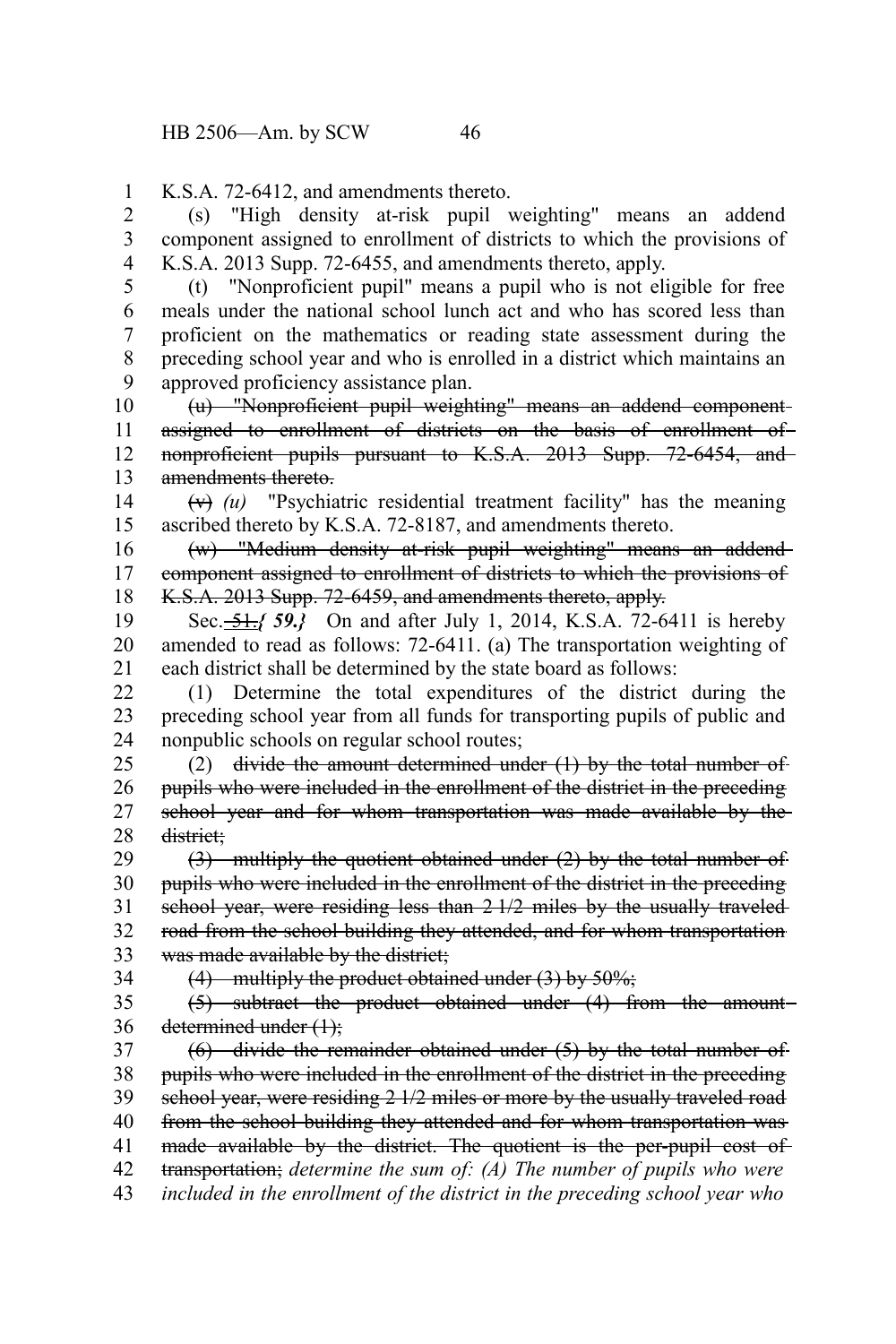HB 2506—Am. by SCW 47

*resided less than 2<sup>1</sup> /2 miles by the usually traveled road from the school building such pupils attended and for whom transportation was made* 1 2

*available by the district; and (B) the number of nonresident pupils who were included in the enrollment of the district for the preceding school year and for whom transportation was made available by the district;* 3 4 5

*(3) determine the number of pupils who were included in the enrollment of the district in the preceding school year who resided*  $2^{1/2}$ *miles or more by the usually traveled road from the school building such pupils attended and for whom transportation was made available by the district;* 6 7 8 9 10

*(4) multiply the number of pupils determined under paragraph (3) by two;* 11 12

*(5) divide the amount determined under paragraph (2) by the product obtained under paragraph (4);* 13 14

*(6) add one to the quotient obtained under paragraph (5);*

*(7) multiply the sum obtained under paragraph (6) by the amount determined under paragraph (3);* 16 17

*(8) divide the amount determined under paragraph (1) by the product obtained under paragraph (7). The resulting quotient is the per pupil cost of transportation;* 18 19 20

(7) *(9)* on a density-cost graph plot the per-pupil cost of transportation for each district; 21 22

23

15

(8) *(10)* construct a curve of best fit for the points so plotted;

 $(9)$  (11) locate the index of density for the district on the base line of the density-cost graph and from the point on the curve of best fit directly above this point of index of density follow a line parallel to the base line to the point of intersection with the vertical line, which point is the formula per-pupil cost of transportation of the district; 24 25 26 27 28

(10) *(12)* divide the formula per-pupil cost of transportation of the district by base state aid per pupil; *and* 29 30

(11) *(13)* multiply the quotient obtained under (10) *paragraph (12)* by the number of pupils who are included in the enrollment of the district, are residing  $2\frac{1}{2}$  miles or more by the usually traveled road to the school building they attend, and for whom transportation is being made available by, and at the expense of, the district. The product is the transportation weighting of the district. 31 32 33 34 35 36

(b) For the purpose of providing accurate and reliable data on pupil transportation, the state board is authorized to adopt rules and regulations prescribing procedures which districts shall follow in reporting pertinent information relative thereto, including uniform reporting of expenditures for transportation. 37 38 39 40 41

(c) "Index of density" means the number of pupils who are included in the enrollment of a district in the current school year, are residing  $2\frac{1}{2}$ 42 43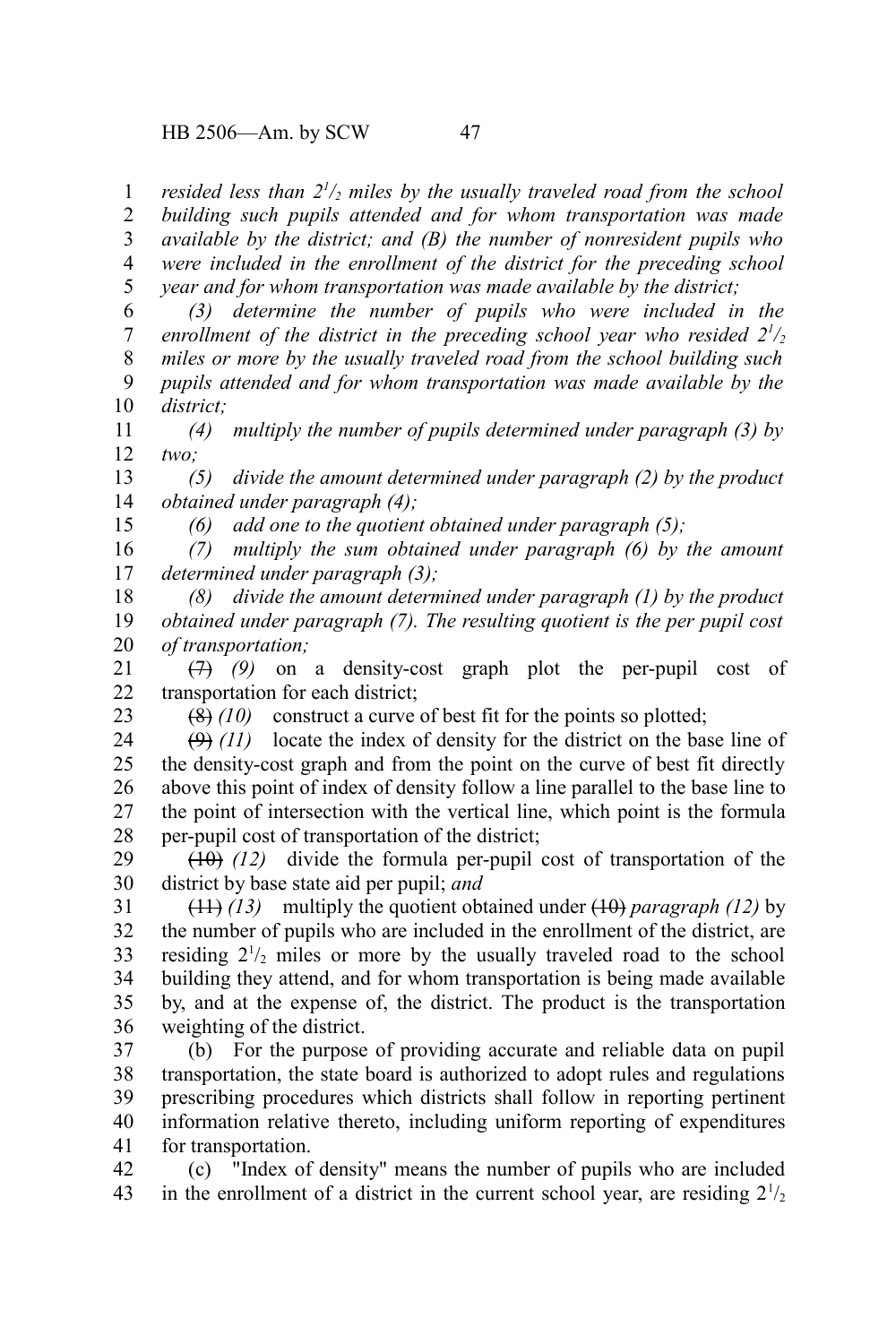miles or more by the usually traveled road from the school building they attend, and for whom transportation is being made available on regular school routes by the district, divided by the number of square miles of territory in the district. 1 2 3 4

(d) "Density-cost graph" means a drawing having: (1) A horizontal or base line divided into equal intervals of density, beginning with zero on the left; and (2) a scale for per-pupil cost of transportation to be shown on a line perpendicular to the base line at the left end thereof, such scale to begin with zero dollars at the base line ascending by equal per-pupil cost intervals. 5 6 7 8 9 10

(e) "Curve of best fit" means the curve on a density-cost graph drawn so the sum of the distances squared from such line to each of the points plotted on the graph is the least possible. 11 12 13

(f) The provisions of this section shall take effect and be in force from and after July 1, 1992. 14 15

Sec. 52. *{60.}* On and after July 1, 2014, K.S.A. 72-6415 is hereby amended to read as follows: 72-6415. (a) The school facilities weighting of each district shall be determined in each school year in which such weighting may be assigned to enrollment of the district as follows: 16 17 18 19

(1) Determine the number of pupils, included in enrollment of the district, who are attending a new school facility; 20 21

(2) multiply the number of pupils determined under (1) by *0*.25. The product is the school facilities weighting of the district. 22 23

(b) The provisions of this section shall take effect and be in forcefrom and after July 1, 1992 *expire on June 30, 2015*. 24 25

Sec. 53. *{61.}* On and after July 1, 2014, K.S.A. 2013 Supp. 72-6415b is hereby amended to read as follows: 72-6415b. (a) School facilities weighting may be assigned to enrollment of a district only if the district has adopted a local option budget in an amount equal to at least 25% of the amount of the state financial aid determined for the district in the current school year. School facilities weighting may be assigned to enrollment of the district only in the school year in which operation of a new school facility is commenced and in the next succeeding school year *may only be assigned to enrollment of those districts that commenced operation of a new school facility in school year 2013-2014 and whose enrollment was adjusted by the assignment of school facilities weighting for such new school facility for school year 2013-2014.* 26 27 28 29 30 31 32 33 34 35 36 37

38

*(b) The provisions of this section shall expire on June 30, 2015.*

Sec. **54. {62.}** K.S.A. 2013 Supp. 72-6433 is hereby amended to read as follows: 72-6433. (a) As used in this section: 39 40

(1) "State prescribed percentage" means 31% *33%* of state financial aid of the district in the current school year. 41 42

(2) "Authorized to adopt a local option budget" means that a district 43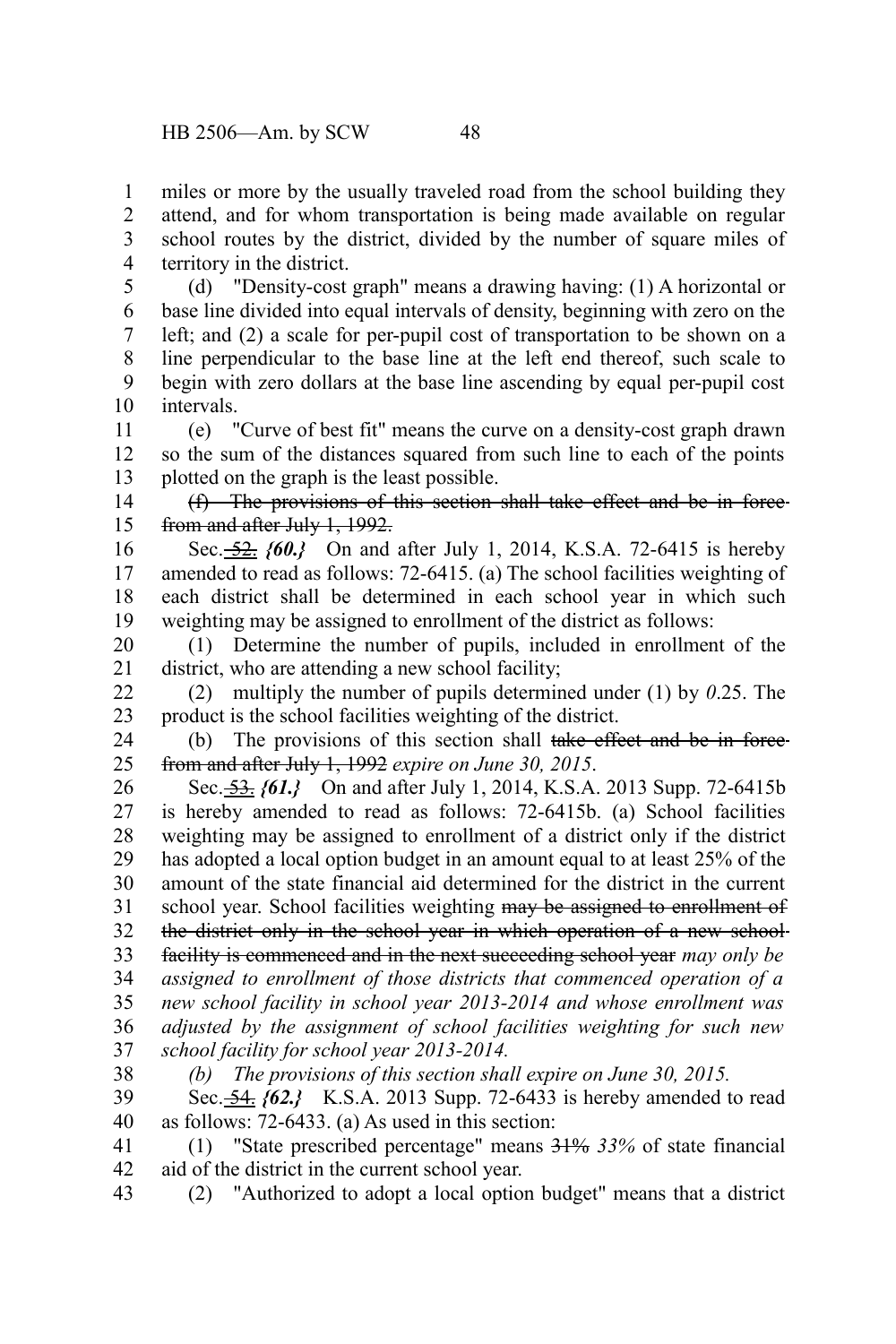has adopted a resolution under this section, has published the same, and either the resolution was not protested or it was protested and an election was held by which the adoption of a local option budget was approved. 1 2 3

4 5

(b) In each school year, the board of any district may adopt a local option budget which does not exceed the state prescribed percentage.

(c) Subject to the limitation of subsection (b), in each school year, the board of any district may adopt, by resolution, a local option budget in an amount not to exceed: 6 7 8

(1) (A) The amount which the board was authorized to adopt in accordance with the provisions of this section in effect prior to its amendment by this act; plus 9 10 11

(B) the amount which the board was authorized to adopt pursuant to any resolution currently in effect; plus 12 13

(C) the amount which the board was authorized to adopt pursuant to K.S.A. 72-6444, and amendments thereto, if applicable to the district; or 14 15

(2) the state-wide average for the preceding school year as determined by the state board pursuant to subsection  $\leftrightarrow$  *(l)*. 16 17

Except as provided by subsection (e) *subsections (e) and (f)*, the adoption of a resolution pursuant to this subsection shall require a majority vote of the members of the board. Such resolution shall be effective upon adoption and shall require no other procedure, authorization or approval. 18 19 20 21

(d) If the board of a district desires to increase its local option budget authority above the amount authorized under subsection (c) or if the board was not authorized to adopt a local option budget in 2006-2007, the board may adopt, by resolution, such budget in an amount not to exceed the state prescribed percentage. The adoption of a resolution pursuant to this subsection shall require a majority vote of the members of the board. The resolution shall be published at least once in a newspaper having general circulation in the district. The resolution shall be published in substantial compliance with the following form: 22 23 24 25 26 27 28 29 30

Unified School District No. 31

32 33

## **RESOLUTION**

County, Kansas.

Be It Resolved that: 34

The board of education of the above-named school district shall be authorized to adopt a local option budget in each school year in an amount not to exceed  $\frac{1}{2}$  % of the amount of state financial aid. The local option budget authorized by this resolution may be adopted, unless a petition in opposition to the same, signed by not less than 5% of the qualified electors of the school district, is filed with the county election officer of the home county of the school district within 30 days after publication of this resolution. If a petition is filed, the county election officer shall submit the question of whether adoption of the local option budget shall be authorized 35 36 37 38 39 40 41 42 43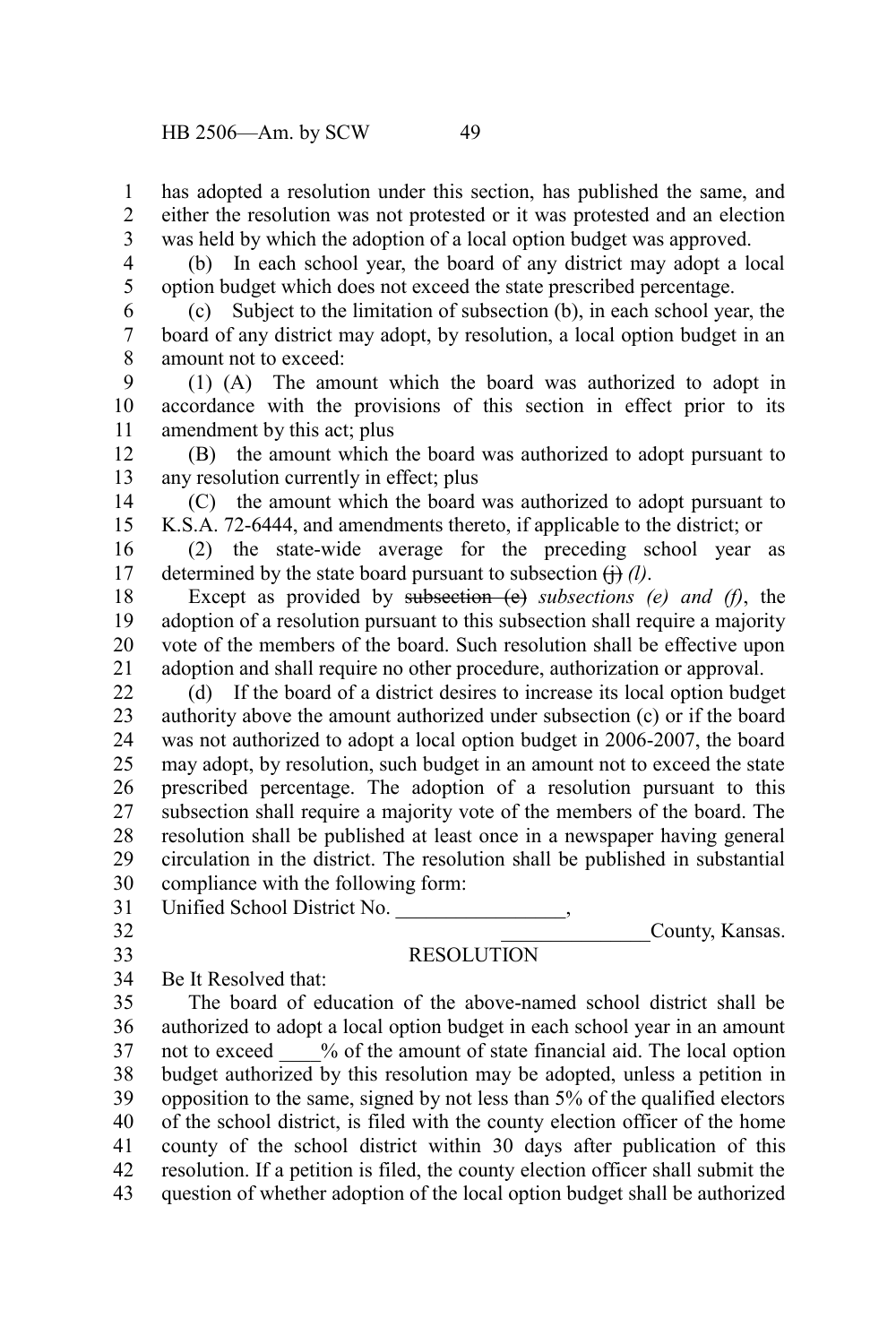to the electors of the school district at an election called for the purpose or 1

at the next general election, as is specified by the board of education of the school district. 2 3

4

#### CERTIFICATE

This is to certify that the above resolution was duly adopted by the board of education of unified School District 5 6

No. \_\_\_\_, \_\_\_\_\_\_\_\_\_\_\_\_\_\_\_\_\_County, Kansas, on the \_\_\_ day of \_\_\_\_\_\_\_\_, 7

8 9

 $\mathcal{L}$ 

Clerk of the board of education.

All of the blanks in the resolution shall be filled as is appropriate. If a sufficient petition is not filed, the board may adopt a local option budget. If a sufficient petition is filed, the board may notify the county election officer of the date of an election to be held to submit the question of whether adoption of a local option budget shall be authorized. Any such election shall be noticed, called and held in the manner provided by K.S.A. 10-120, and amendments thereto. If the board fails to notify the county election officer within 30 days after a sufficient petition is filed, the resolution shall be deemed abandoned and no like resolution shall be adopted by the board within the nine months following publication of the resolution. 10 11 12 13 14 15 16 17 18 19 20

(e) *Except as otherwise provided in subsection (f),* any resolution authorizing the adoption of a local option budget in excess of 30% of the state financial aid of the district in the current school year shall not become effective unless such resolution has been submitted to and approved by a majority of the qualified electors of the school district voting at an election called and held thereon. The election shall be called and held in the manner provided by K.S.A. 10-120, and amendments thereto. 21 22 23 24 25 26 27

 $(f)$  *Any resolution authorizing the adoption of a local option budget in excess of 31% of the state financial aid of the district in the current school year shall not become effective unless such resolution has been submitted to and approved by a majority of the qualified electors of the school district voting at an election called and held thereon. The election shall be called and held in the manner provided by K.S.A. 10-120, and amendments thereto, except that such election shall be a mail ballot election conducted in accordance with K.S.A. 25-431 et seq., and amendments thereto. Any such election shall be held on or before August 1 of the initial school year for which such resolution was adopted. {The provisions of this subsection shall not apply to unified school district no. 207, and the board of such district may adopt a local option budget in excess of 31% of the state financial aid of the district in the current school year in accordance with subsection (d).}* 28 29 30 31 32 33 34 35 36 37 38 39 40 41

*(2) The provisions of paragraph (1) shall not apply to any school district that, on or before June 30, 2014, had adopted a local option* 42 43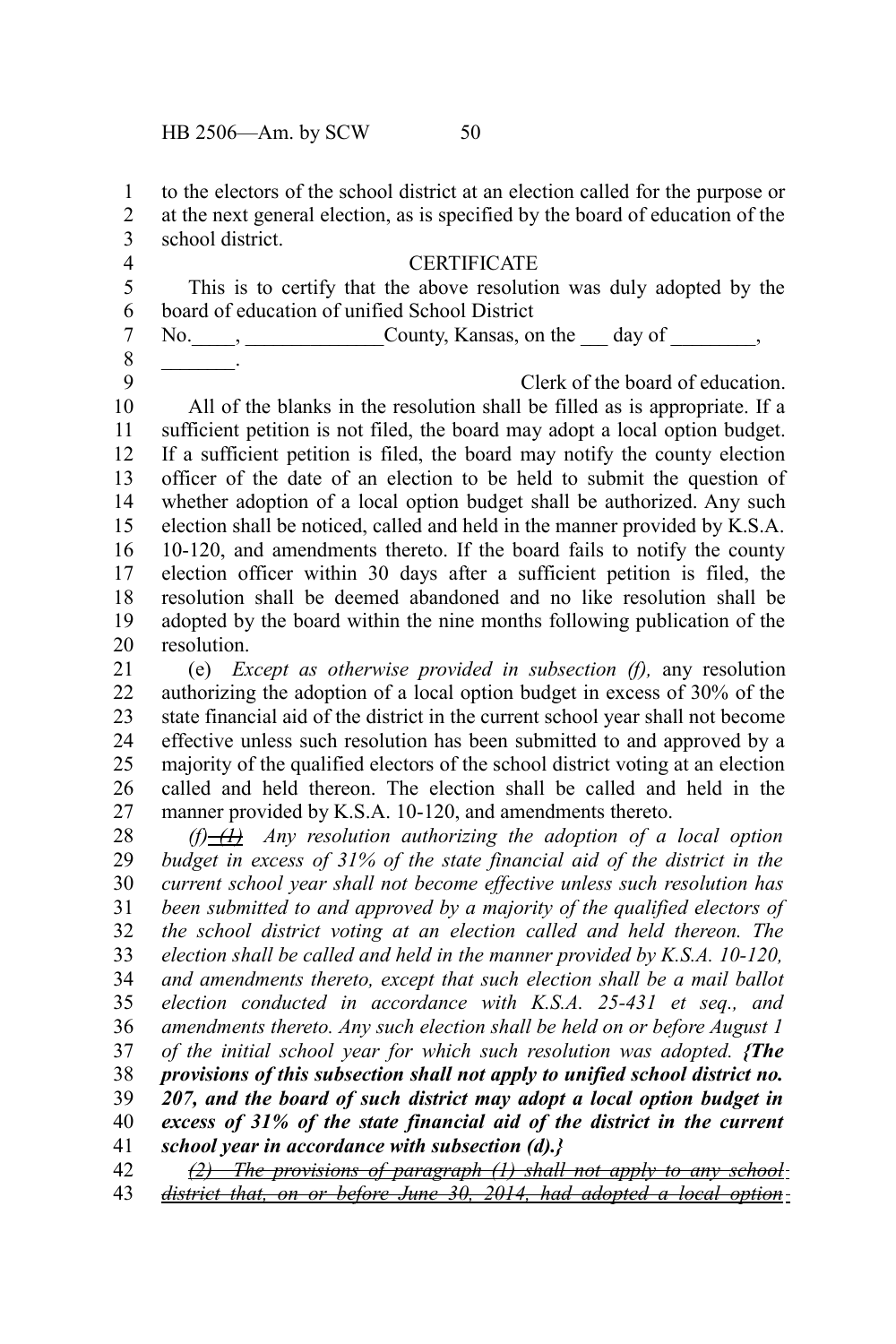HB 2506—Am. by SCW 51

#### *budget in excess of 30% of the state financial aid of the district in the* 1

*current school year. The board of any such district may adopt a local option budget in excess of 31% of the state financial aid of the district in the current school year in accordance with subsection (d).* 2 3 4

(f) *(g)* Unless specifically stated otherwise in the resolution, the authority to adopt a local option budget shall be continuous and permanent. The board of any district which is authorized to adopt a local option budget may choose not to adopt such a budget or may adopt a budget in an amount less than the amount authorized. If the board of any district whose authority to adopt a local option budget is not continuous and permanent refrains from adopting a local option budget, the authority of such district to adopt a local option budget shall not be extended by such refrainment beyond the period specified in the resolution authorizing adoption of such budget. 5 6 7 8 9 10 11 12 13 14

(g) *(h)* The board of any district may initiate procedures to renew or increase the authority to adopt a local option budget at any time during a school year after the tax levied pursuant to K.S.A. 72-6435, and amendments thereto, is certified to the county clerk under any existing authorization. 15 16 17 18 19

(h) *(i)* The board of any district that is authorized to adopt a local option budget prior to the effective date of this act under a resolution which authorized the adoption of such budget in accordance with the provisions of this section in effect prior to its amendment by this act may continue to operate under such resolution for the period of time specified in the resolution or may abandon the resolution and operate under the provisions of this section as amended by this act. Any such district shall operate under the provisions of this section as amended by this act after the period of time specified in the resolution has expired. 20 21 22 23 24 25 26 27 28

 $(i)$  *(i)* Any resolution adopted pursuant to this section may revoke or repeal any resolution previously adopted by the board. If the resolution does not revoke or repeal previously adopted resolutions, all resolutions which are in effect shall expire on the same date. The maximum amount of the local option budget of a school district under all resolutions in effect shall not exceed the state prescribed percentage in any school year. 29 30 31 32 33 34

 $\leftrightarrow$  (k) (1) There is hereby established in every district that adopts a local option budget a fund which shall be called the supplemental general fund. The fund shall consist of all amounts deposited therein or credited thereto according to law. 35 36 37 38

(2) Subject to the limitation imposed under paragraph (3) and subsection (e) of K.S.A. 72-6434, and amendments thereto, amounts in the supplemental general fund may be expended for any purpose for which expenditures from the general fund are authorized or may be transferred to any program weighted fund or categorical fund of the district. Amounts in 39 40 41 42 43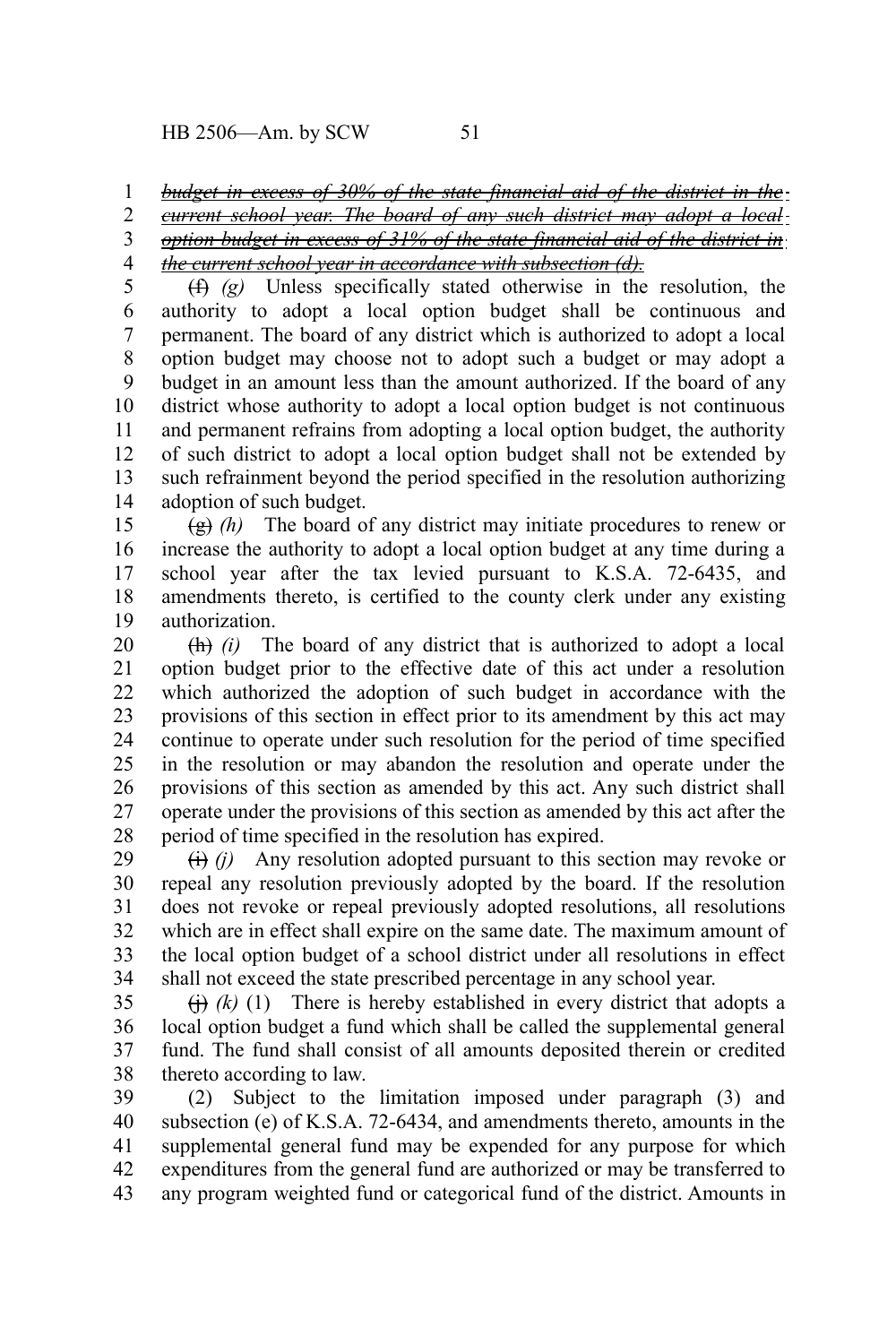the supplemental general fund attributable to any percentage over 25% of state financial aid determined for the current school year may be transferred to the capital improvements fund of the district and the capital outlay fund of the district if such transfers are specified in the resolution authorizing the adoption of a local option budget in excess of 25%. 1 2 3 4 5

(3) Amounts in the supplemental general fund may not be expended for the purpose of making payments under any lease-purchase agreement involving the acquisition of land or buildings which is entered into pursuant to the provisions of K.S.A. 72-8225, and amendments thereto. 6 7 8 9

(4) (A) Except as provided in paragraph (B), any unexpended budget remaining in the supplemental general fund of a district at the conclusion of any school year in which a local option budget is adopted shall be maintained in such fund. 10 11 12 13

(B) If the district received supplemental general state aid in the school year, the state board shall determine the ratio of the amount of supplemental general state aid received to the amount of the local option budget of the district for the school year and multiply the total amount of the unexpended budget remaining by such ratio. An amount equal to the amount of the product shall be transferred to the general fund of the district or remitted to the state treasurer. Upon receipt of any such remittance, the state treasurer shall deposit the same in the state treasury to the credit of the state school district finance fund. 14 15 16 17 18 19 20 21 22

(k) *(l)* Each year the state board of education shall determine the statewide average percentage of local option budgets legally adopted by school districts for the preceding school year. 23 24 25

(l) *(m)* The provisions of this section shall be subject to the provisions of K.S.A. 2013 Supp. 72-6433d, and amendments thereto. 26 27

Sec. 55. *{63.}* K.S.A. 2013 Supp. 72-6433d is hereby amended to read as follows: 72-6433d. (a) (1) The provisions of this subsection shall apply in any school year in which the amount of base state aid per pupil is \$4,433 or less. 28 29 30 31

(2) The board of any school district may adopt a local option budget which does not exceed the local option budget calculated as if the base state aid per pupil was \$4,433, or which does not exceed the local option budget as calculated pursuant to K.S.A. 72-6433, and amendments thereto, whichever is greater. 32 33 34 35 36

(b) The board of education of any school district may adopt a local option budget which does not exceed the local option budget calculated as if the district received state aid for special education and related services equal to the amount of state aid for special education and related services received in school year 2008-2009, or which does not exceed the local option budget as calculated pursuant to K.S.A. 72-6433, and amendments thereto, whichever is greater. 37 38 39 40 41 42 43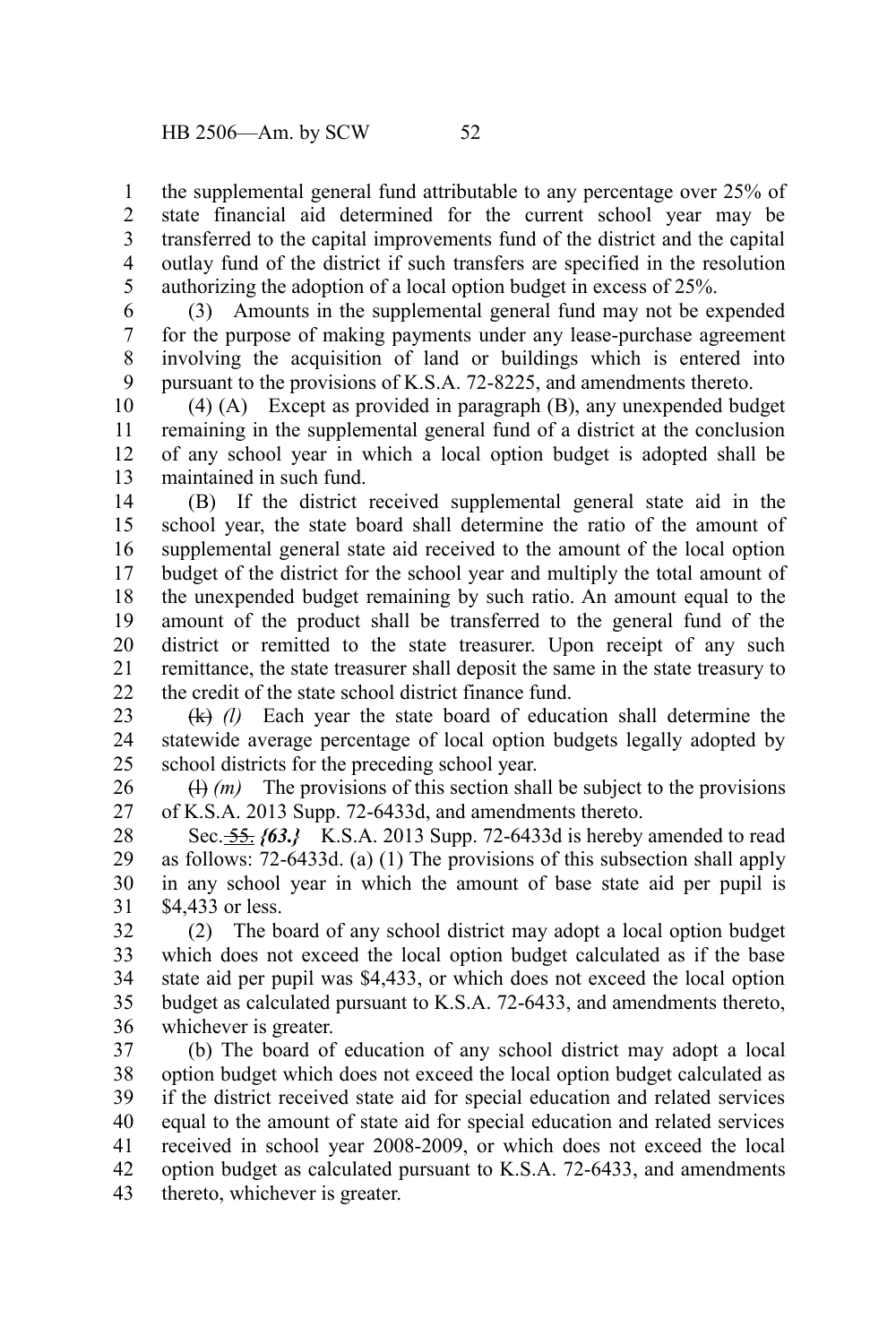(c) The board of education of any school district may exercise the authority granted under subsection (a) or (b) or both subsections (a) and (b). 1 2 3

4 5 6

(d) To the extent that the provisions of K.S.A. 72-6433, and amendments thereto, conflict with this section, this section shall control.

(e) The provisions of this section shall expire on June 30, 2014 *2017*.

Sec. 56. *{64.}* On and after July 1, 2014, K.S.A. 2013 Supp. 72-6441 is hereby amended to read as follows: 72-6441. (a) (1) The board of any district to which the provisions of this subsection apply may levy an ad valorem tax on the taxable tangible property of the district each year for a period of time not to exceed two years in an amount not to exceed the amount authorized by the state court of tax appeals under this subsection for the purpose of financing the costs incurred by the state that are directly attributable to assignment of ancillary school facilities weighting to enrollment of the district. The state court of tax appeals may authorize the district to make a levy which will produce an amount that is not greater than the difference between the amount of costs directly attributable to commencing operation of one or more new school facilities and the amount that is financed from any other source provided by law for such purpose, including any amount attributable to assignment of school facilities weighting to enrollment of the district for each school year in which the district is eligible for such weighting. If the district is not eligible, or will be ineligible, for school facilities weighting*, or such levy will be imposed on or after July 1, 2015, then* in any one or more years during the two-year period for which the district is authorized to levy a tax under this subsection, the state court of tax appeals may authorize the district to make a levy, in such year or years of ineligibility, which will produce an amount that is not greater than the actual amount of costs attributable to commencing operation of the facility or facilities. 7 8 9 10 11 12 13 14 15 16 17 18 19 20 21 22 23 24 25 26 27 28 29

(2) The state court of tax appeals shall certify to the state board of education the amount authorized to be produced by the levy of a tax under subsection (a). 30 31 32

(3) The state court of tax appeals may adopt rules and regulations necessary to effectuate the provisions of this subsection, including rules and regulations relating to the evidence required in support of a district's claim that the costs attributable to commencing operation of one or more new school facilities are in excess of the amount that is financed from any other source provided by law for such purpose. 33 34 35 36 37 38

(4) The provisions of this subsection apply to any district that: (A) Commenced operation of one or more new school facilities in the school year preceding the current school year or has commenced or will commence operation of one or more new school facilities in the current school year or any or all of the foregoing; (B) is authorized to adopt and 39 40 41 42 43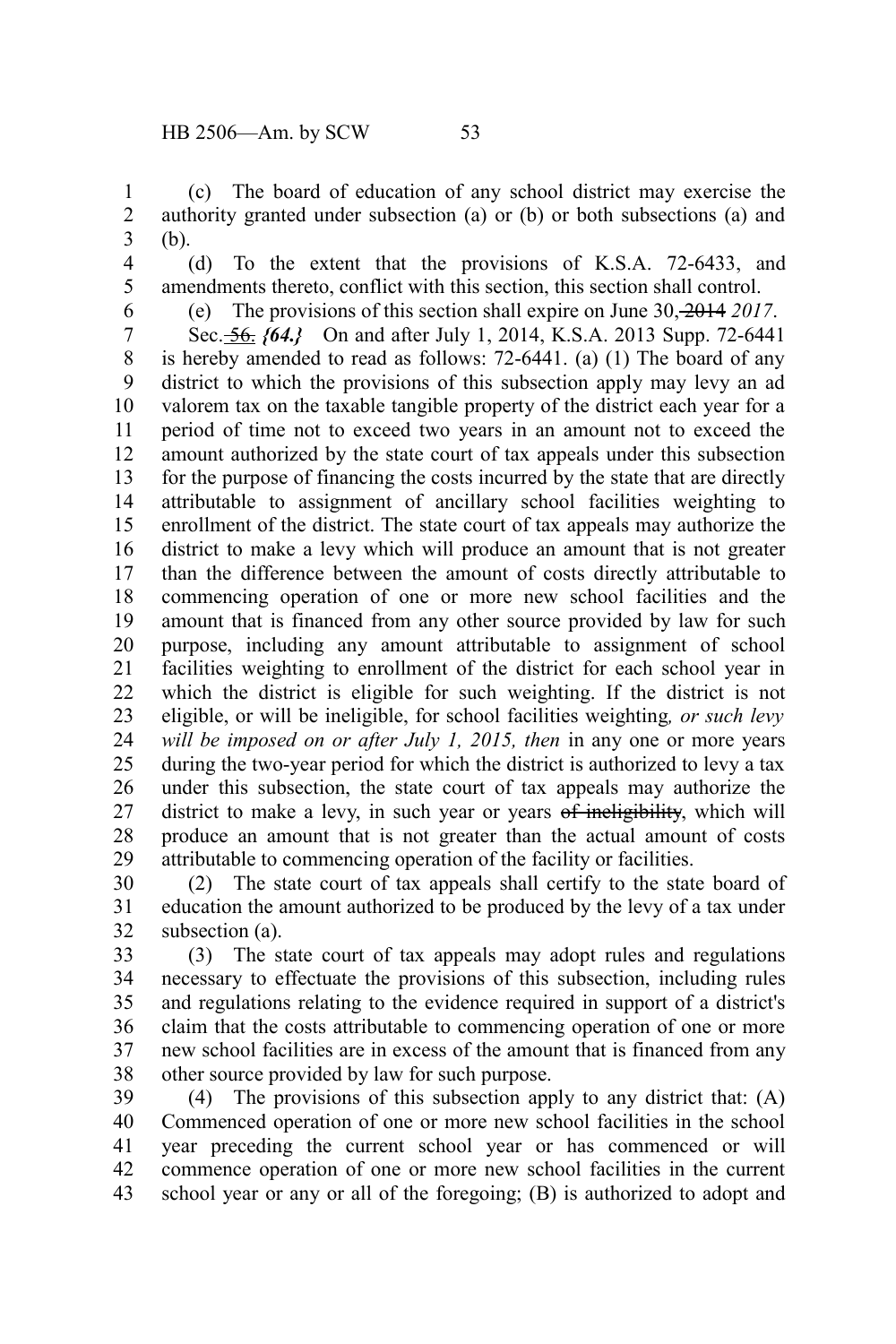has adopted a local option budget which is at least equal to that amount 1

required to qualify for school facilities weighting under K.S.A. 2012 Supp. 72-6415b, and amendments thereto *25% of the amount of state financial aid determined for the district in the current school year*; and (C) is experiencing extraordinary enrollment growth as determined by the state board of education. 2 3 4 5 6

(b) The board of any district that has levied an ad valorem tax on the taxable tangible property of the district each year for a period of two years under authority of subsection (a) may continue to levy such tax under authority of this subsection each year for an additional period of time not to exceed six years in an amount not to exceed the amount computed by the state board of education as provided in this subsection if the board of the district determines that the costs attributable to commencing operation of one or more new school facilities are significantly greater than the costs attributable to the operation of other school facilities in the district. The tax authorized under this subsection may be levied at a rate which will produce an amount that is not greater than the amount computed by the state board of education as provided in this subsection. In computing such amount, the state board shall: 7 8 9 10 11 12 13 14 15 16 17 18 19

(1) Determine the amount produced by the tax levied by the district under authority of subsection (a) in the second year for which such tax was levied and add to such amount the amount of general state aid directly attributable to school facilities weighting that was received by the district in the same year; 20 21 22 23 24

(2) compute 90% of the amount of the sum obtained under paragraph (1), which computed amount is the amount the district may levy in the first year of the six-year period for which the district may levy a tax under authority of this subsection; 25 26 27 28

(3) compute 75% of the amount of the sum obtained under paragraph (1), which computed amount is the amount the district may levy in the second year of the six-year period for which the district may levy a tax under authority of this subsection; 29 30 31 32

(4) compute 60% of the amount of the sum obtained under paragraph (1), which computed amount is the amount the district may levy in the third year of the six-year period for which the district may levy a tax under authority of this subsection; 33 34 35 36

(5) compute 45% of the amount of the sum obtained under paragraph (1), which computed amount is the amount the district may levy in the fourth year of the six-year period for which the district may levy a tax under authority of this subsection; 37 38 39 40

(6) compute 30% of the amount of the sum obtained under paragraph (1), which computed amount is the amount the district may levy in the fifth year of the six-year period for which the district may levy a tax under 41 42 43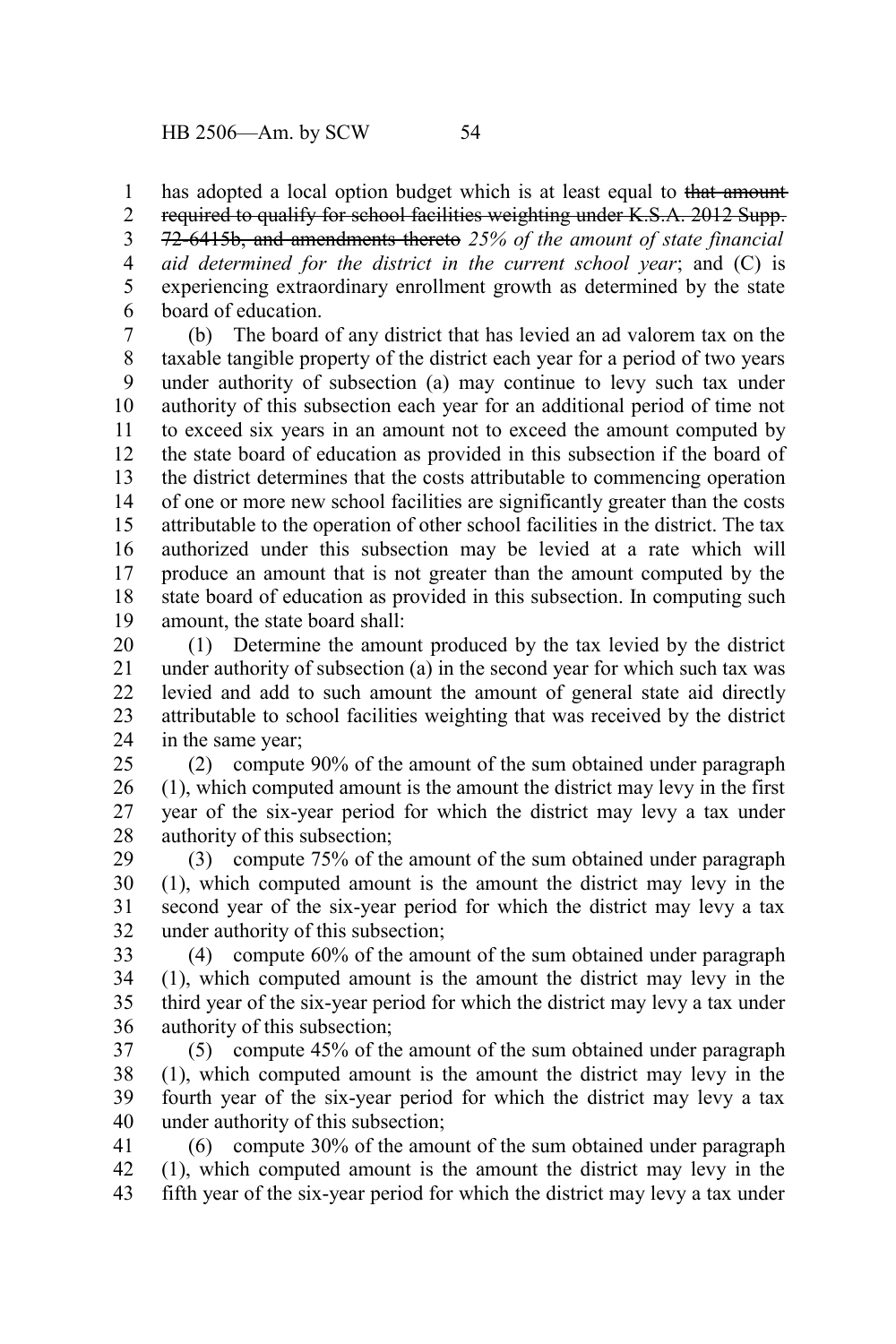authority of this subsection; and 1

(7) compute 15% of the amount of the sum obtained under paragraph (1), which computed amount is the amount the district may levy in the sixth year of the six-year period for which the district may levy a tax under authority of this subsection. 2 3 4 5

In determining the amount produced by the tax levied by the district under authority of subsection (a), the state board shall include any moneys which have been apportioned to the ancillary facilities fund of the district from taxes levied under the provisions of K.S.A. 79-5101 et seq. and 79- 5118 et seq., and amendments thereto. 6 7 8 9 10

(c) The proceeds from the tax levied by a district under authority of this section shall be remitted to the state treasurer in accordance with the provisions of K.S.A. 75-4215, and amendments thereto. Upon receipt of each such remittance, the state treasurer shall deposit the entire amount in the state treasury to the credit of the state school district finance fund. 11 12 13 14 15

Sec. 57. *{65.}* On and after July 1, 2014, K.S.A. 2013 Supp. 72-6455 is hereby amended to read as follows:  $72-6455$ . (a) The high density at-risk pupil weighting of each school district shall be determined by the state board as follows: 16 17 18 19

 $(A)$  (a) Except as provided in subparagraph  $(C)$ , If the district has an enrollment of at least 35% *45%*, but less than 50% *55%* at-risk pupils, the state board shall: 20 21 22

(i) *(1)* Subtract 35% *45%* from the percentage of at-risk enrollment in the district; 23 24

(ii) *(2)* multiply the amount determined under clause (i) *paragraph (1)* by .7 *1.05*; and 25 26

 $(iii)$  (3) multiply the number of at-risk pupils enrolled in the district by the product determined under clause (ii) *paragraph (2)*. The resulting product is the high density at-risk pupil weighting of the district. 27 28 29

(B) *(b)* If the district has an enrollment of 50% *55%* or more at-risk pupils, the state board shall multiply the number of at-risk pupils by *0*.105. The resulting product is the high density at-risk pupil weighting of the district. 30 31 32 33

(C) If the district has an enrollment of at least 35.1% at-risk pupils and an enrollment density of at least 212.1 pupils per square mile, the state board shall multiply the number of at-risk pupils by .105. The resulting product is the high density at-risk pupil weighting of the district. 34 35 36 37

Sec. <del>58.</del> {66.} On and after July 1, 2014, K.S.A. 2013 Supp. 72-6460 is hereby amended to read as follows: 72-6460. (a) For school year 2013- 2014, and each school year thereafter, subject to any limitations as provided in this act, any school district may expend the unencumbered balance of the moneys held in the at-risk education fund, as provided in K.S.A. 76-6414a, and amendments thereto, bilingual education fund, as 38 39 40 41 42 43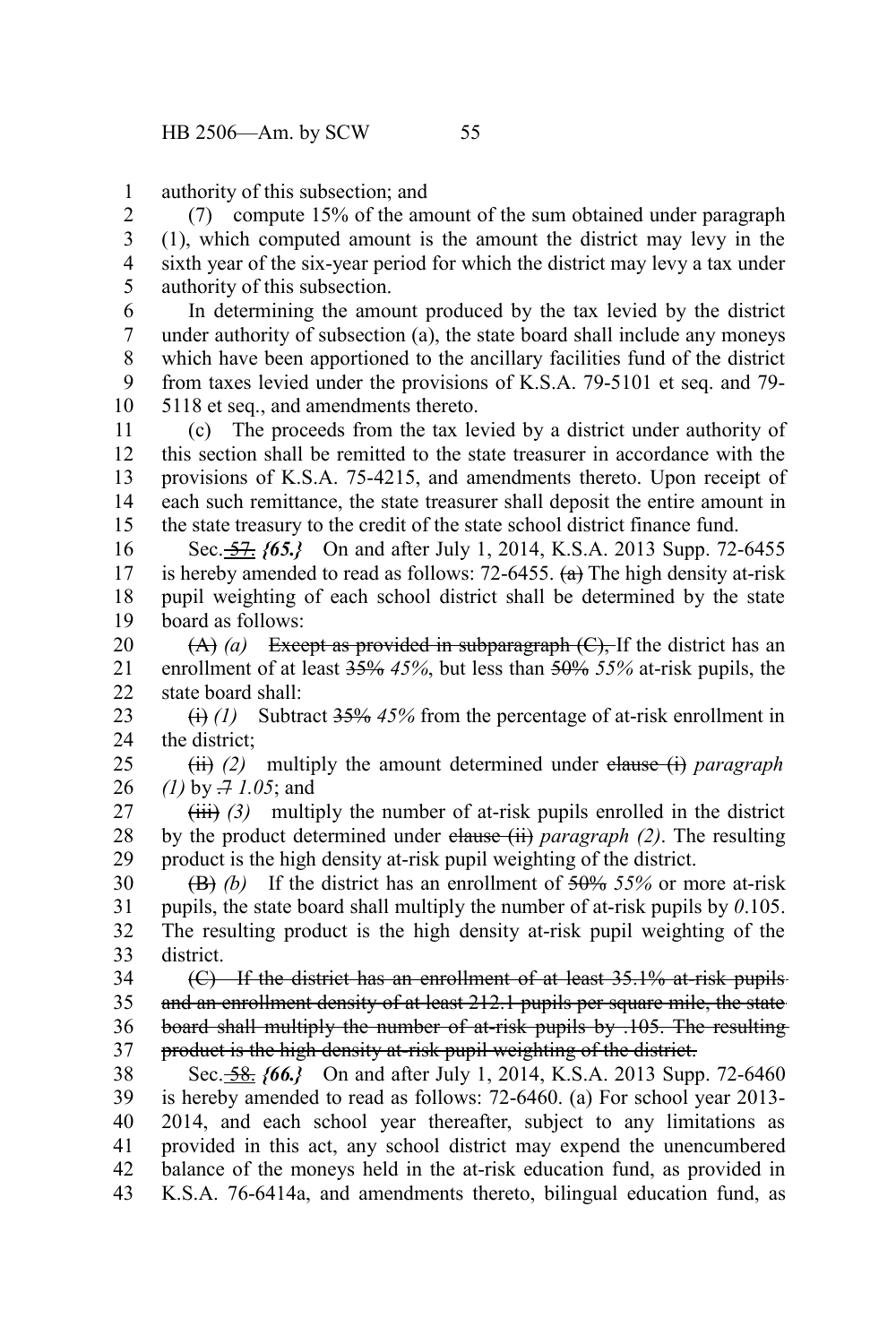provided in K.S.A. 72-9509, and amendments thereto, contingency reserve fund, as provided in K.S.A. 72-6426, and amendments thereto, driver training fund, as provided in K.S.A. 72-6423, and amendments thereto, parent education program fund, as provided in K.S.A. 72-3607, and amendments thereto, preschool-aged at-risk education fund, as provided in K.S.A. 72-6414b, and amendments thereto, professional development fund, as provided in K.S.A. 72-9609, and amendments thereto, summer program fund, as provided in K.S.A. 72-8237, and amendments thereto, textbook and student materials revolving fund, as provided in K.S.A. 72- 8250, and amendments thereto, special education fund, as provided in K.S.A. 72-965 and 72-6420, and amendments thereto, virtual school fund, as provided in K.S.A. 72-3715, and amendments thereto, and vocational education fund, as provided in K.S.A. 72-6421, and amendments thereto, to pay for general operating expenses of the district out of the general fund as approved by the board of education of such district. 1 2 3 4 5 6 7 8 9 10 11 12 13 14 15

The board of education of a school district shall consider the use of such funds in the following order of priority: 16 17

(1) At-risk education fund, bilingual education fund, contingency reserve fund, driver training fund, parent education program fund, preschool-aged at-risk education fund, professional development fund, summer program fund<del>, virtual school fund</del> and vocational education fund; 18 19 20 21

(2) textbook and student materials revolving fund; and

 $22$ 23

(3) special education fund.

The board of education of a school district shall not be limited to the order of priority as listed in this subsection if the board so chooses. The board of education of a school district shall not be required to use the total amount of the unencumbered balance of moneys in a fund before using the unencumbered balance of moneys in another fund. 24 25 26 27 28

(b) The amount of money expended by a school district in school year 2013-2014, and each school year thereafter, from the unencumbered balance of moneys in the funds under subsection (a) of this section shall not exceed, in the aggregate, an amount determined by the state board of education. Such amount shall be determined by the state board as follows: 29 30 31 32 33

(1) Determine the adjusted enrollment of the district, excluding special education and related services weighting, for the current school year; 34 35 36

(2) multiply the adjusted enrollment determined under paragraph (1) by \$250. The product is the aggregate amount of moneys that may be expended by a school district in the current school year from the unencumbered balance of moneys in the funds under subsection (a) of this section. 37 38 39 40 41

(c) It is the public policy goal of the state of Kansas that at least 65% of the aggregate of all unencumbered balances authorized to be expended 42 43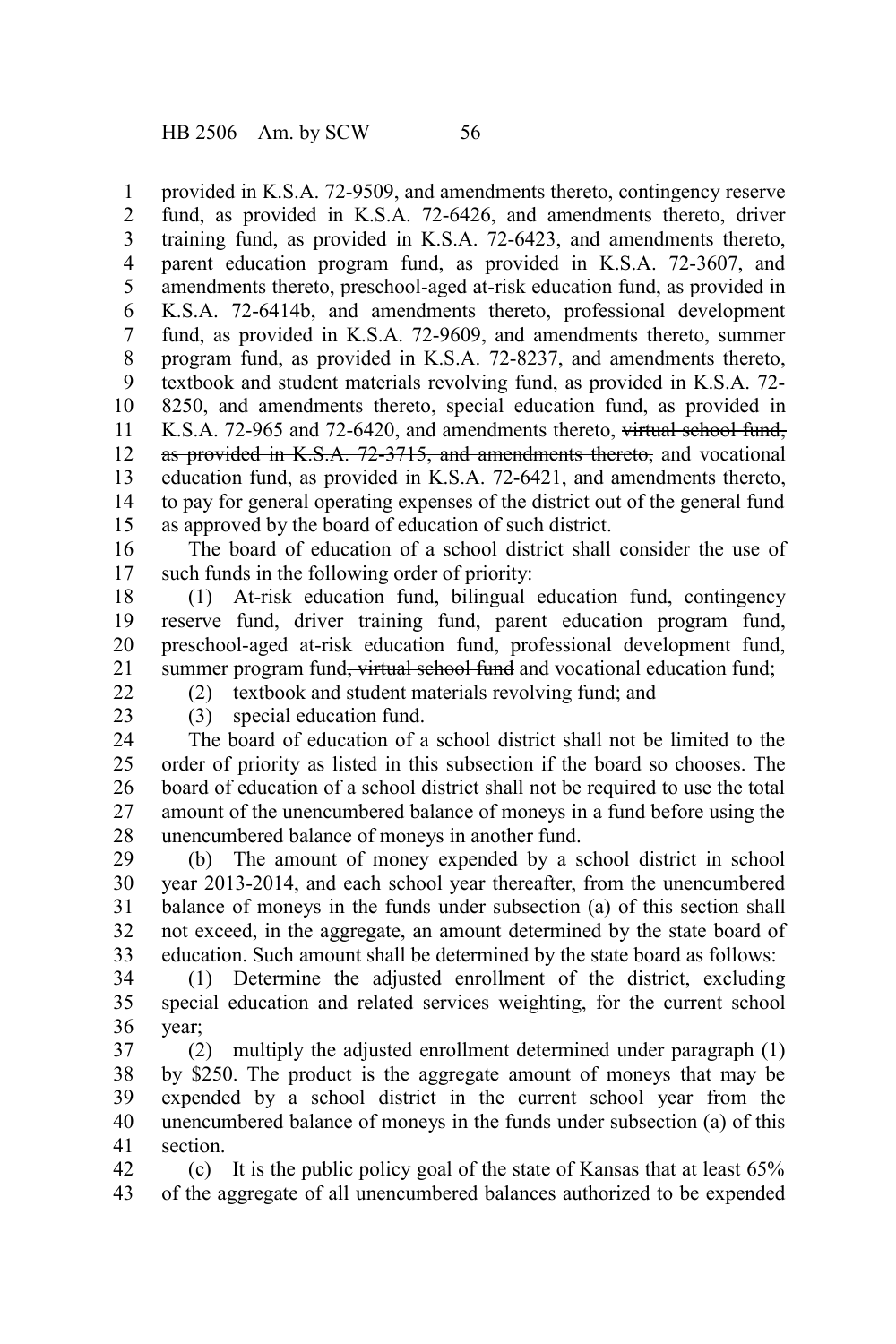for general operating expenses pursuant to subsection (a) shall be expended in the classroom or for instruction, as provided in K.S.A. 2013 Supp. 72-64c01, and amendments thereto. 1 2 3

(d) The superintendent appointed by the board of education of each school district under K.S.A. 72-8202b, and amendments thereto, shall report the unencumbered balance of moneys in each fund listed in subsection (a) to the board of education in July of each year at the meeting described in K.S.A. 72-8205, and amendments thereto, and to the state board of education on or before July 15 of such year. 4 5 6 7 8 9

Sec. 59. *{67.}* On and after July 1, 2014, K.S.A. 72-8809 is hereby amended to read as follows: 72-8809. The board of education of any school district which has made a tax levy under K.S.A. 72-8801*, and amendments thereto,* may at any time after the final levy is certified to the county clerk under any current authorization, initiate procedures to renew its authority to make a like *an* annual tax levy in the amount and upon the conditions and in the manner specified in said K.S.A. 72-8801, and at fiveyear intervals thereafter may in like manner and on like conditions renew such levy for successive five-year periods *and amendments thereto. Except as otherwise provided by its terms, any initial resolution adopted pursuant to K.S.A. 72-8801, and amendments thereto, shall remain in full force and effect until such time as a second resolution becomes effective, at which time the initial resolution shall become null and void*. 10 11 12 13 14 15 16 17 18 19 20 21 22

*{Sec. 68. On and after July 1, 2014, K.S.A. 2013 Supp. 79-32,138 is hereby amended to read as follows: 79-32,138. (a) Kansas taxable income of a corporation taxable under this act shall be the corporation's federal taxable income for the taxable year with the modifications specified in this section.* 23 24 25 26 27

*(b) There shall be added to federal taxable income: (i) The same modifications as are set forth in subsection (b) of K.S.A. 79-32,117, and amendments thereto, with respect to resident individuals, except subsections (b)(xix), (b)(xx), (b)(xxi), (b)(xxii) and (b)(xxiii).* 28 29 30 31

*(ii) The amount of all depreciation deductions claimed for any property upon which the deduction allowed by K.S.A. 2013 Supp. 79- 32,221, 79-32,227, 79-32,232, 79-32,237, 79-32,249, 79-32,250, 79- 32,255 or 79-32,256, and amendments thereto, is claimed.* 32 33 34 35

*(iii) The amount of any charitable contribution deduction claimed for any contribution or gift to or for the use of any racially segregated educational institution.* 36 37 38

*(iv) For taxable years commencing December 31, 2013, that portion of the amount of any expenditure deduction claimed in determining federal adjusted gross income for expenses paid by a taxpayer for health care when such expenses were paid or incurred for abortion coverage, a health benefit plan, as defined in K.S.A. 2013 Supp. 65-6731, and* 39 40 41 42 43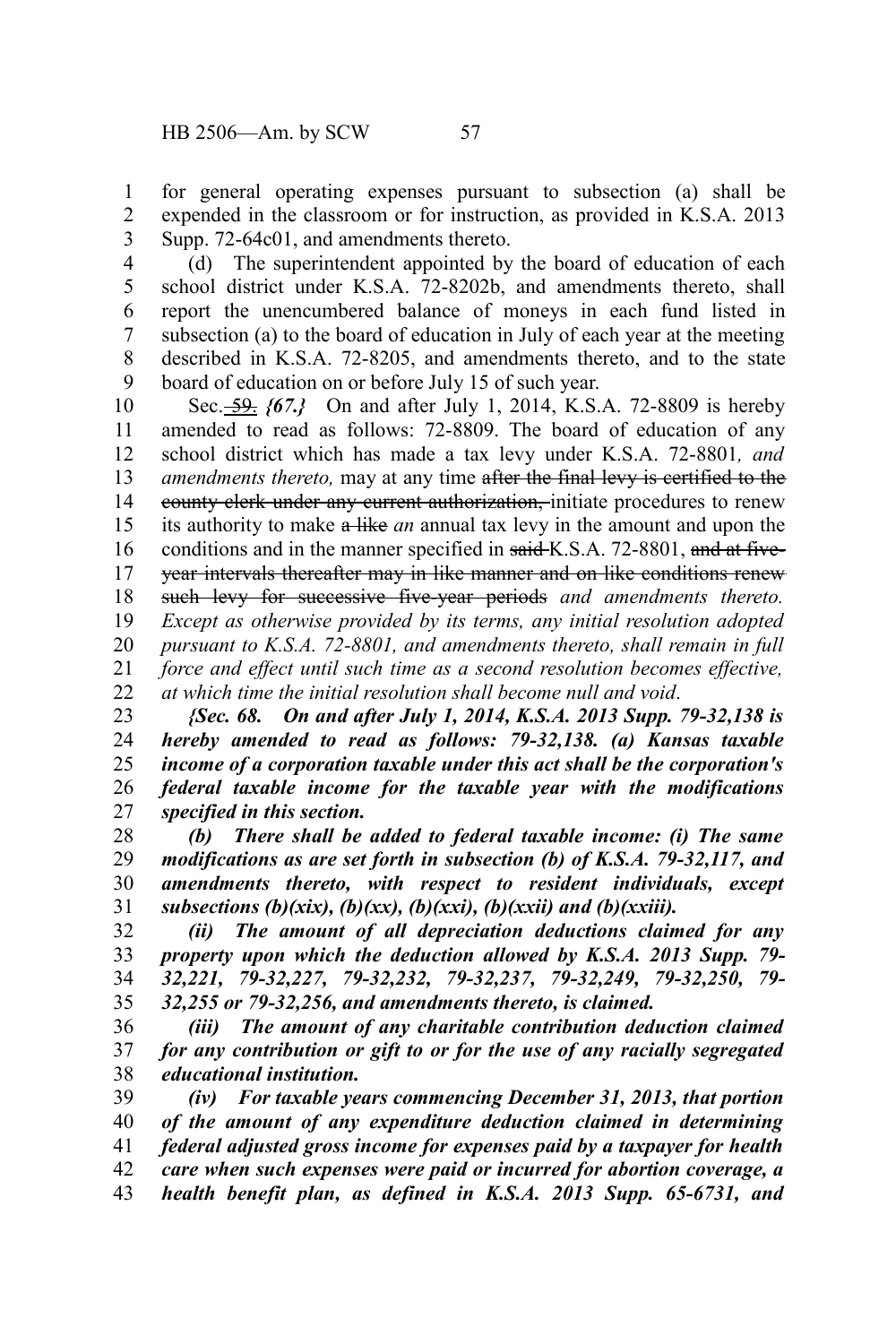*amendments thereto, when such expenses were paid or incurred for abortion coverage or amounts contributed to health savings accounts for such taxpayer's employees for the purchase of an optional rider for coverage of abortion in accordance with K.S.A. 2013 Supp. 40-2,190, and amendments thereto.* 1 2 3 4 5

*(v) The amount of any charitable contribution deduction claimed for any contribution or gift made to a scholarship granting organization to the extent the same is claimed as the basis for the credit allowed pursuant to section 50, and amendments thereto.* 6 7 8 9

*(c) There shall be subtracted from federal taxable income: (i) The same modifications as are set forth in subsection (c) of K.S.A. 79-32,117, and amendments thereto, with respect to resident individuals, except subsection (c)(xx).* 10 11 12 13

*(ii) The federal income tax liability for any taxable year commencing prior to December 31, 1971, for which a Kansas return was filed after reduction for all credits thereon, except credits for payments on estimates of federal income tax, credits for gasoline and lubricating oil tax, and for foreign tax credits if, on the Kansas income tax return for such prior year, the federal income tax deduction was computed on the basis of the federal income tax paid in such prior year, rather than as accrued. Notwithstanding the foregoing, the deduction for federal income tax liability for any year shall not exceed that portion of the total federal income tax liability for such year which bears the same ratio to the total federal income tax liability for such year as the Kansas taxable income, as computed before any deductions for federal income taxes and after application of subsections (d) and (e) of this section as existing for such year, bears to the federal taxable income for the same year.* 14 15 16 17 18 19 20 21 22 23 24 25 26 27

*(iii) An amount for the amortization deduction allowed pursuant to K.S.A. 2013 Supp. 79-32,221, 79-32,227, 79-32,232, 79-32,237, 79- 32,249, 79-32,250, 79-32,255 or 79-32,256, and amendments thereto.* 28 29 30

*(iv) For all taxable years commencing after December 31, 1987, the amount included in federal taxable income pursuant to the provisions of section 78 of the internal revenue code.* 31 32 33

*(v) For all taxable years commencing after December 31, 1987, 80% of dividends from corporations incorporated outside of the United States or the District of Columbia which are included in federal taxable income.* 34 35 36 37

*(d) If any corporation derives all of its income from sources within Kansas in any taxable year commencing after December 31, 1979, its Kansas taxable income shall be the sum resulting after application of subsections (a) through (c) hereof. Otherwise, such corporation's Kansas taxable income in any such taxable year, after excluding any refunds of federal income tax and before the deduction of federal* 38 39 40 41 42 43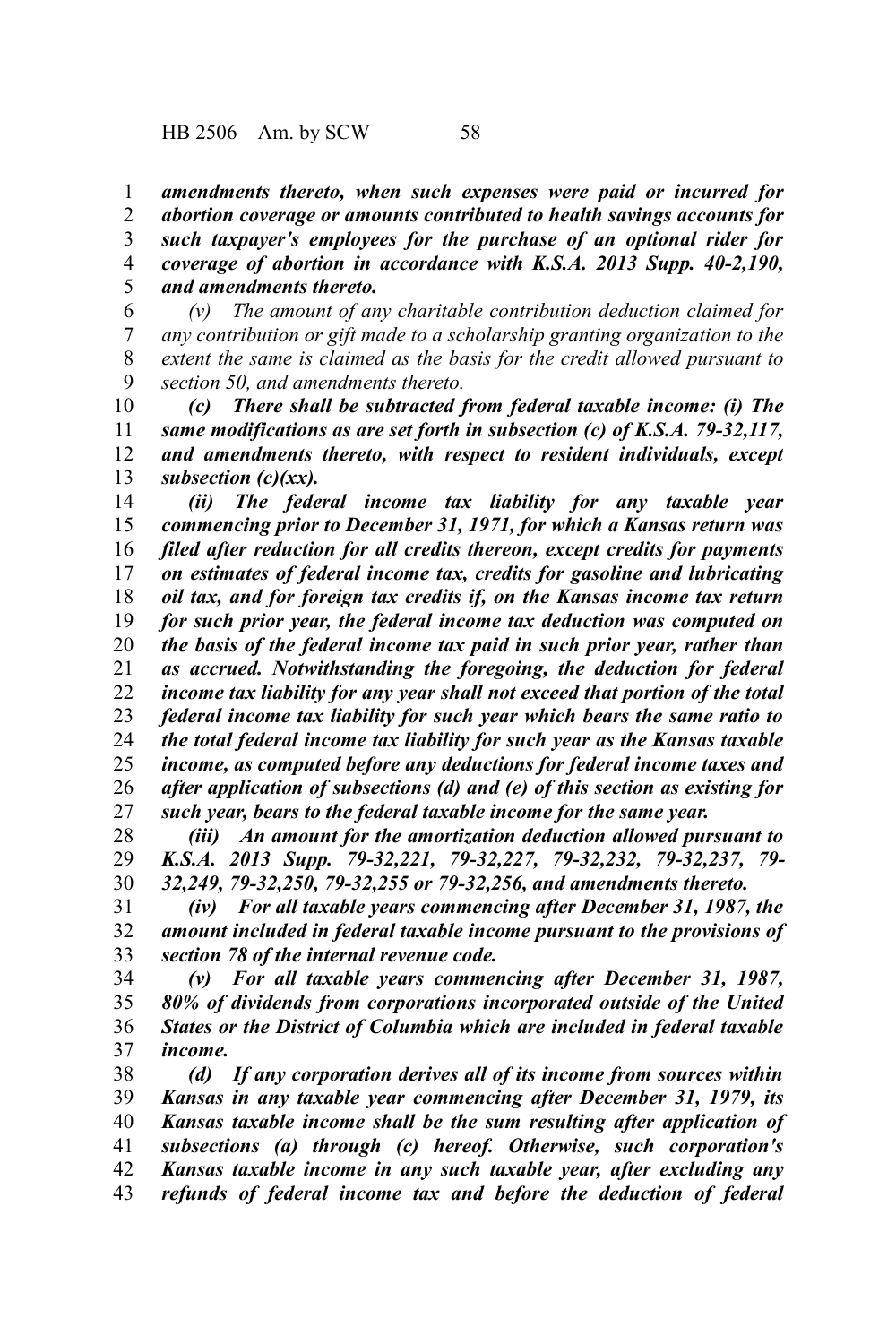*income taxes provided by subsection (c)(ii) shall be allocated as provided* 1

*in K.S.A. 79-3271 to K.S.A. 79-3293, inclusive, and amendments thereto, plus any refund of federal income tax as determined under paragraph (iv) of subsection (b) of K.S.A. 79-32,117, and amendments thereto, and minus the deduction for federal income taxes as provided by subsection (c)(ii) shall be such corporation's Kansas taxable income.* 2 3 4 5 6

*(e) A corporation may make an election with respect to its first taxable year commencing after December 31, 1982, whereby no addition modifications as provided for in subsection (b)(ii) of K.S.A. 79-32,138, and amendments thereto, and subtraction modifications as provided for in subsection (c)(iii) of K.S.A. 79-32,138, and amendments thereto, as those subsections existed prior to their amendment by this act, shall be required to be made for such taxable year.* 7 8 9 10 11 12 13

*Sec. 69. On and after July 1, 2014, K.S.A. 72-1412 is hereby amended to read as follows: 72-1412. As used in K.S.A. 72-1412 through 72-1415 and amendments thereto:* 14 15 16

*(a) "Mentor teacher program" means a program established and maintained by the board of education of a school district for the purpose of providing probationary teachers with professional support and the continuous assistance of an on-site mentor teacher.* 17 18 19 20

*(b) "Mentor teacher" means a certificated teacher who has completed at least three consecutive school years of employment in the school district, has been selected by the board of education of the school district on the basis of having demonstrated exemplary teaching ability as indicated by criteria established by the state board of education, and has participated in and successfully completed a training program for mentor teachers provided for by the board of education of the school district in accordance with guidelines prescribed by the state board of education. The primary function of a mentor teacher shall be to provide probationary teachers with professional support and assistance. A mentor teacher may provide assistance and guidance to not more than two probationary teachers.* 21 22 23 24 25 26 27 28 29 30 31 32

*(c)* "Probationary teacher" means a certificated teacher-to-whomthe provisions of K.S.A. 72-5438 through 72-5443, and amendmentsthereto, do not apply *who has completed less than three consecutive school years of employment in the school district.* 33 34 35 36

*Sec. 70. On and after July 1, 2014, K.S.A. 2013 Supp. 72-5436 is hereby amended to read as follows: 72-5436. As used in this act: (a) "Teacher" means* any professional employee who is required to hold a certificate to teach in any school district, and *any teacher or instructor in any* area vocational-technical school *technical college, the institute of technology or community college. The term "teacher" does not include within its meaning* any supervisors, principals or superintendents or any 37 38 39 40 41 42 43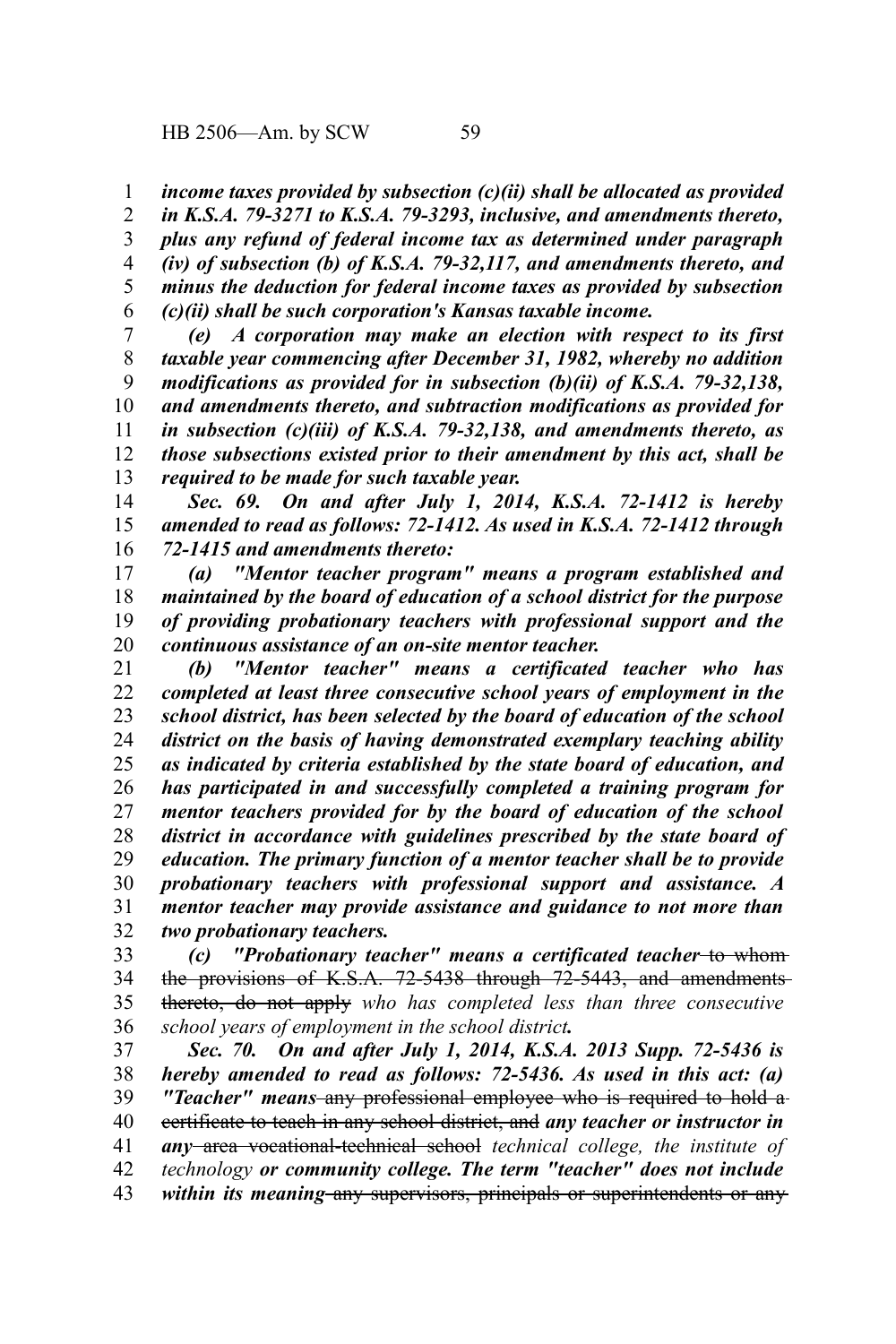persons employed under the authority of K.S.A. 72-8202b, and 1

amendments thereto, or *any persons employed in an administrative capacity by any* area vocational-technical school *technical college, the institute of technology or community college*, or commencing in the 2006- 2007 school year, any person who is a retirant from school employment of the Kansas public employees retirement system*.* 2 3 4 5 6

*(b) "Board" means* the board of education of any school district, *the board of control of any* area vocational-technical school *technical college or the institute of technology, and the board of trustees of any community college.* 7 8 9 10

*Sec. 71. On and after July 1, 2014, K.S.A. 2013 Supp. 72-5437 is hereby amended to read as follows: 72-5437. (a) All contracts of employment of teachers*, as defined in K.S.A. 72-5436, and amendments thereto, *except contracts entered into under the provisions of K.S.A. 72- 5412a, and amendments thereto, shall be deemed to continue for the next succeeding school year unless written notice of termination or nonrenewal is served as provided in this subsection. Written notice to terminate a contract may be served by a board upon any teacher prior to the time the contract has been completed, and written notice of intention to nonrenew a contract shall be served by a board upon any teacher on or before the third Friday in May. A teacher shall give written notice to a board that the teacher does not desire continuation of a contract on or before the 14th calendar day following the third Friday in May or, if applicable, not later than 15 days after the issuance of a unilateral contract as authorized by K.S.A. 72-5428a, and amendments thereto, whichever is the later date.* 11 12 13 14 15 16 17 18 19 20 21 22 23 24 25 26

*(b) Terms of a contract may be changed at any time by mutual consent of both a teacher and a board.* 27 28 29

*(c) As used in this section*,*;*

*(1) "Board of education" or "board" means the board of education of any school district, the board of control of any technical college or the institute of technology, and the board of trustees of any community college.* 30 31 32 33

*(2) "Professional employee" means any person employed by a board of education in a position which requires a certificate issued by the state board of education or employed by a board of education in a professional, educational or instructional capacity.* 34 35 36 37

*(3) (A) "teacher" means* (1) a teacher as defined by K.S.A. 72-5436, and amendments thereto, and (2) *any professional employee who is required to hold a certificate to teach in any school district, and any teacher or instructor in any technical college, the institute of technology or any community college, including any professional employee who is a retirant from school employment of the Kansas public employees* 38 39 40 41 42 43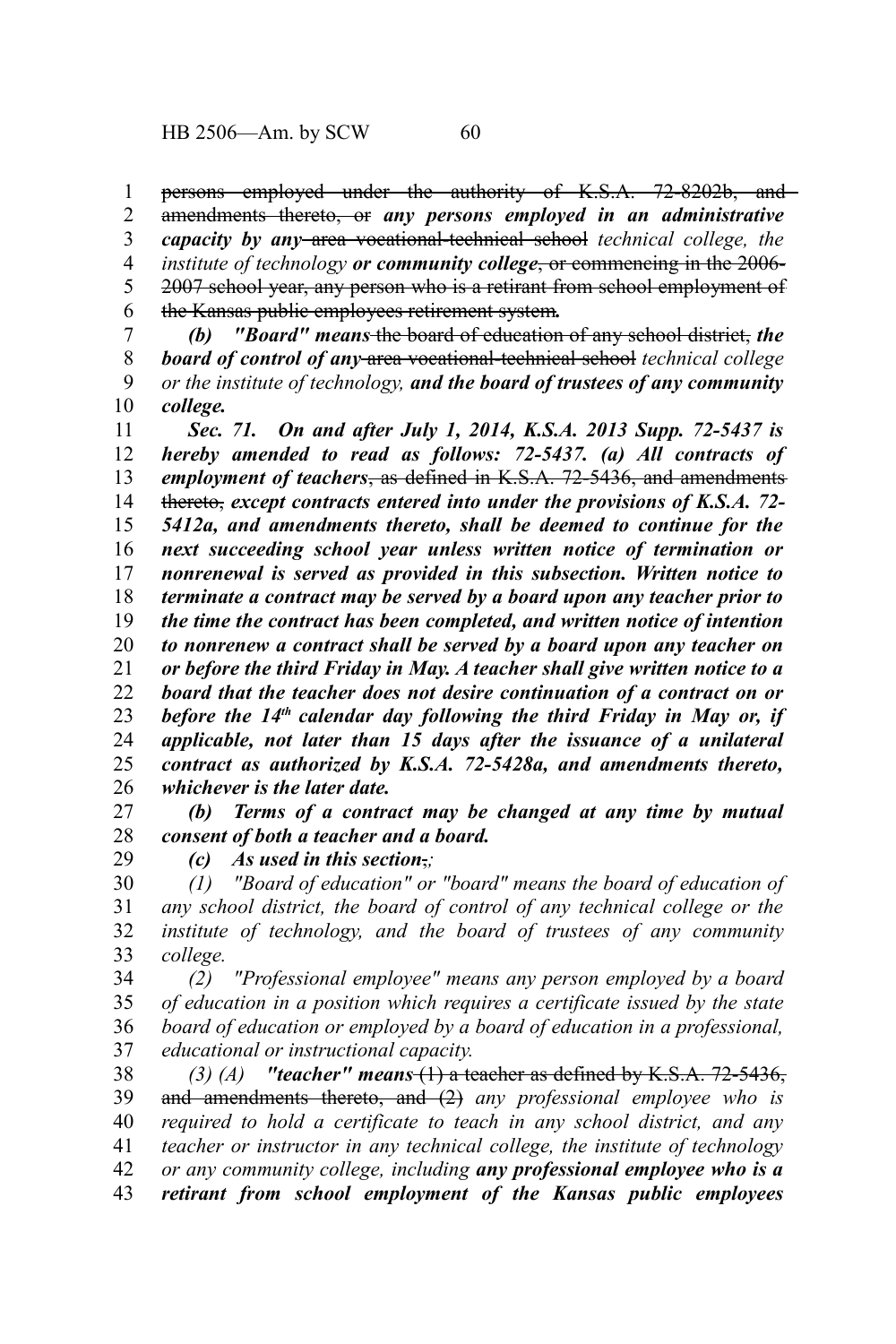#### *retirement system.* 1

*(B) The term "teacher" does not include any supervisors, principals or superintendents or any persons employed under the authority of K.S.A. 72-8202b, and amendments thereto, or any persons employed in any administrative capacity by any technical college, the institute of technology or any community college.* 2 3 4 5 6

*Sec. 72. On and after July 1, 2014, K.S.A. 2013 Supp. 72-5438 is hereby amended to read as follows: 72-5438. (a) Whenever a teacher is given written notice of intention by a board to not renew or to terminate the contract of the teacher as provided in K.S.A. 72-5437, and amendments thereto, the written notice of the proposed nonrenewal or termination shall include: (1) A statement of the reasons for the proposed nonrenewal or termination; and (2) a statement that the teacher may have the matter heard by a hearing officer upon written request filed with* the clerk of the board of education or *the board of control or the secretary of the board of trustees within 15 calendar days from the date of such notice of nonrenewal or termination.* 7 8 9 10 11 12 13 14 15 16 17

*(b) Within 10 calendar days after the filing of any written request of a teacher to be heard as provided in subsection (a), the board shall notify the commissioner of education that a list of qualified hearing officers is required. Such notice shall contain the mailing address of the teacher. Within 10 days after receipt of notification from the board, the commissioner shall provide to the board and to the teacher, a list of five randomly selected, qualified hearing officers.* 18 19 20 21 22 23 24

*(c) Within five days after receiving the list from the commissioner, each party shall eliminate two names from the list, and the remaining individual on the list shall serve as hearing officer. In the process of elimination, each party shall eliminate no more than one name at a time, the parties alternating after each name has been eliminated. The first name to be eliminated shall be chosen by the teacher within five days after the teacher receives the list. The process of elimination shall be completed within five days thereafter.* 25 26 27 28 29 30 31 32

*(d) Either party may request that one new list be provided within five days after receiving the list. If such a request is made, the party making the request shall notify the commissioner and the other party, and the commissioner shall generate a new list and distribute it to the parties in the same manner as the original list.* 33 34 35 36 37

*(e) In lieu of using the process provided in subsections (b) and (c), if the parties agree, they may make a request to the American Arbitration Association for an arbitrator to serve as the hearing officer. Any party desiring to use this alternative procedure shall so notify the other party in the notice required under subsection (a). If the parties agree to use this procedure, the parties shall make a joint request to the* 38 39 40 41 42 43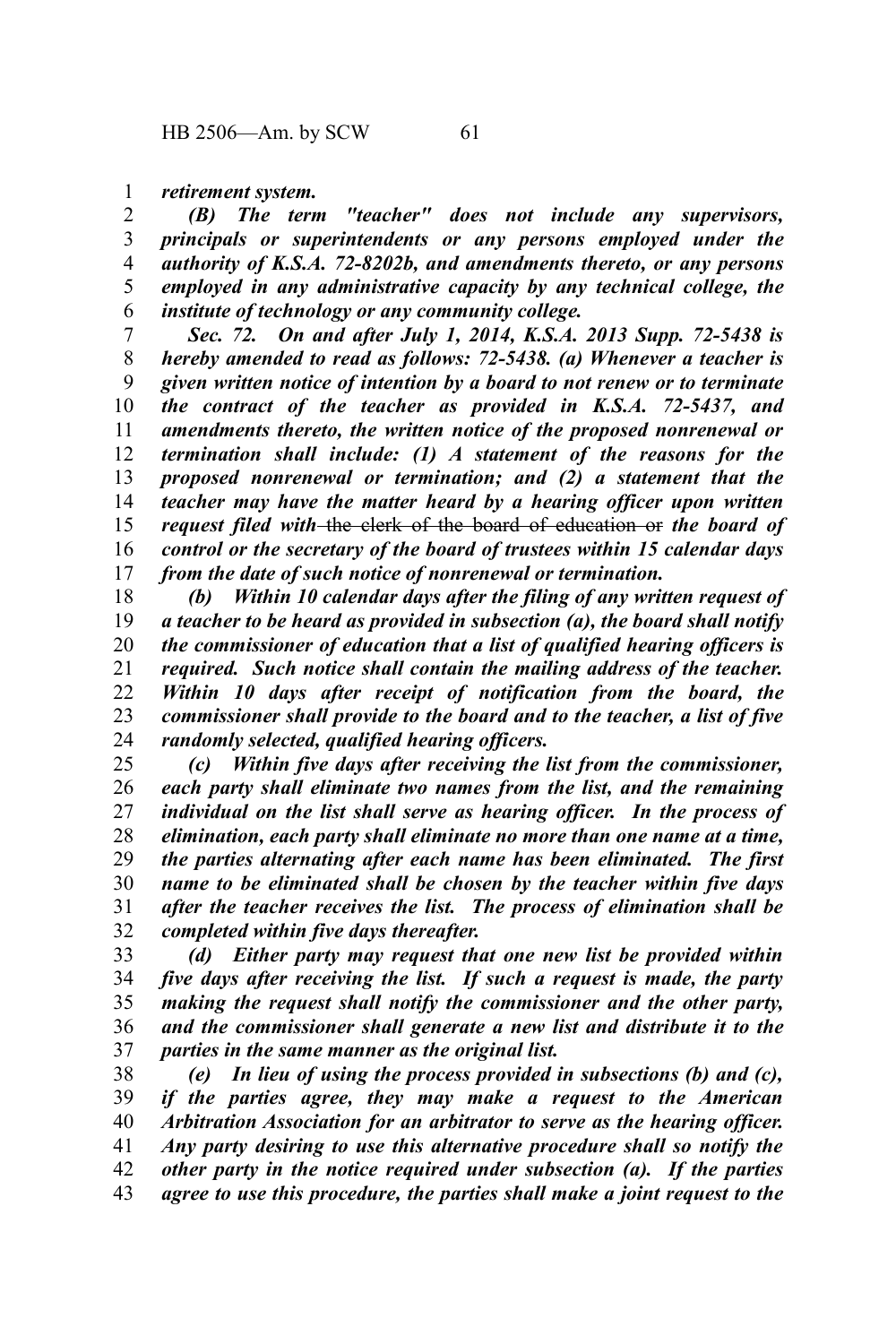*American Arbitration Association for a hearing officer within 10 days after the teacher files a request for a hearing. If the parties choose to use this procedure, the parties shall each pay one-half of the cost of the arbitrator and of the arbitrator's expenses.* 1 2 3 4

*(f) The commissioner of education shall compile and maintain a list of hearing officers comprised of residents of this state who are attorneys at law. Such list shall include a statement of the qualifications of each hearing officer.* 5 6 7 8

*(g) Attorneys interested in serving as hearing officers under the provisions of this act shall submit an application to the commissioner of education. The commissioner shall determine if the applicant is eligible to serve as a hearing officer pursuant to the provisions of subsection (h).* 9 10 11 12

*(h) An attorney shall be eligible for appointment to the list if the attorney has: (1) Completed a minimum of 10 hours of continuing legal education credit in the area of education law, due process, administrative law or employment law within the past five years; or (2) previously served as the chairperson of a due process hearing committee prior to the effective date of this act. An attorney shall not be eligible for appointment to the list if the attorney has been employed to represent a board or a teacher in a due process hearing within the past five years.* 13 14 15 16 17 18 19 20

*Sec. 73. On and after July 1, 2014, K.S.A. 72-5439 is hereby amended to read as follows: 72-5439. The hearing provided for under K.S.A. 72-5438, and amendments thereto, shall commence within 45 calendar days after the hearing officer is selected unless the hearing officer grants an extension of time. The hearing shall afford procedural due process, including the following:* 21 22 23 24 25 26

*(a) The right of each party to have counsel of such party's own choice present and to receive the advice of such counsel or other person whom such party may select;* 27 28 29

*(b) the right of each party or such party's counsel to cross-examine any person who provides information for the consideration of the hearing officer, except those persons whose testimony is presented by affidavit;* 30 31 32 33

*(c) the right of each party to present such party's own witnesses in person, or their testimony by affidavit or deposition, except that testimony of a witness by affidavit may be presented only if such witness lives more than 100 miles from the location of the* unified school district office, area vocational-technical school *technical college, institute of technology or community college, or is absent from the state, or is unable to appear because of age, illness, infirmity or imprisonment. When testimony is presented by affidavit the same shall be served upon* the clerk of the board of education or *the board of control,* or *the secretary of the board of trustees*, *or the agent of the board and upon the* 34 35 36 37 38 39 40 41 42 43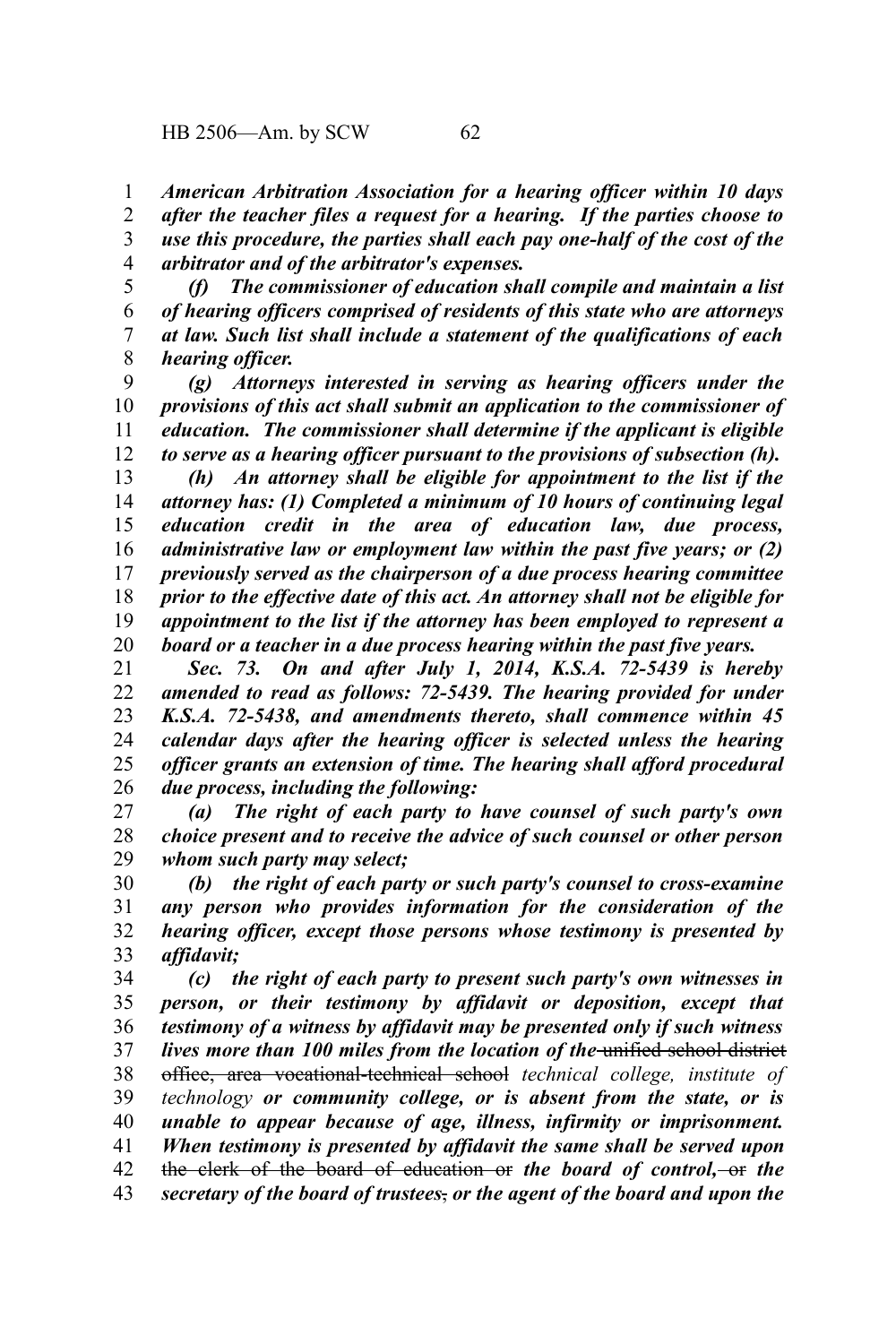*(d) the right of the teacher to testify in the teacher's own behalf and give reasons for the teacher's conduct, and the right of the board to present its testimony through such persons as the board may call to testify in its behalf and to give reasons for its actions, rulings or policies;* 4 5 6 7 8

*(e) the right of the parties to have an orderly hearing; and*

*(f) the right of the teacher to a fair and impartial decision based on substantial evidence.* 9 10

*Sec. 74. On and after July 1, 2014, K.S.A. 2013 Supp. 72-5445 is hereby amended to read as follows: 72-5445.*  $(a)$ – $(1)$  Subject to the provisions of subsections (b) and (c), *The provisions of K.S.A. 72-5438 through 72-5443, and amendments thereto, apply only to:*  $(A)$  (1) *Teachers who have completed not less than three consecutive years of* employment, and been offered a fourth contract, in the school district, area vocational-technical school *technical college, institute of technology or community college by which any such teacher is currently employed; and* (B) *(2) teachers who have completed not less than two consecutive years of employment, and been offered a third contract, in the sehool*district, area vocational-technical school *technical college, institute of technology or community college by which any such teacher is currently employed if at any time prior to the current employment the teacher has completed the years of employment requirement of* subpart  $(A)$ *paragraph* (1) *in any* school district, area vocational-technical school*technical college, institute of technology or community college in this state.* 11 12 13 14 15 16 17 18 19 20 21 22 23 24 25 26 27

(2) *(b) Any board may waive, at any time, the years of employment requirements of provision (1) for any teacher employed by it.* 28 29

(3) *(c) The provisions of this subsection are subject to the provisions of K.S.A. 72-5446, and amendments thereto.* 30 31

(b) The provisions of K.S.A.  $72-5438$  through  $72-5443$ , and amendments thereto, do not apply to any teacher whose license has been nonrenewed or revoked by the state board of education for the reason that the teacher: (1) Has been convicted of a felony under K.S.A. 2010 Supp. 21-36a01 through 21-36a17, prior to their transfer, or article 57 of chapter 21 of the Kansas Statutes Annotated, and amendments thereto, or any felony violation of any provision of the uniform controlled substances act prior to July 1, 2009; (2) has been convicted of a felony described in any section of article 34 of chapter 21 of the Kansas Statutes Annotated, prior to their repeal, or article 54 of chapter 21 of the Kansas Statutes Annotated, or K.S.A. 2013 Supp. 21-6104, 21-6325, 21-6326 or 21-6418, and amendments thereto, or an act described in K.S.A. 21-3412, prior to its 32 33 34 35 36 37 38 39 40 41 42 43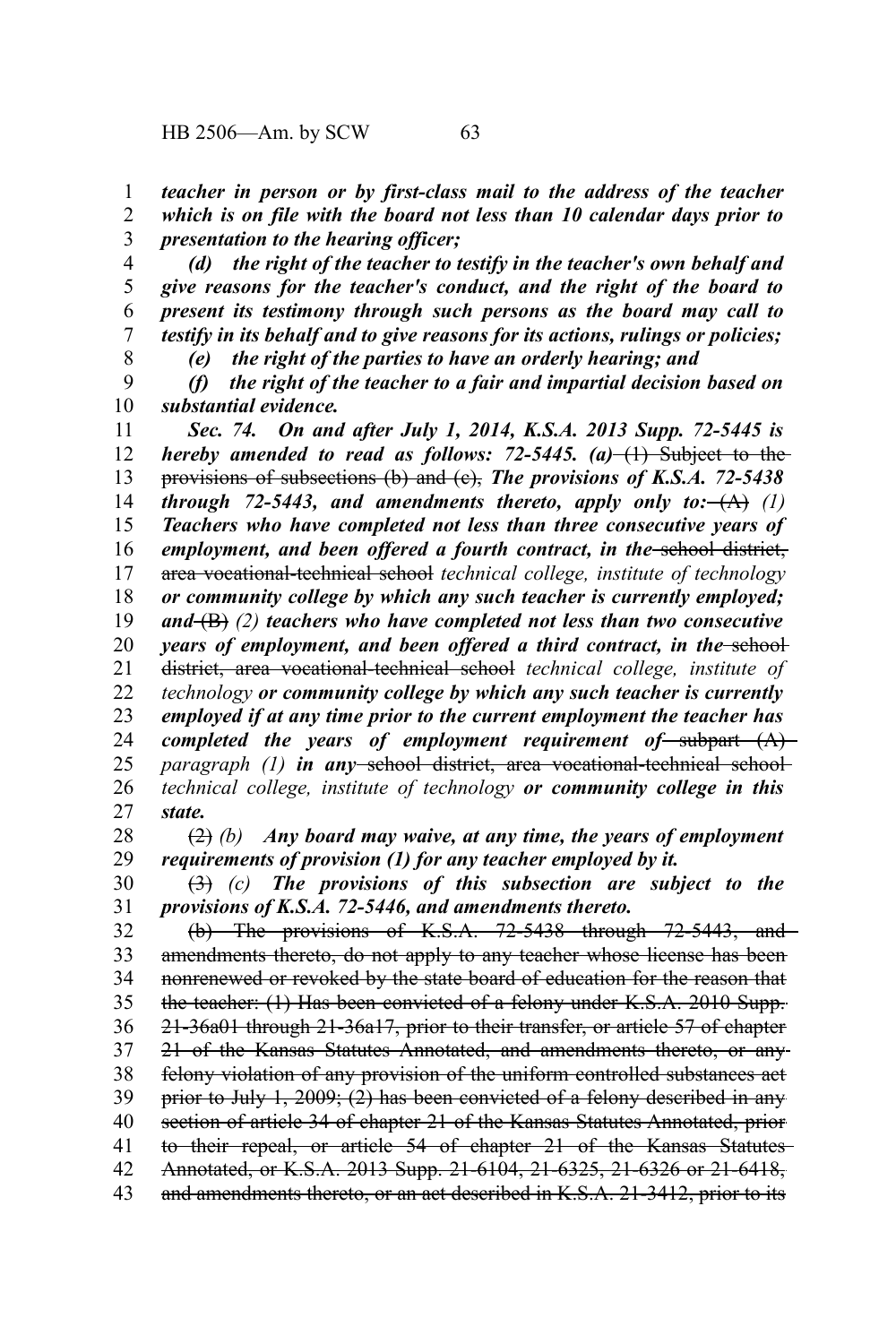repeal, or subsection (a) of K.S.A. 2013 Supp. 21-5413, or K.S.A. 21- 3412a, prior to its repeal, or K.S.A. 2013 Supp. 21-5414, and amendments thereto, if the victim is a minor or student; (3) has been convicted of a felony described in any section of article 35 of chapter 21 of the Kansas Statutes Annotated, prior to their repeal, or article 55 of chapter 21 of the Kansas Statutes Annotated, or K.S.A. 2013 Supp. 21-6419 through 21- 6421, and amendments thereto, or has been convicted of an act described in K.S.A. 21-3517, prior to its repeal, or subsection (a) of K.S.A. 2013 Supp. 21-5505, and amendments thereto, if the victim is a minor or student; (4) has been convicted of any act described in any section of article 36 of chapter 21 of the Kansas Statutes Annotated, prior to their repeal, or article 56 of chapter 21 of the Kansas Statutes Annotated, and amendments thereto; (5) has been convicted of a felony described in article 37 of chapter 21 of the Kansas Statutes Annotated, prior to their repeal, or article 58 of chapter 21 of the Kansas Statutes Annotated or subsection (a) (6) of K.S.A. 2013 Supp. 21-6412, and amendments thereto; (6) has been convicted of an attempt under K.S.A. 21-3301, prior to its repeal, or K.S.A. 2013 Supp. 21-5301, and amendments thereto, to commit any act specified in this subsection; (7) has been convicted of any act which is described in K.S.A. 21-4301, 21-4301a or 21-4301c, prior to their repeal, or K.S.A. 2013 Supp. 21-6401 or 21-6402, and amendments thereto; (8) has been convicted in another state or by the federal government of an act similar to any act described in this subsection; or (9) has entered into a criminal diversion agreement after having been charged with any offense described in this subsection. 1 2 3 4 5 6 7 8 9 10 11 12 13 14 15 16 17 18 19 20 21 22 23 24 25

(c) (1) The provisions of this subsection shall apply to a teacher described in subsection  $(a)(1)(A)$  of this section. After a teacher hascompleted not less than three consecutive years of employment and if the requirements of paragraph (2) have been satisfied, the board of education of the school district and the teacher may enter into an agreement under which the school district may offer the teacher a contract of employment for a fourth year or a fourth and fifth year and the teacher agrees that the provisions of K.S.A. 72-5438 through 72-5443, and amendments thereto, shall not apply to such teacher unless a sixth contract is offered to the teacher. 26 27 28 29 30 31 32 33 34 35

(2) A school district offering a contract pursuant to this subsection shall prepare a written plan of assistance for the teacher being offered such contract and shall submit such plan of assistance to the teacher at the time such contract is offered. Prior to signing or rejecting a contract, the teacher shall have not less than 48 hours from the time the contract is offered to review and consider the contract and the plan of assistance. The plan of assistance shall be written to address those areas of teacher performance where the school district believes the teacher's performance is less than 36 37 38 39 40 41 42 43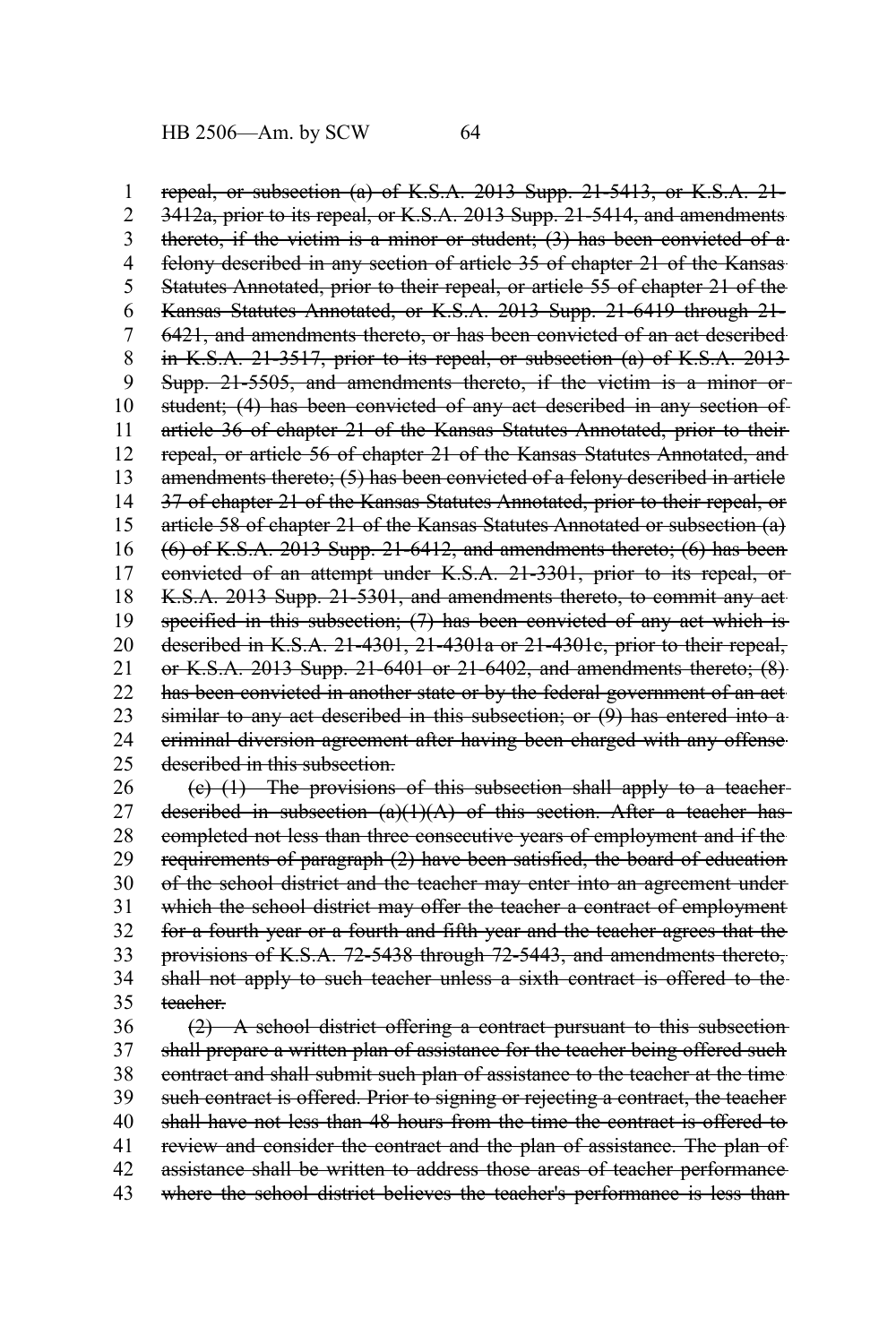satisfactory. 1

(3) If an agreement under this subsection is reached by the teacher and the school district, then the school district shall file annually a report with the state board of education which shall contain the followinginformation in subparagraphs (A) through (D): 2 3 4 5

(A) The number of teachers that were offered by the school district a contract under subsection  $(a)(1)(A)$  of this section; 6 7

(B) the number of teachers that were offered by the school district an agreement under this subsection; 8 9

(C) the number of teachers that accepted the agreement under this subsection: 10 11

(D) the number of teachers that were not offered by the school district either a contract under subsection  $(a)(1)(A)$  of this section or an agreement under this subsection. 12 13 14

(4) In addition to the reports required under paragraph (3), each school district shall report annually to the state board of education, the committee on education of the senate and the committee on education of the house of representatives the number of contracts issued under subsection (a) which result in the application of K.S.A. 72-5438 through 72-5443, and amendments thereto, to the teachers who receive such contracts and the year of employment for which the contract is issued. 15 16 17 18 19 20 21 22

(5) The provisions of this subsection shall expire on July 1, 2016.

*Sec. 75. On and after July 1, 2014, K.S.A. 72-5446 is hereby amended to read as follows: 72-5446. In the event any teacher*, as defined in K.S.A. 72-5436, and amendments thereto, *alleges that the teacher's contract has been nonrenewed by reason of the teacher having exercised a constitutional right, the following procedure shall be implemented:* 23 24 25 26 27

*(a) The teacher alleging an abridgment by the board of a constitutionally protected right shall notify the board of the allegation within 15 days after receiving the notice of intent to not renew or terminate the teacher's contract. Such notice shall specify the nature of the activity protected, and the times, dates, and places of such activity;* 28 29 30 31 32

*(b) the hearing officer provided for by K.S.A. 72-5438, and amendments thereto, shall thereupon be selected and shall decide if there is substantial evidence to support the teacher's claim that the teacher's exercise of a constitutionally protected right was the reason for the nonrenewal;* 33 34 35 36 37

*(c) if the hearing officer determines that there is no substantial evidence to substantiate the teacher's claim of a violation of a constitutionally protected right, the board's decision to not renew the contract shall stand;* 38 39 40 41

*(d) if the hearing officer determines that there is substantial evidence to support the teacher's claim, the board shall be required to* 42 43